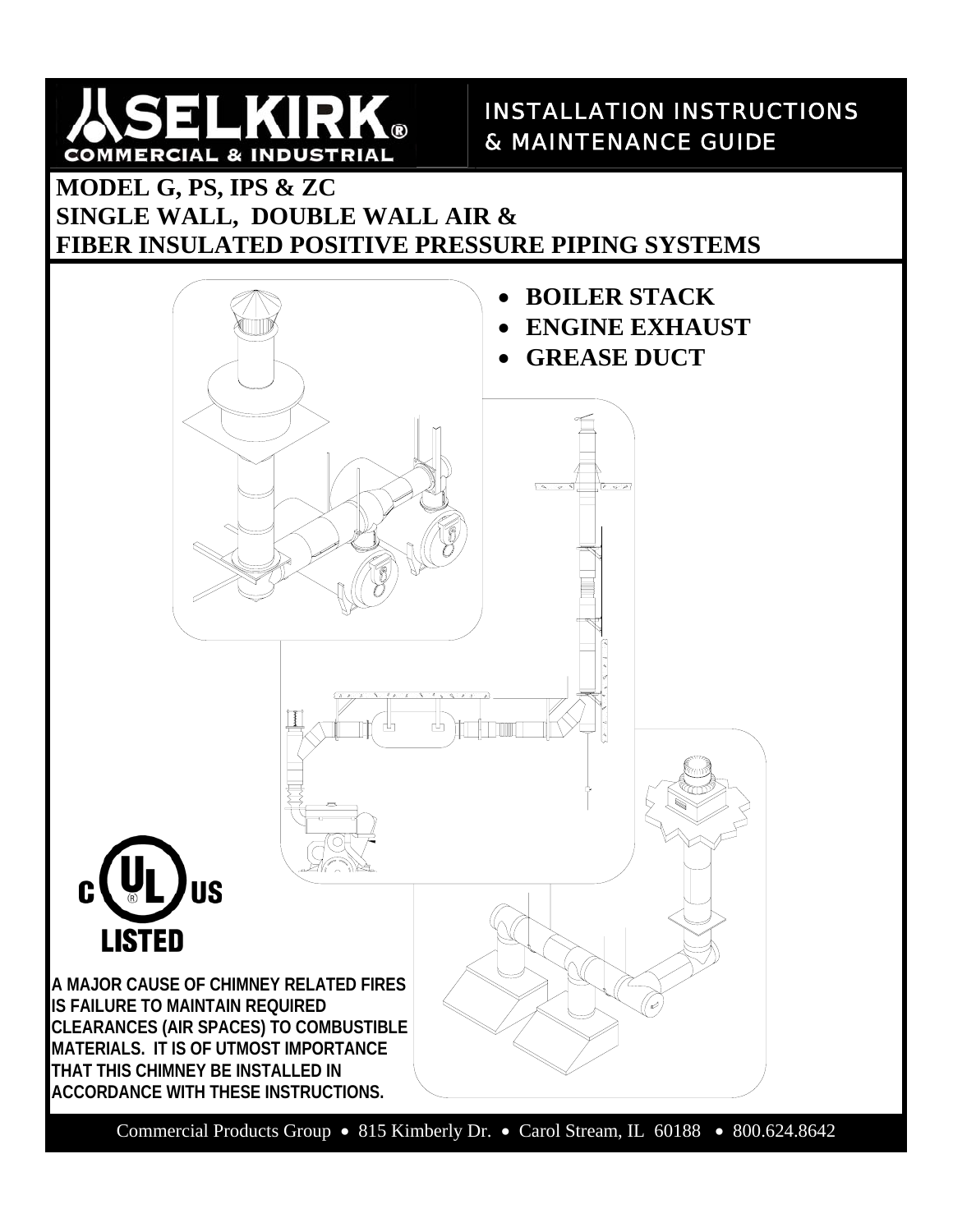# **Table of Contents**

| <b>A</b> - General Information                   |                |
|--------------------------------------------------|----------------|
| <b>Safety Precautions</b>                        | 3              |
| <b>Features</b>                                  | 3              |
| <b>Underwriters Laboratories Listings</b>        | 3              |
| <b>Applications</b>                              | $\overline{4}$ |
| <b>Use of Individual Parts</b>                   | $\overline{4}$ |
| <b>Surroundings / Enclosure</b>                  | $\overline{4}$ |
| <b>Multi-Engine Exhausts</b>                     | $\overline{4}$ |
| <b>Part Numbers</b>                              | $\overline{4}$ |
| <b>Clearances</b>                                | 5              |
| <b>Outer Pipe Surface Temperature</b>            | 5              |
| <b>Pipe Joint Assembly</b>                       | 6              |
| <b>Sealant Usage</b>                             | $\overline{7}$ |
| <b>Pipe Weight</b>                               | $\overline{7}$ |
| <b>Support Methods</b>                           | $\overline{7}$ |
| <b>Vertical Support and Guide Spacing</b>        | 8              |
| (Corrosion Protection: Exterior Pipe & Supports) |                |
| <b>Thermal Expansion</b>                         | 9              |
| Chimney Guying & Spacing                         | 9              |
| <b>Seismic Requirements</b>                      | 10             |
| <b>B</b> - Fittings                              |                |
| 45° Lateral Tee (P-JL)                           | 11             |
| $90^\circ$ Tee (P-MT)                            | 11             |
| Drain Tee Cap (P-TC)                             | 11             |
| <b>Thermal Expansion Lengths</b>                 | 11             |
| $90^\circ$ Wye (P-JY)                            | 12             |
| <b>Stepped Increaser (P-OS)</b>                  | 12             |
| <b>Tapered Increaser (P-OT)</b>                  | 12             |
| <b>Elbows</b>                                    | 12             |
| Use of Elbows, Offsets w/ Manifolds              | 13             |
|                                                  |                |
| $C - Adjustable \& Thermal Expansion$            |                |
| <b>Fittings</b><br><b>Bellows Joint (P-BJ)</b>   | 15             |
| <b>Adjustable Expansion Length (P-AG)</b>        | 16             |
|                                                  | 18             |
| <b>Non-Exp Variable Length (P-VL)</b>            |                |
| Short & Odd Lengths                              | 18             |

# **D – Structural Support & Guiding**

| 19  |
|-----|
| 19  |
| 20  |
| 20  |
| 20  |
| 22. |
| 22  |
|     |

# **E – Roof & Wall Penetrations**  Roof Support Assembly (P-MRS) 23 Ventilated Roof Thimble (P-MVT) 23 Flashings & Storm Collar 26 **F – Terminations, Drains, Pressure Relief**  Exit Cone (P-EC) 27 Closure Ring (P-CR) 27 Stack Cap (P-SK) 27 Drain Section (P-DS) 27 Termination Height 28 Flange Adapter (P-FD) 28 Boiler Kit Adapter (P-BK) 29 Seal Ring (P-SR) 29 Excessive Pressure Relief Valve (P-ER) 30 **G – Grease Duct**  Listings 31 Surrounds 32 Clearances 32 Slope 32 Joint Assembly 33 Sealant 33 Maintenance & Safety 34 Automatic Cleaning 34 Fire Suppression 34 Hood Transition 35 Cleanout Tee Cap (P-TCN) 35 Fan Adapter (P-FA) 35 Fan Adapter Termination (FAT) 35 Roof Support Section (RSS) 35 Through Penetration Firestop (TPF) 37 No-Tool Access Cap (P-NTAC) 38 Field Installed Access Cap 39 Connecting to Rectangular Ducts 39 Inline Access Door 40 Sample Drawings 41 **H – Type B Gas Vent** Installation Instruction Supplement for Type B Gas Vent 43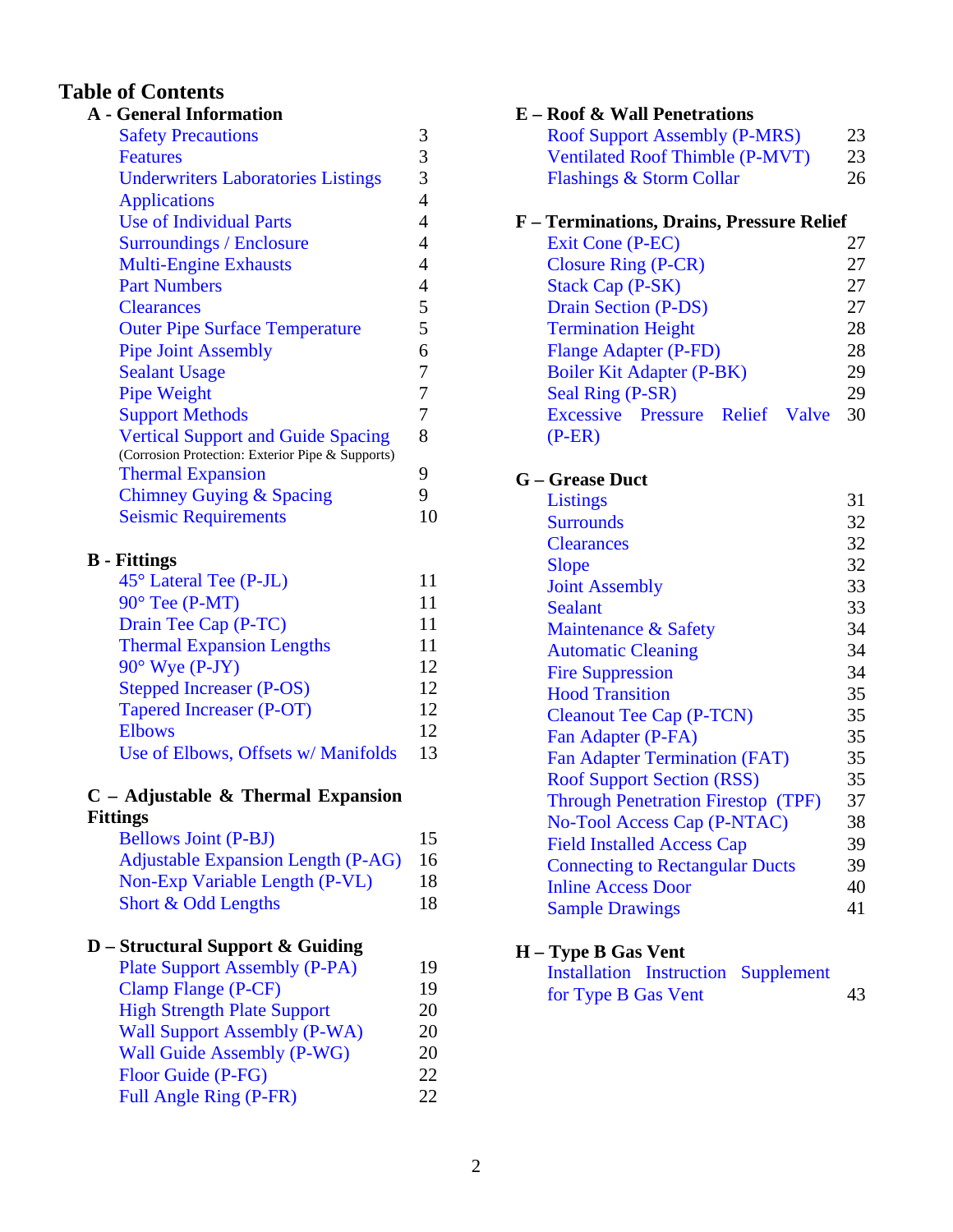# **GENERAL INFORMATION**

# **SAFETY PRECAUTIONS**

**! WARNING Failure to follow these Installation Instructions could cause FIRE, CARBON MONOXIDE POISONING, OR DEATH. If you are unsure of Installation requirements, call the Phone Number listed on the front of these instructions.** 

### **Caution-Risk of injury. Sheet metal parts may be sharp. Always wear gloves and appropriate eye, foot, and other protection when handling these products.**

Follow these instructions carefully. Failure to follow these instructions could result in an unsafe installation. If you are unsure of any instructions contact the factory at the number indicated on the last page of these instructions.

A major cause of chimney/duct related fires is failure to maintain required clearances (airspace) to combustible materials. It is of utmost importance that this product be installed only in accordance with these instructions.

# **FEATURES**

Model G, PS and IPS products are cylindrical, prefabricated, modular venting systems incorporating flanged joints, designed for both quick assembly and pressure sealing capability. Model G is single wall vent. Model PS is of double wall construction incorporating a 1" airspace between walls and Model IPS incorporates 1" to 4" thick fiber insulation. Their circular cross section and high quality stainless steel inner wall construction provide for a system with high strength-to-weight ratio and low friction losses.

# **UNDERWRITERS LABORATORIES LISTINGS**

Selkirk single wall Model G and double wall models PS and IPS venting systems are Listed by Underwriters Laboratories, Inc. (UL) under UL File MH6673 in the following product categories and in the diameters indicated:

| <b>Model G</b> (Single wall pipe)                              |                          |
|----------------------------------------------------------------|--------------------------|
| <b>Grease Duct for Restaurant Cooking Appliances</b>           | $\frac{1}{5}$ 5" - 36"ID |
| Chimney Liner for Existing Chimneys (Canada)<br>I CAN/ULC S635 | $5" - 48"$ ID            |

| <b>Model PS</b> (Double wall, 1" air insulation) |                                    |
|--------------------------------------------------|------------------------------------|
| <b>Building Heating Appliance Chimney</b>        | $5$ "-48" ID                       |
| $1400^\circ$ Fahrenheit Chimney                  | $5 - 48$ "ID                       |
| Grease Duct for Restaurant Cooking Appliances    | $\frac{5}{2}$ - 48 <sup>*</sup> ID |

| <b>Model IPS</b> (Double wall, 1, 2, 3 or 4" thick fiber insulation) |                               |  |
|----------------------------------------------------------------------|-------------------------------|--|
| <b>Building Heating Appliance Chimney</b>                            | 5"-48"ID                      |  |
| 1400° Fahrenheit Chimney                                             | $5^{\circ}$ -48 $^{\circ}$ ID |  |
| Building Heating Appliance Chimney(Type HT)                          | $5" - 24"$ ID                 |  |
| Low Temperature Venting System, Type L                               | $5" - 24"ID$                  |  |
| Grease Duct for Restaurant Cooking Appliances                        | 5" - 48"ID                    |  |

For Zero clearance grease duct applications (model IPS-Z3 & IPS-Z4) see Section G, "Grease Ducts".

# **Installation Instructions Section A**

# **APPLICATIONS**

**Building Heating Appliance Chimney Listing** - Under this category, Model PS and IPS have been determined suitable for venting flue gases at a temperature not exceeding 1000°F, under continuous operating conditions, from gas, liquid and solid fuel fired appliances. Intermittent operation (less than one hour) at temperatures not exceeding 1400°F, and brief (maximum 10 minute) operation at temperatures not exceeding 1700°F, is also permitted under this application.

**Building Heating Appliance Chimney (Type HT) Listing** - Under this category, the 5" through 24" ID Model IPS has qualified for UL's additional, optional "Type HT" rating (for Building Heating Appliance Chimneys) which indicates they have been evaluated and found suitable for exposure to 2100°F flue gases for a 10 minute duration. Many local, state and regional code authorities require a "Type HT" rating for chimneys for certain appliance venting applications; especially solid fuel.

Building Heating Appliance Chimneys are suitable for use with Building Heating Appliances and other Low Heat Appliances as described in the Chimney Selection Chart of National Fire Protection Association (NFPA) Standard No. 211.

**1400°F Chimney Listing** - Under this category, Model PS and IPS have been determined suitable for venting flue gases at a temperature not exceeding 1400°F, under continuous operating conditions and intermittent service (less than one hour) at temperatures not exceeding 1800°F. As such, Model PS and IPS are suitable for use with ovens and furnaces as described in the Chimney Selection Chart of NFPA No. 211, in addition to other Applications.

**Low Temperature Venting System, Type L (L-Vent) Listing** - Under this category, 5" through 24" ID Model IPS has been determined suitable for use with gas and oil fueled appliances Listed as suitable for venting with Type L or Type B venting systems. This qualifies the system for handling continuous flue gas temperatures at a maximum of 480°F above ambient, and permits full enclosure in combustible chase construction, assuming the specified minimum airspace clearance-tocombustibles is maintained.

**Grease Duct for Commercial Cooking Appliances Listing** - Applications and instructions for this category are covered in Section "G" entitled "Grease Duct".

Based upon the above referenced UL Listings and supplemental, UL confirmed pressure testing, Model PS and IPS are also suitable for use as complete exhaust systems for diesel engine and gas turbines. When Model PS/IPS is used as an engine or turbine exhaust it is intended to be installed in accordance with NFPA 37 "Stationary Combustion Engines and Gas Turbines". This code states, "When such (flue gas) temperatures do not exceed 1000°F (538°C) except for infrequent, brief periods, the engines shall be classified as low heat appliances". For continuous operation over 1000°F and not exceeding 1400°F the exhaust system should be installed as a 1400°F Chimney.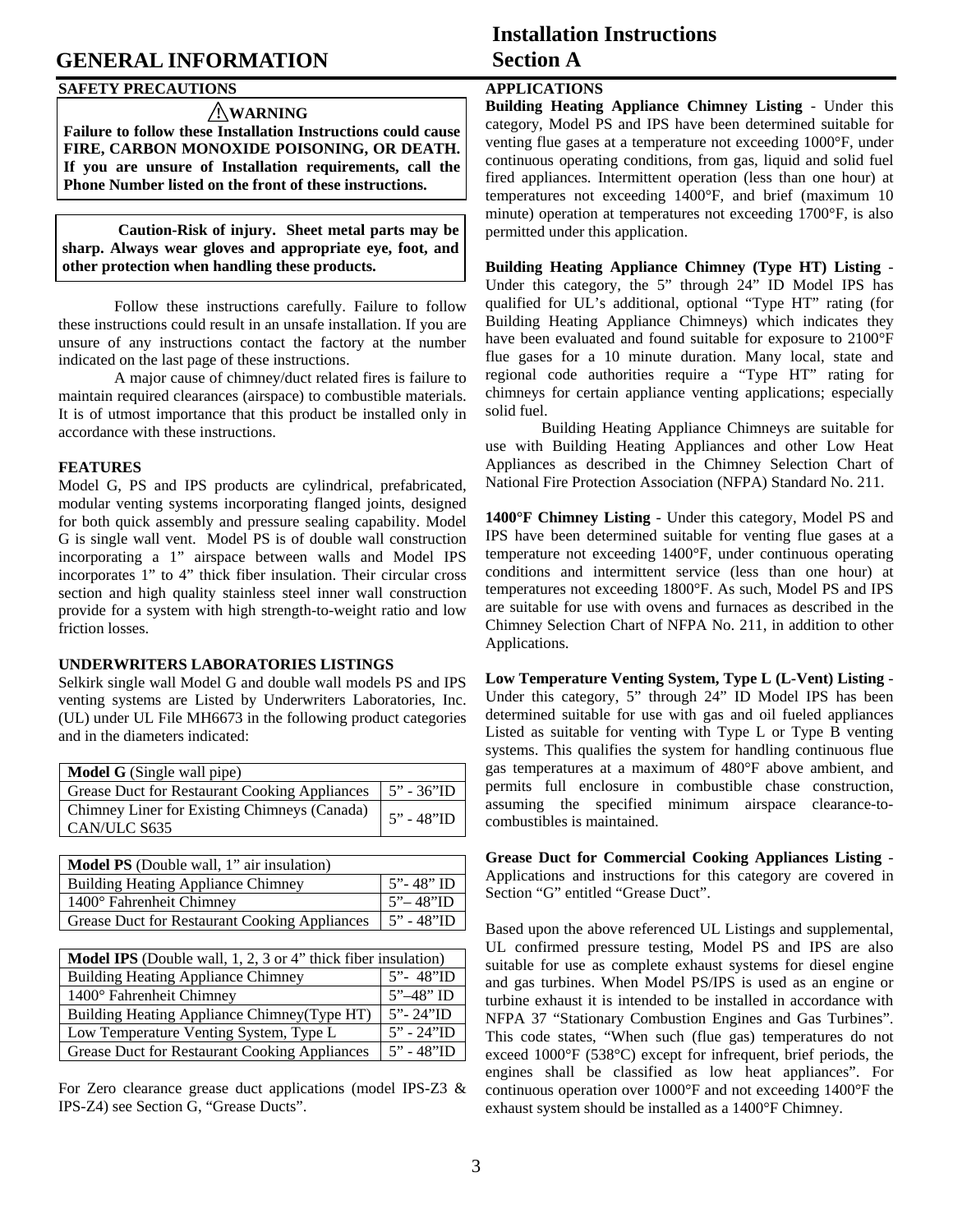Model IPS may be used to meet various needs, such as:

- a) Reduce outer pipe surface temperature.
- b) Reduce building heat gain by retaining energy inside the duct.
- c) Increase the efficiency of energy recovery systems by reducing exhaust gas temperature losses.
- d) Increase chimney or exhaust system draft loss performance due to reduced exhaust gas temperature drop.
- e) Reduce building noise levels caused by high speed or pulsating exhaust induced noise. NOTE: Specific tests have not been conducted to measure acoustic performance.

Model PS and IPS exhaust systems are intended for use in connecting the heating appliance, engine, or turbine to the outdoors, while operating under positive forced draft, negative induced draft or neutral gravity flow internal pressure conditions. Model PS and IPS (all insulation thicknesses) may be intermixed in the same chimney system, assuming the proper associated airspace clearances-to-combustibles are maintained.

Complete system sizing and capacity information may be obtained from the "Chimney, Gas Vent, and Fireplace Systems" chapter of the ASHRAE Handbook, from the Selkirk "Sizing Handbook for Chimneys & Gas Vents", or by contacting Selkirk Technical Support. In spite of these general sizing guidelines, it is most important that the heating appliance, engine or turbine manufacturer's installation instructions are followed. Not following the equipment manufacturer's instructions may result in inadequate chimney performance and/or a violation of the equipment manufacturer's installation requirements.

# **ADDITIONAL APPLICATIONS**

Model G, PS & IPS are also suitable for negative, neutral or positive pressure pre-fabricated piping systems intended for use in a variety of applications including but not limited to the following: Fume Venting, Chimney Liner, Chutes, Particle Conveying, Dryer Vents and Ventilation Ducts.

SUITABLE FOR POSITIVE PRESSURE VENTING APPLICATIONS WITH MAXIMUM 60" WATER COLUMN INTERNAL STATIC PRESSURE AT 1000 DEGREES F.

### **CREOSOTE AND SOOT – FORMATION AND NEED FOR REMOVAL**

When wood is burned slowly, it produces tar and other organic vapors, which combine with expelled moisture to form creosote. The creosote vapors condense in the relatively cool chimney flue of a slow-burning fire. As a result, creosote residue accumulates on the flue lining. When ignited this creosote makes an extremely hot fire.

 The chimney should be inspected at least once every 2 months during the heating season to determine if a creosote or soot buildup has occurred; if creosote or soot has accumulated, it should be removed to reduce the risk of chimney fire.

Refer to Elbow & Offset section for additional limitations with regards to burning solid fuel.

### **USE OF INDIVIDUAL PARTS**

These instructions comprise both general guidelines and special requirements for all parts in the product line. Before specifying a design or beginning an installation please carefully review these instructions.

#### **SURROUNDINGS / ENCLOSURE**

Selkirk Model G, PS and IPS chimneys are primarily intended to be used in fire resistive, noncombustible surroundings or installed unenclosed. They are not intended for use in one or two family residences. (CAUTION — Do not enclose this chimney in a chase or passageway of ordinary wood or other combustible material.)

For Type L Vent installations, Model IPS may be enclosed within a chase fabricated from combustible building materials. Check local codes to determine the required fire rating, if any, for such chase enclosures.

Where the chimney extends through any zone of a building (outside that in which the heating appliance connected to it is located), it shall be provided with an enclosure having a fire resistance rating equal to or greater than that of the floor, ceiling, wall or roof assemblies through which it passes.

Model PS and IPS Chimney may penetrate a combustible roof using either the Roof Support Assembly (P-MRS) or the Ventilated Roof Thimble (P-MVT). These are the only parts intended for use with combustible construction. All other parts, such as Plate and Wall Supports, and Floor and Wall Guides, are for attachment to non-combustible construction.

Where, according to local code, no chase enclosure is necessary, Model PS and IPS may be placed adjacent to walls of combustible construction at the minimum clearance specified on each pipe section and in the individual Listing; see CLEARANCES section and Tables A-1a through A-1d. Contact local building or fire officials about restrictions and installation inspection requirements in your area.

#### **MULTI-ENGINE EXHAUSTS**

A common exhaust system for multiple engine or turbine installations is generally not recommended. Check with your engine or turbine manufacturer prior to common exhaust system design. Exhaust gas from operating units tends to flow to nonoperating units where condensation may form. Water in engine or turbines at start-up may cause damage. In general, a separate exhaust system should be provided for each engine or turbine.

#### **PART NUMBERS**

These instructions identify major Model G, PS and IPS parts by name or part number. Actual parts always carry a prefix to indicate internal diameter and either the letter "G" for Model G, "P" for Model PS or "IP" for Model IPS. IPS also includes a suffix to indicate insulation thickness. For example: 24P-42 is a 24 inch diameter of model PS, 42 inches in length; 24IP-42C2 is a 24 inch diameter section of Model IPS, 42 inches long having 2 inches of fiber insulation between the walls.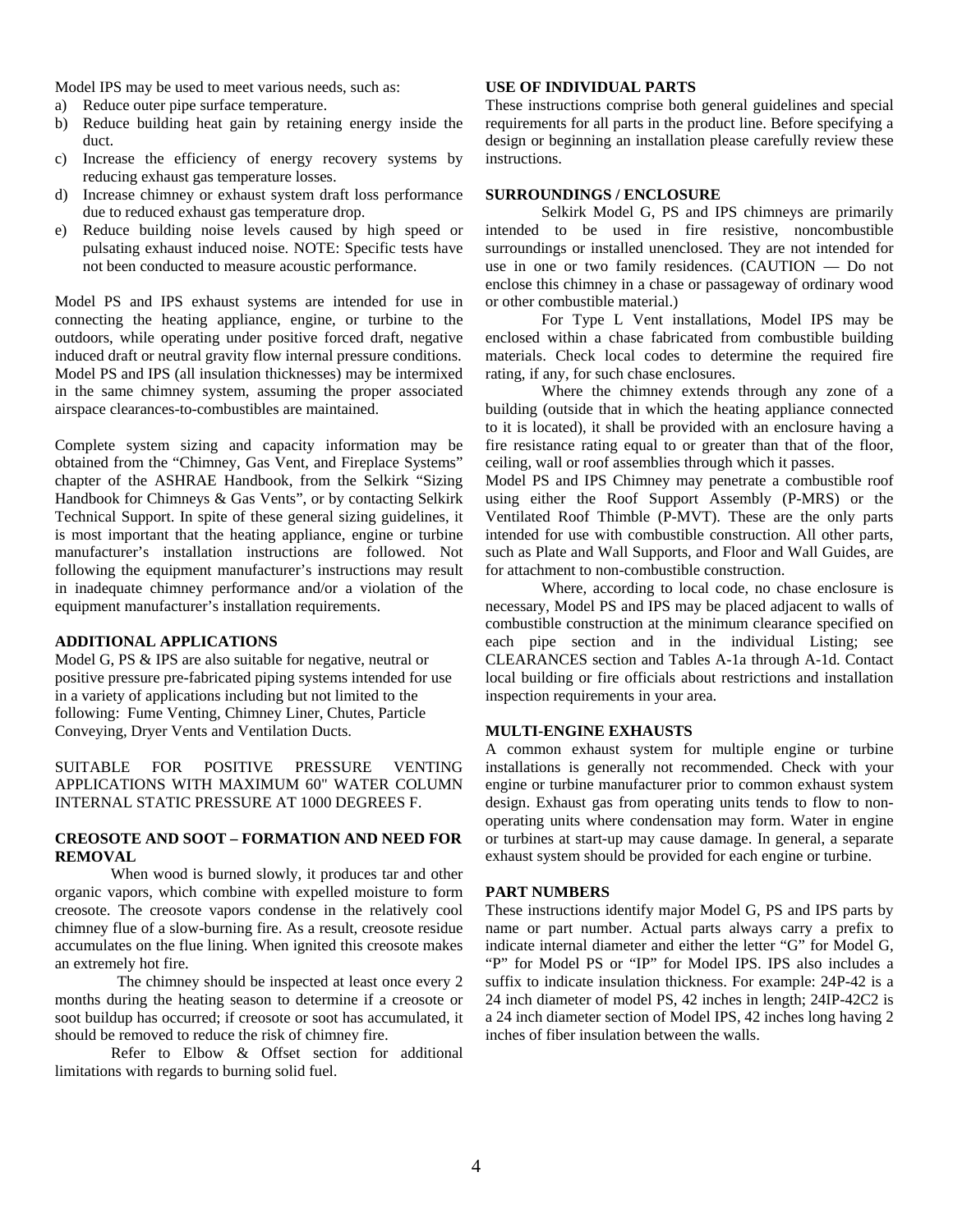# **CLEARANCES**

| <b>Venting Category</b>                           | <b>Maximum</b>         | <b>Type</b>      |  |
|---------------------------------------------------|------------------------|------------------|--|
|                                                   | <b>Continuous Flue</b> | <b>Clearance</b> |  |
|                                                   | Gas Temp.              |                  |  |
| Type L Vent                                       | $480^{\circ}$ F over   | Enclosed*        |  |
|                                                   | ambient                |                  |  |
| <b>Building Heating</b>                           | $1.000\textdegree F$   | Unenclosed $*$   |  |
| <b>Appliance Chimney</b>                          |                        |                  |  |
| (BHA)                                             |                        |                  |  |
| B.H.A Chimney (Type                               | $1,000$ <sup>o</sup> F | Unenclosed*      |  |
| $HT)(IPS 5" - 24")$                               |                        |                  |  |
| $1,400^{\circ}$ F Chimney                         | $1,400^{\circ}F$       | Unenclosed*      |  |
| <b>Grease Duct</b>                                | $500^{\circ}$ F        | Unenclosed*      |  |
| * = See Section Entitled "Surroundings/Enclosure" |                        |                  |  |

**Table A-1a: Model G Min. Airspace Clearance-to-Combustible Construction**  See Section "G", Grease Ducts

| Table A-1b: Model PS |                                                     |                                                                       |                    |                |  |  |
|----------------------|-----------------------------------------------------|-----------------------------------------------------------------------|--------------------|----------------|--|--|
|                      | Min. Airspace Clearance-to-Combustible Construction |                                                                       |                    |                |  |  |
| Pipe I.D.            | Type<br>L<br>Vent                                   | <b>Building Heating</b><br>Appliance<br>Chimney<br>$(1,000^{\circ}F)$ | 1,400°F<br>Chimney | Grease<br>Duct |  |  |
| $5-16"$              |                                                     | 6"                                                                    | 6"                 | A              |  |  |
| 18"                  |                                                     | 7"                                                                    | 8"                 | A              |  |  |
| 20"                  |                                                     | 7"                                                                    | 9"                 | A              |  |  |
| 22"                  |                                                     | 8"                                                                    | 10"                | A              |  |  |
| 24"                  |                                                     | 8"                                                                    | 12"                | A              |  |  |
| 26"                  |                                                     | 8"                                                                    | 13"                | A              |  |  |
| 28"                  |                                                     | 9"                                                                    | 14"                | A              |  |  |
| $30"$                |                                                     | 9"                                                                    | 16"                | A              |  |  |
| $32"$                |                                                     | 10"                                                                   | 17"                | A              |  |  |
| 34"                  |                                                     | 10"                                                                   | 19"                | A              |  |  |
| 36"                  |                                                     | 10"                                                                   | $20"$              | A              |  |  |
| 42"                  |                                                     | 11"                                                                   | 20"                | A              |  |  |
| 48"                  |                                                     | 12"                                                                   | 20"                | A              |  |  |

|             | Table A-1c: Model IPS-C1<br>Min. Airspace Clearance-to-Combustible Construction |                                                                       |                             |                |  |  |
|-------------|---------------------------------------------------------------------------------|-----------------------------------------------------------------------|-----------------------------|----------------|--|--|
| Pipe I.D.   | <b>Type</b><br>Vent                                                             | <b>Building Heating</b><br>Appliance<br>Chimney<br>$(1,000^{\circ}F)$ | $1,400^{\circ}F$<br>Chimney | Grease<br>Duct |  |  |
| $5 - 6$ "   | 3"                                                                              | 1"                                                                    | 1"                          | А              |  |  |
| $8$ "       | 3"                                                                              | 1"                                                                    | 2"                          | A              |  |  |
| $10-16"$    | 3"                                                                              | 2"                                                                    | 2"                          | A              |  |  |
| $18 - 24$ " | 3"                                                                              | 3"                                                                    | 3"                          | A              |  |  |
| $26 - 32"$  |                                                                                 | 4"                                                                    | 4"                          | A              |  |  |
| 36"         |                                                                                 | 5"                                                                    | 5"                          | A              |  |  |
| $42 - 48$ " |                                                                                 | 6"                                                                    | 6"                          | Α              |  |  |

A = See Section "G" Entitled "Grease Duct"

| Table A-1: Model IPS-C2 & IPS-C4<br>Min. Airspace Clearance-to-Combustible Construction |      |                         |                  |        |  |
|-----------------------------------------------------------------------------------------|------|-------------------------|------------------|--------|--|
| Pipe I.D.                                                                               | Type | <b>Building Heating</b> | $1,400^{\circ}F$ | Grease |  |
|                                                                                         |      | Appliance               | Chimney          | Duct   |  |
|                                                                                         | Vent | Chimney                 |                  |        |  |
| $(1,000^{\circ}F)$                                                                      |      |                         |                  |        |  |
| $5-16"$                                                                                 | 2"   | 0.5"                    | 0.5"             | A      |  |
| 18"                                                                                     | 2"   | 1"                      | 2"               | A      |  |
| 20"                                                                                     | 2    | 1.5"                    | 2"               | A      |  |
| $22 - 24"$                                                                              | 2    | 2"                      | 2"               | A      |  |
| $26 - 32"$                                                                              |      | 3"                      | 3"               | A      |  |
| 36"                                                                                     |      | 4"                      | 4"               | А      |  |
| $42 - 48$                                                                               |      | 5                       | 5"               |        |  |

A = See Section "G" Entitled "Grease Duct"

For non-combustible construction, maintain clearances as required for installation, access for inspection or per local code.

# **OUTER PIPE SURFACE TEMPERATURE**

As an aid for estimating expected outer wall surface temperatures, fiber insulated Model IPS has been tested in a vertical configuration using input energy levels consistent with "UL 103; Standard for Chimneys, Factory-Built, Residential Type and Building Heating Appliance". Testing with 1, 2 and 4 inch insulation thicknesses resulted in development of Chart A-1 and Table A-2, indicating the maximum expected outer surface temperatures. Compared to vertical configurations, horizontal configurations of Model IPS will have lower surface temperatures due to a higher convective heat transfer coefficient. Thus, for horizontal configurations, Chart A-1 and Table A-2 are acceptable to use as they will give conservative answers. The Tables in A-2 give the same results as Chart A-1 for the indicated outer pipe surface temperature, flue gas temperature and pipe size at an ambient temperature of 70°F.

 The chart can also be used for other operating conditions. For example, at an actual flue gas operating temperature of 400°F (corresponding to a flue gas temperature rise of 330°F at an ambient temperature of 70°F), all diameters of Model IPS would require 1 inch of insulation to maintain the outer surface temperature below 140°F.

Note: These tests were all conducted in accordance with UL-103 in a vertical configuration with 1000°F flue gases and air surrounding the pipe. Appreciable higher outer wall surface temperatures would have been reached if insulation had been placed around the outer wall of the pipe.

**Do not wrap or place insulation** around these systems in an effort to reduce clearances to combustibles, create some type of fire protective enclosure or for any purpose – unless Selkirk Corp and the Authority Having Jurisdiction have reviewed and approved such action.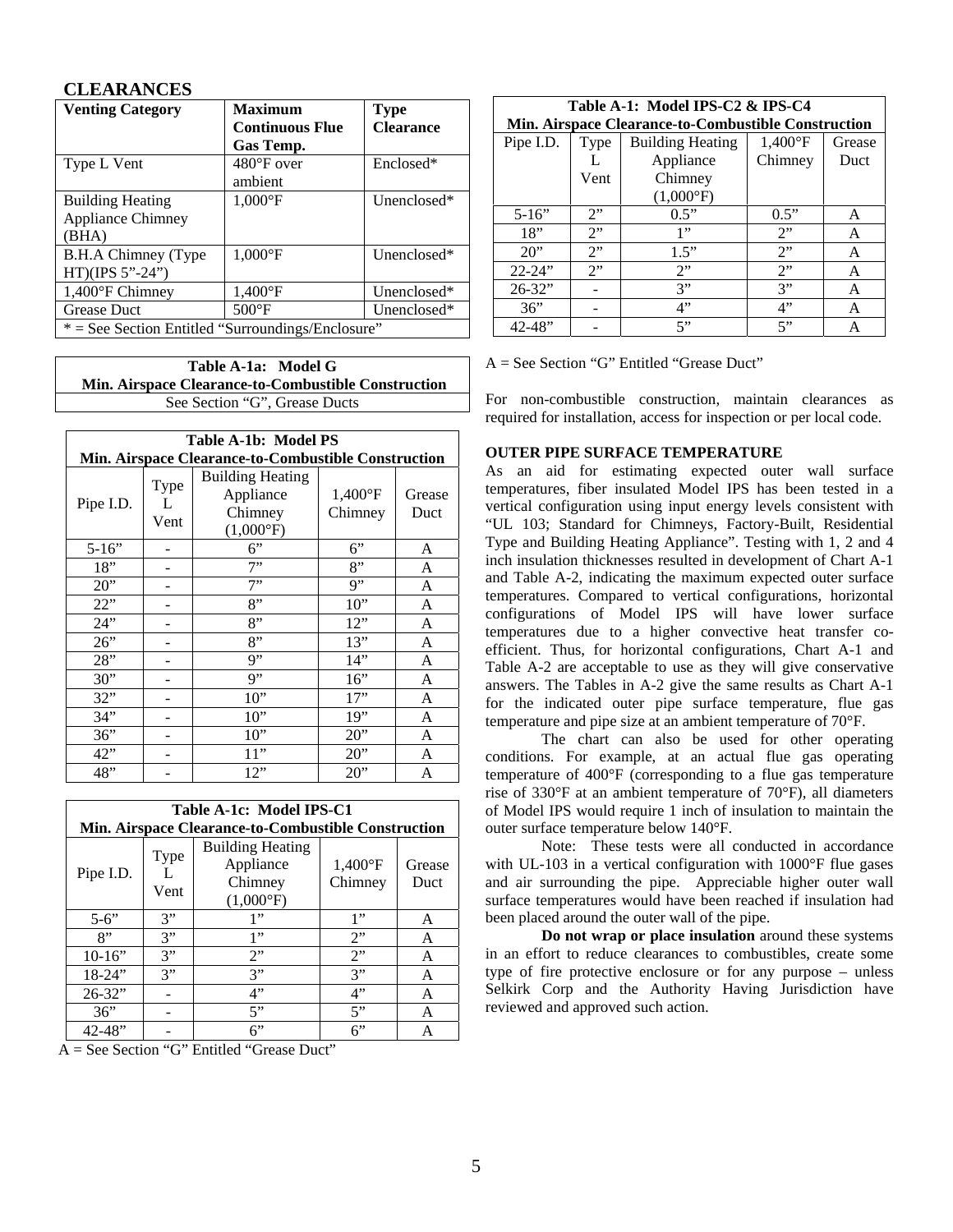

# **Chart A-1: Model PS and IPS Estimated Maximum Outer Pipe Temperature Rise above Ambient Temperature**

| <b>Table A-2a:</b> Required Insulation thickness for 120°F Surface Temp |                             |                             |     |     |  |
|-------------------------------------------------------------------------|-----------------------------|-----------------------------|-----|-----|--|
|                                                                         | <b>IPS Duct Diameter</b>    |                             |     |     |  |
| Flue Temp                                                               | 6                           | 12"                         | 24" | 36" |  |
| $1000^{\circ}$ F                                                        |                             |                             |     |     |  |
| $900^{\circ}$ F                                                         |                             |                             |     |     |  |
| $800^\circ F$                                                           |                             |                             |     |     |  |
| $700^{\circ}$ F                                                         |                             |                             |     |     |  |
| $600^{\circ} \mathrm{F}$                                                |                             |                             |     |     |  |
| $500^{\circ}$ F                                                         | $\mathcal{D}_{\mathcal{A}}$ |                             |     |     |  |
| $400^{\circ}F$                                                          |                             | $\mathcal{D}_{\mathcal{A}}$ | っ   | っ   |  |
| $300^{\circ}$ F                                                         |                             |                             |     |     |  |

| Table A-2b: Required Insulation thickness for 140°F Surface Temp |                             |                             |     |     |
|------------------------------------------------------------------|-----------------------------|-----------------------------|-----|-----|
|                                                                  | <b>IPS</b> Duct Diameter    |                             |     |     |
| Flue Temp                                                        | 6"                          | 12"                         | 24" | 36" |
| $1000^{\circ}$ F                                                 | 4                           |                             |     |     |
| $900^{\circ}$ F                                                  |                             |                             |     |     |
| $800^{\circ}$ F                                                  | 4                           |                             | Δ   |     |
| $700^{\circ}$ F                                                  | 4                           |                             |     |     |
| $600^{\circ}$ F                                                  | $\mathcal{D}_{\mathcal{L}}$ | $\mathcal{D}_{\mathcal{A}}$ |     |     |
| $500^{\circ}$ F                                                  |                             | $\mathcal{D}$               | っ   | っ   |
| $400^{\circ}$ F                                                  |                             |                             |     |     |
| $300^{\circ}$ F                                                  |                             |                             |     |     |

| <b>Table A-2c:</b> Required Insulation thickness for 160°F Surface Temp |                             |                |                               |                             |
|-------------------------------------------------------------------------|-----------------------------|----------------|-------------------------------|-----------------------------|
|                                                                         | <b>IPS Duct Diameter</b>    |                |                               |                             |
| Flue Temp                                                               | 6"                          | 12"            | 24"                           | 36"                         |
| $1000^{\circ}$ F                                                        |                             |                | 4                             |                             |
| $900^{\circ}$ F                                                         | 4                           |                | 4                             |                             |
| $800^{\circ}$ F                                                         |                             |                |                               |                             |
| $700^{\circ}$ F                                                         | $\mathfrak{D}$              | $\mathcal{D}$  | $\mathcal{D}_{\mathcal{A}}$   |                             |
| $600^{\circ}$ F                                                         | $\mathcal{D}_{\mathcal{L}}$ | $\mathfrak{D}$ | $\mathfrak{D}_{\mathfrak{p}}$ | $\mathcal{D}_{\mathcal{A}}$ |
| $500^{\circ}$ F                                                         |                             |                |                               | 2                           |
| $400^{\circ}$ F                                                         |                             |                |                               |                             |
| $300^{\circ}$ F                                                         |                             |                |                               |                             |

# **PIPE JOINT ASSEMBLY**

All flange-to-flange inner pipe joints are identical (except for Adjustable Lengths, Variable Lengths and Lined Bellows Joints), thus eliminating special orientation for correct use. Assembly is accomplished as follows:

- 1. Parallel flanges are brought together (See Fig A-1).
- 2. Sealant is applied to the groove of the inner "V" Band. Refer to SEALANT USAGE section for proper sealant selection.
- 3. The inner "V" band is then tightly clamped around the flanges using end clamp hardware. NOTE: Light tapping with a wooden or similar mallet all around the band while tightening the clamp helps to align and pull the flanges together (See Fig A-1).
- 4. (For Model IPS only) insert strip of insulation (supplied) in area of V-band, around entire circumference of assembly. Position insulation to insure no void spaces remain (See Fig A-2).
- 5. The outer channel band is then installed by inserting the edges of the band into the outer pipe grooves and drawing it closed with the screws and nuts. For vertical exterior joints apply sealant to the joint between the Channel Band and the outer pipe (See Figs. A-2 & A-3). \*For horizontal/sloping exterior joints, it is recommended to apply sealant (P-600) to both sides of the Channel Band (top side is sufficient (9 o'clock to 3 o'clock position)) with nut/bolt connection pointing down.

**Caution-Risk of injury. Sheet metal parts may be sharp. Always wear gloves and appropriate eye, foot, and other protection when handling these products.** 



**Fig. A-2 – Pipe Joint Assembly**

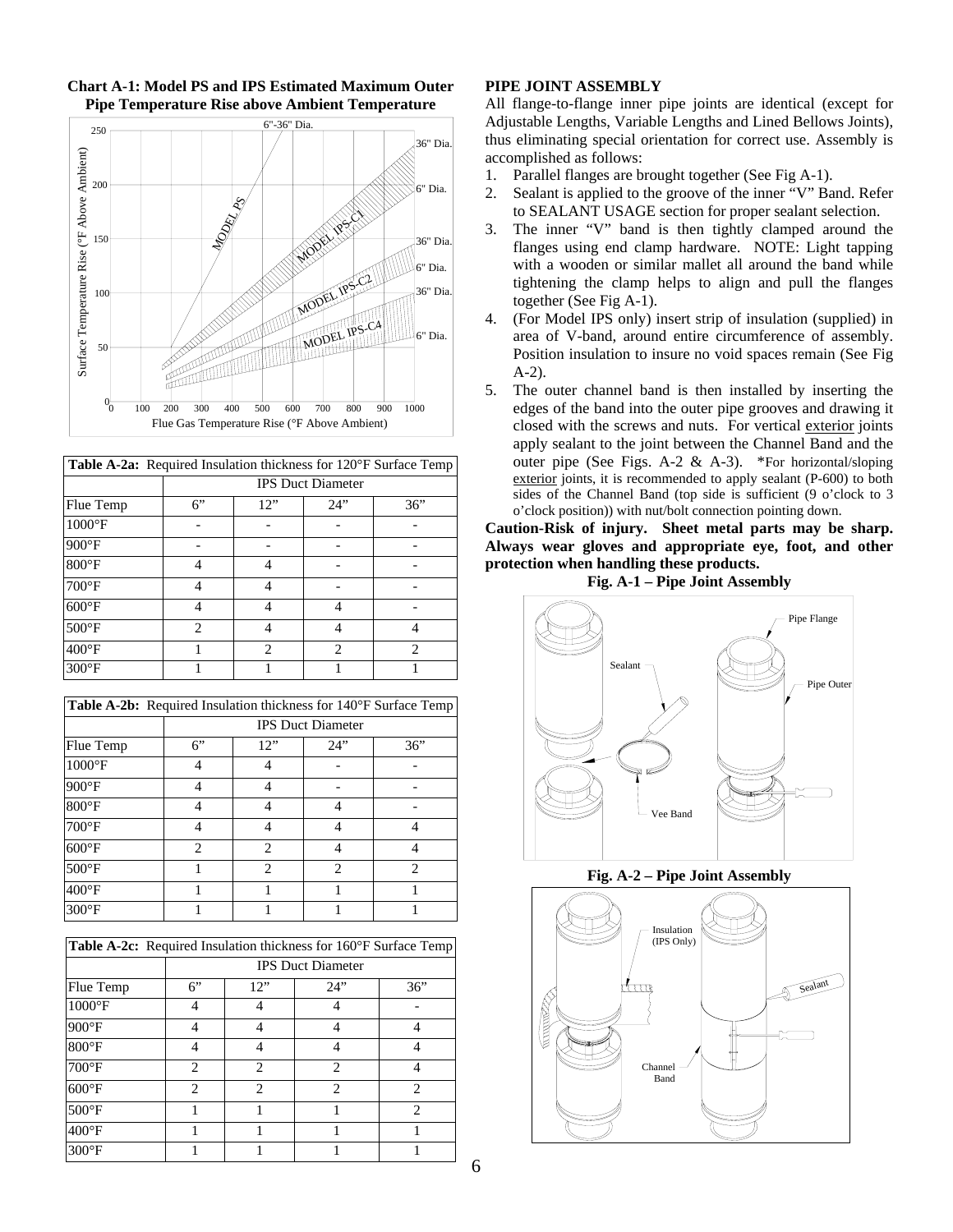

# CAUTIONS

- A. THE OUTER CHANNEL BANDS ARE DESIGNED TO SLIDE IN THEIR MATING GROOVES. DO NOT ATTACH BY SCREWS INTO THE OUTER CASING.
- B. DO NOT ALLOW SCREWS TO PENETRATE THE INNER PIPE. THIS CAN CAUSE CORROSION, GAS LEAKAGE OR EXPANSION FAILURE.
- C. NEVER USE SCREWS THROUGH THE OUTER JACKET OF AN ADJUSTABLE LENGTH OR EXPANSION JOINT.

#### **SEALANT USAGE**

- Part No. P-600: a silicone sealant for flue gas temperature up to 600°F. Also used for weathering/sealing on outdoor seams & Channel Bands where necessary
- 2. Part No. P-2000: a high temperature pre-mixed sealant for flue gas temperature up to 2000°F. P2000 IS WATER SOLUBLE AND SHOULD NOT BE USED WHERE EXPOSED TO WEATHER.

| <b>Sealant Coverage</b>                     |                             |  |  |  |
|---------------------------------------------|-----------------------------|--|--|--|
| (Expected Number of Joints Sealed per Tube) |                             |  |  |  |
| Inner Dia.                                  | # of Joints                 |  |  |  |
| $5 - 6$ "                                   | 10                          |  |  |  |
| $8-10"$                                     | 9                           |  |  |  |
| 12"                                         | 8                           |  |  |  |
| $14 - 16"$                                  |                             |  |  |  |
| $18 - 20$ "                                 |                             |  |  |  |
| $22 - 24"$                                  | 5                           |  |  |  |
| $26 - 28$ "                                 |                             |  |  |  |
| $30 - 32"$                                  | 3                           |  |  |  |
| 36"                                         | $\mathcal{D}_{\mathcal{L}}$ |  |  |  |
| $42 - 48$ "                                 |                             |  |  |  |

# **PIPE WEIGHT**

The approximate weight of the pipe in lbs. per foot is equal to its Multiplier multiplied by its inside diameter (in inches). See chart below

| <b>Weight of Pipe</b> |                   |  |  |  |
|-----------------------|-------------------|--|--|--|
| <b>Model</b>          | <b>Multiplier</b> |  |  |  |
| G                     | 0.5               |  |  |  |
| <b>PS</b>             | 0.9               |  |  |  |
| $IPS-C1$              | 1.1               |  |  |  |
| $IPS-C2$              | 1.3               |  |  |  |
| $IPS-C4$              | 1.7               |  |  |  |
| $IPS-Z3$              | 1.7               |  |  |  |
| $IPS-Z4$              | 2.0               |  |  |  |

Example: 36"IPS-C1 weighs approximately  $36 \times 1.1 =$ 39.6 Lbs/Ft.

#### **SUPPORT METHODS**

Vertical Installations require one of following methods of support. Refer to the corresponding section for proper installation instructions.

- 1. Pier or Appliance outlet (See Section B for details)
- 2. Base supported tee (See Section B)
- 3. Plate Support Assembly (P-PA) (See Section D for details)
- 4. Roof Support Assembly (P-MRS). (See Section F for details)
- 5. Wall Support Assembly (P-WA) (See Section E for details)
- 6. Fan Adapter Termination (FAT) (See Section G for details)
- 7. Roof Support Section (RSS) (See Section G for details)

Table A-3, (Support Methods & Height Limits), shows the maximum height limits for each support method.

Full Rings (P-FR) are used in vertical installations as wall guides to maintain proper alignment of the system and are for lateral support for wind loads. Proper spacing of full ring guides and supports must be maintained. Requirements can be found in Table A-4, (Vertical Support & Guide Spacing), under the columns designated "S-V".

The vertical freestanding height above the roof or top guide is limited due to wind considerations. The limitations for "Free Standing Height", can be found in Table A-4 under the columns designated "F". The table includes height limits for all vertical support methods based on model designation and diameter.

Horizontal installations or horizontal portions of vertical installations are supported primarily by use of Half Rings (P-HR) or Support Straps (P-SS) that are installed using minimum  $\frac{1}{2}$ " threaded rod or structural steel provided by other. See Table A-5 for maximum spacing between horizontal supports. Plate Supports (P-PA) are also used to support and stabilize the system at changes in direction. For further details on the use of the Plate Supports, see section D.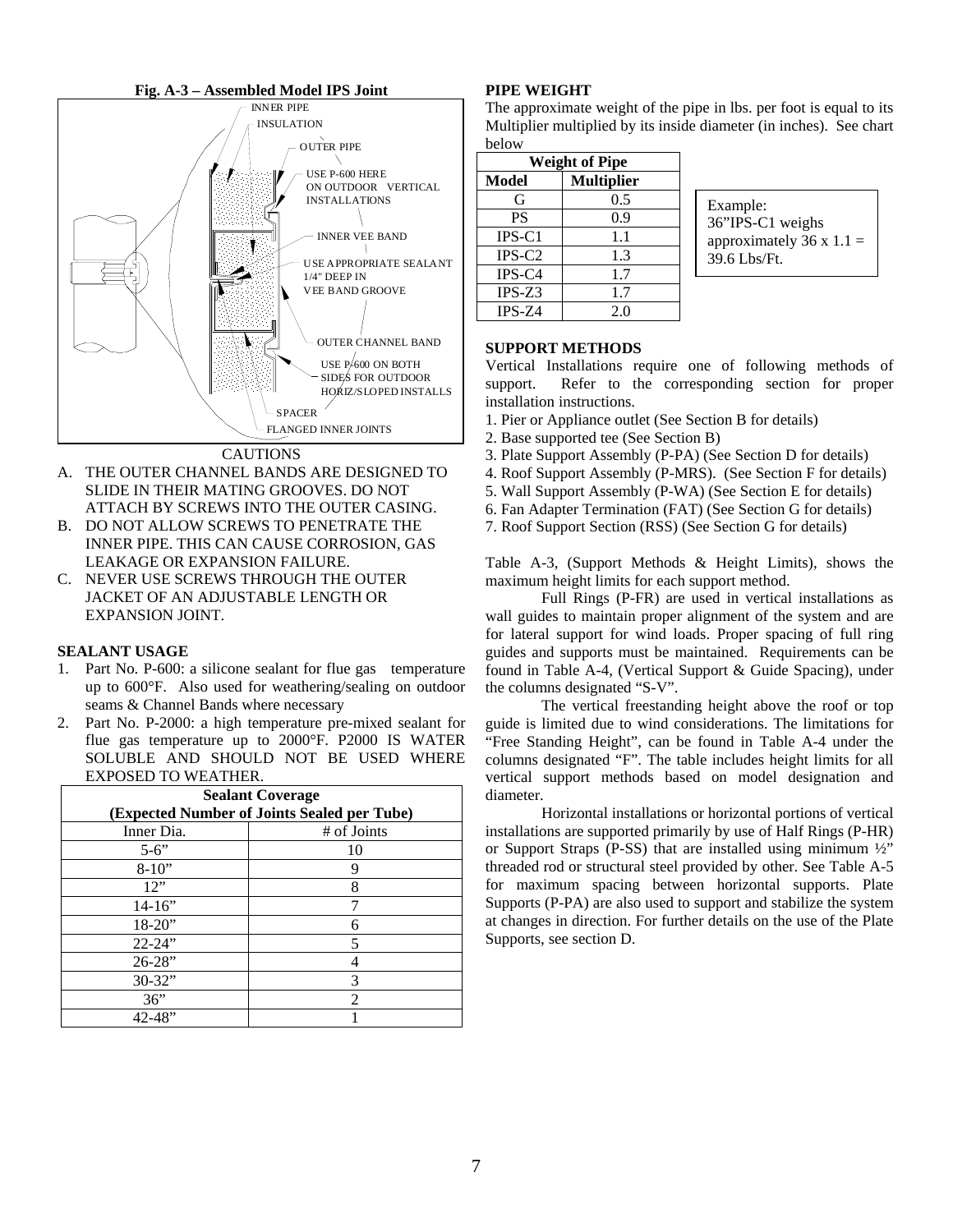| <b>Table A-3 Support Methods and Height Limits</b> |                                              |                                            |              |                                        |            |           |                  |
|----------------------------------------------------|----------------------------------------------|--------------------------------------------|--------------|----------------------------------------|------------|-----------|------------------|
|                                                    | Parts Used                                   | $IPS-C1$                                   | $IPS-C2$     | IPS-C4 $&$                             | IPS-Z4     | <b>PS</b> | G                |
|                                                    |                                              |                                            |              | Z3                                     |            |           |                  |
| Pier or Appliance Outlet Sizes 5 thru 8"           | $P$ -CF & P-BK                               | 82'                                        | 56'          | 30'                                    | 26'        | 100'      | 150'             |
| <b>Base Supported Tee</b>                          | $P-MT & P-BK$                                | 29'                                        | 20'          | 16'                                    | 14'        | 35'       | 50'              |
| <b>Plate Support Assembly</b>                      |                                              |                                            |              |                                        |            |           |                  |
| Sizes $5" - 20"$                                   | $P-PA$                                       | 162'                                       | 108'         | 55'                                    | 47'        | 200'      | 300 <sup>'</sup> |
| Sizes $22" - 48"$                                  | $P-PA$                                       | 82'                                        | 56'          | $30^{\circ}$                           | 26'        | 105'      | 150'             |
| Plate Support Assembly with High Strength          |                                              |                                            |              |                                        |            |           |                  |
| Base (See Fig. D-3)                                |                                              |                                            |              |                                        |            |           |                  |
| Sizes $5" - 20"$                                   | P-PA                                         | 243'                                       | 162'         | 82'                                    | 70'        | 300'      | <b>NA</b>        |
| Sizes $22" - 48"$                                  | P-PA                                         | 123'                                       | 84'          | 45'                                    | 38'        | 150'      | <b>NA</b>        |
| <b>Roof Support Assembly</b>                       | <b>P-MRS</b>                                 | 8'                                         | $7' - 10'$   | $7' - 7''$                             | $6' - 6''$ | 8'        | <b>NA</b>        |
| <b>Wall Support Assembly</b>                       | P-WA                                         | 30'                                        | $20^{\circ}$ | 15'                                    | 13'        | 30'       | <b>NA</b>        |
| Fan Adapter Termination                            | P-FAT                                        |                                            |              | Models Z3 & Z4 Only - See Table G-2    |            |           |                  |
| <b>Roof Support Section</b>                        | P-RSS                                        |                                            |              | Models $Z3 \& Z4$ Only – See Table G-2 |            |           |                  |
| Full Angle Ring                                    | P-FR                                         |                                            |              |                                        |            |           |                  |
| <b>Guy Section</b>                                 | $P-GS$                                       | See Table A-4: Dimension S-V               |              |                                        |            |           |                  |
| Wall Guide                                         | P-WG                                         | (See Fig. A-6, A-7, A-8, D-6 for examples) |              |                                        |            |           |                  |
| Floor Guide                                        | P-FG                                         |                                            |              |                                        |            |           |                  |
| Free Standing Height above Full Angle Ring,        | See Table A-4: Dimension F                   |                                            |              |                                        |            |           |                  |
| Guy Section, Wall Guide and Floor Guide.           | (See Fig. A-6, A-7, A-8, D-6 for examples)   |                                            |              |                                        |            |           |                  |
| <b>Support Strap</b>                               | For horizontal use only (See Table A-5, S-H) |                                            |              |                                        |            |           |                  |

Notes:

1. Pier or appliance must be able to support pipe weight (and guy loads, if any) regardless of maximum height.

2. P-MT and P-JL with integral internal stiffener posts are available for increasing base supported tee heights. Consult factory

for details. In general, base supported tees are the least desirable alternative.

| Table A-4                                                                                      |                                                                              |        |                              |              |                            |                              |        |           |  |
|------------------------------------------------------------------------------------------------|------------------------------------------------------------------------------|--------|------------------------------|--------------|----------------------------|------------------------------|--------|-----------|--|
| <b>Vertical Support and Guide Spacing</b>                                                      |                                                                              |        |                              |              |                            |                              |        |           |  |
| Dia.                                                                                           | PS & IPS-C1                                                                  |        |                              | $IPS-C2$     |                            | IPS-C4, Z3 & Z4              |        | Model G   |  |
| (In.)                                                                                          | S-V                                                                          | F      | $S-V$                        | $\mathbf{F}$ | $S-V$                      | F                            | S-V    | F         |  |
| 5                                                                                              | 17'0''                                                                       | 8'6''  | 15'4''                       | 7'8''        | 12'8''                     | 6'4''                        | 23'10" | NA        |  |
| 6                                                                                              | 17'6''                                                                       | 8'9''  | 15'10''                      | 7'11"        | 13'4"                      | 6'8''                        | 23'4'' | NA.       |  |
| 8                                                                                              | 18'6''                                                                       | 9'3''  | 16'10"                       | 8'5''        | 14'6''                     | 7'3''                        | 23'2'' | NA        |  |
| 10                                                                                             | 19'4"                                                                        | 9'8''  | 17'10''                      | 8'11"        | 15'6''                     | 7.9                          | 23'2"  | <b>NA</b> |  |
| 12                                                                                             | 20'4"                                                                        | 10'2"  | $18^\circ 10^{\prime\prime}$ | 9'5''        | 16'8"                      | 8'4''                        | 23'9"  | <b>NA</b> |  |
| 14                                                                                             | 21'2''                                                                       | 10'7'' | 19'10"                       | 9'11"        | 17'10''                    | 8'11"                        | 24'2'' | <b>NA</b> |  |
| 16                                                                                             | 22'2''                                                                       | 11'1'' | $21'0"$                      | 10'6'        | 19'0''                     | 9'6''                        | 24'2'' | <b>NA</b> |  |
| 18                                                                                             | 23'2''                                                                       | 11'7'' | 22'                          | 11'          | $20^{\circ}2^{\circ\circ}$ | $10^{\circ}1^{\prime\prime}$ | 25'9'' | NA        |  |
| 20                                                                                             | 24'                                                                          | 12'    | 23'                          | 11'6''       | 21'4''                     | 10'8"                        | 26'5'' | NA.       |  |
| 22                                                                                             | 24'10''                                                                      | 12'4'' | 23'8"                        | 11'10"       | $22^{\circ}$               | 11'                          | 27'1'' | <b>NA</b> |  |
| 24                                                                                             | 25'6''                                                                       | 12'9'' | 24'6''                       | 12'3''       | 23'                        | 11'6'                        | 27'1'' | <b>NA</b> |  |
| 26                                                                                             | 26'4''                                                                       | 13'1'' | 25'                          | 12'6'        | 23'8''                     | 11'10"                       | 28'4"  | <b>NA</b> |  |
| 28                                                                                             | 27'                                                                          | 13'6'' | 26'2''                       | 13'1''       | 24'8''                     | 12'4''                       | 28'11" | <b>NA</b> |  |
| 30                                                                                             | $27' - 10'$                                                                  | 13'10" | 26'10"                       | 13'5''       | 25'4''                     | 12'8''                       | 29'9'' | NA        |  |
| 32                                                                                             | $28^\circ 6^{\prime\prime}$                                                  | 14'3'' | 27'8''                       | 13'10"       | 26'4''                     | 13'2''                       | 30'3'' | NA        |  |
| 36                                                                                             | 30'                                                                          | 15'    | 29'2"                        | 14'7''       | 27'10''                    | 13'11"                       | 31'8'' | NA        |  |
| 42                                                                                             | 26'6''                                                                       | 13'3'' | 25'10"                       | 12'11"       | 24'10''                    | 12'5''                       | 27'9'' | NA        |  |
| 48                                                                                             | 23'                                                                          | 11'6'' | 22'8''                       | 11'4"        | 21'10''                    | 10'11"                       | 23'11" | <b>NA</b> |  |
| $S-V =$ Maximum spacing between two guides or a support and a guide in a<br>vertical position. |                                                                              |        |                              |              |                            |                              |        |           |  |
|                                                                                                | $F =$ Maximum height above a guide or support for free standing system above |        |                              |              |                            |                              |        |           |  |
|                                                                                                | a roof or parapet wall.                                                      |        |                              |              |                            |                              |        |           |  |

| Table A-5: S-H<br><b>Horizontal Support Spacing</b><br>Half Rings (P-HR), Full Rings (P-FR) & |                              |                        |                          |              |  |  |
|-----------------------------------------------------------------------------------------------|------------------------------|------------------------|--------------------------|--------------|--|--|
|                                                                                               | <b>Support Straps (P-SS)</b> |                        |                          |              |  |  |
| Dia.                                                                                          | PS &<br>$IPS-C1$             | IPS-<br>C <sub>2</sub> | $IPS-C4$ ,<br>Z3 &<br>Z4 | Model<br>G   |  |  |
| $5" - 12"$                                                                                    | 16'                          | 14'                    | 12'                      | $20^{\circ}$ |  |  |
| $14" - 24"$                                                                                   | 14'                          | 12'                    | $10^{\circ}$             | 17'          |  |  |
| $26^{\prime\prime} - 48^{\prime\prime}$                                                       | 11'                          | g,                     |                          | 11'          |  |  |

**EXTERIOR CORROSION PROTECTION**: IT IS RECOMMENDED TO APPLY AN EXTERIOR GRADE HIGH HEAT PAINT TO ANY PLATE SUPPORTS, FULL/HALF ANGLE RINGS, WALL SUPPORTS/GUIDES, ALUMINIZED OUTER WALLS & ROOF/WALL FLASHING COMPONENTS, EXPOSED OUTDOORS TO ENSURE MAXIMUM CORROSION PROTECTION AGAINST THE ELEMENTS. (Ex. Rustoleum V2100 series High Heat Industrial Aerosol)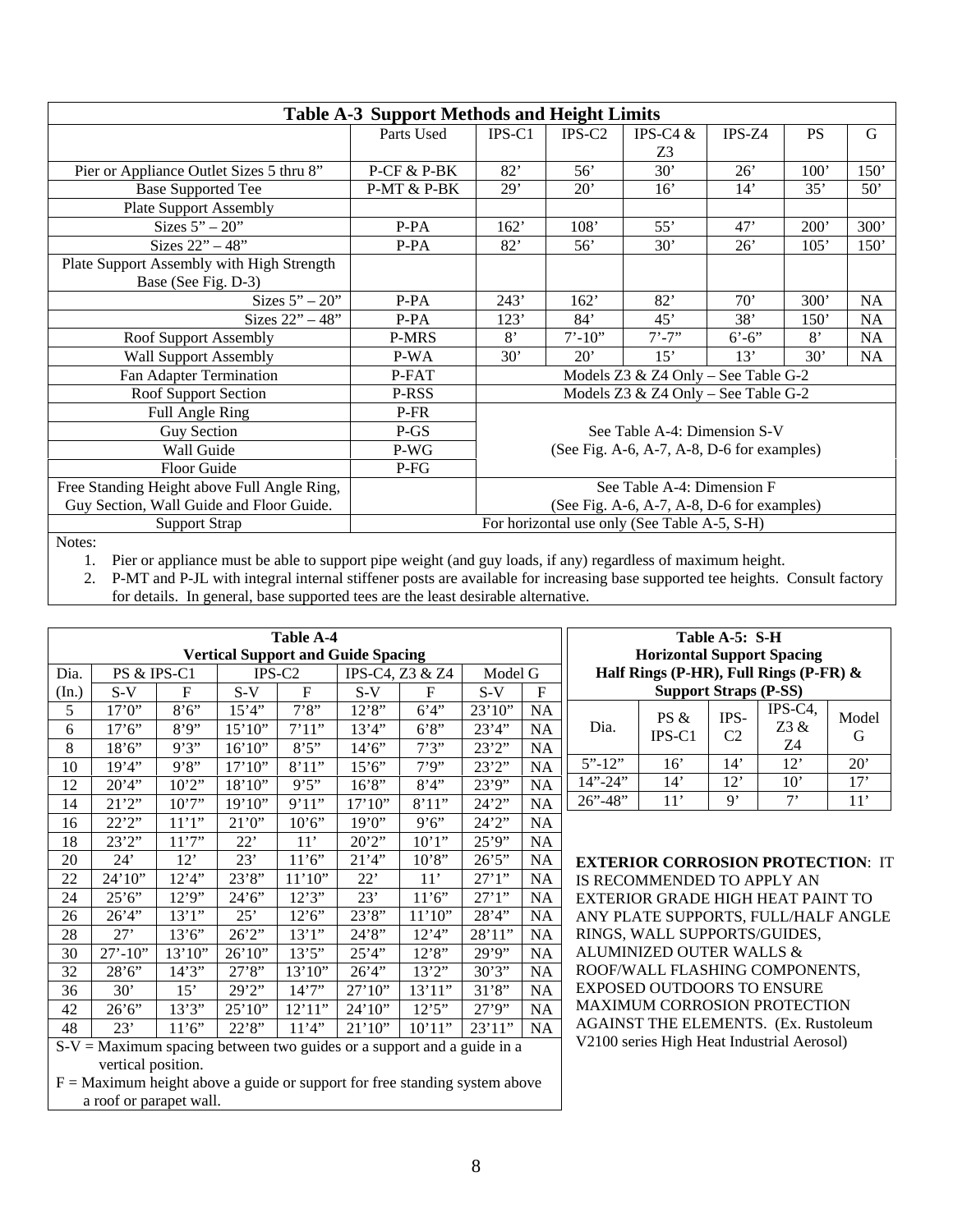#### **THERMAL EXPANSION**

 Good installation practice requires that any length of exhaust system between two fixed points subject to more than 1/4 inch expansion must have an Adjustable Length (P-AG) or Bellows Joint (P-BJ) to compensate for expansion. PS/IPS will expand approximately 1 inch for every 100°F temperature rise per 100 feet of pipe.

 For Grease Duct applications any length over 12 feet installed between two fixed points i.e.: Hood Outlet and Elbow, Plate and Wall Support, etc., must be provided with an Adjustable Length (P-AG) to compensate for expansion and contraction.

 It is essential that these parts be properly installed and provided with adequate guidance to prevent binding or excessive bending forces. (See detailed installation information contained in Section C, Thermal Expansion.)

 The exhaust system designer must be aware that the inner joints have negligible flexing capability, and in addition, Tees and Elbows are not designed to withstand excessive bending forces. Because the amount of outer casing axial movement is less than the inner casing movement, but still significant, the outer jackets of piping and Adjustable Lengths must also slide to avoid excessive forces on Tees, Elbows or Fixed Joints. To accommodate outer casing movements, external guides along walls, at floors, or in lateral breechings, must allow for movement of the pipe. Further; Full/Half Rings, Wall Guides or Floor Guides must be so located that Outer Channel Band movements will be away from the ring.

# **CHIMNEY GUYING AND BRACING**

Model G, PS, IPS, Z3 & Z4 Grease Duct has thin pipe walls relative to its diameter  $(t/D<0.006$  for all sizes) and has the characteristics of a continuous pipe of 300 Series Stainless Steel. Therefore it will expand and contract along its entire length with changes in temperature. Thus, unless properly supported and guided, structural damage to the exhaust system will occur. For these reasons, conventional methods of attaching guides and braces to the outer pipe cannot be used. Correctly installed Angle Rings (P-FR and P-HR), Wall Guides (P-WG), Floor Guides (P-FG), Guy Sections (P-GS), Plate Support Assemblies (P-PA) and Wall Support Assemblies (P-WA) will serve to keep the chimney aligned and supported, provide for adequate wind load resistance and allow for axial thermal expansion and contraction.

Stabilization of the part of the chimney which extends above the roof or a parapet wall requires special consideration. For low, freestanding installations (up to Dimension F in Table A-4) the chimney needs no special guying or bracing. However, to protect the roof flashings from loads caused by wind against the exposed chimney, the installation must be stabilized with a Full Angle Ring (P-FR) as illustrated in Fig. A-6.

In addition to the requirement for alignment and stabilization of the chimney, the need often exists for guying or otherwise bracing taller chimneys to resist upsetting forces. The Model PS or IPS part that can be used for this purpose is called a Guy Section (P-GS). It is composed of two pieces of standard 18 inch long pipe welded together and rigidly captured between two heavy duty steel flanges that are welded together about their entire perimeter (see A-4 for details). With holes every 30°, the heavy duty attachment allows great flexibility of multiple cable guys (a minimum of three). In all but the simplest installation,

contact the factory for complete guy tension and preload calculations.

The purpose of guying or bracing is to prevent wind effects from developing excessive bending forces or horizontal displacements in exposed chimneys. This means that cables which are attached to the guy section must be slightly slack or loose, allowing for thermal expansion to occur without damaging fasteners or attachments. Some stack configurations require spring loaded Guy Tensioners (P-GT) to preload the guy cables for a satisfactory installation (See Fig. A-9). These displacement limiting tension devices must be incorporated in cable guys if expected thermal expansion exceeds allowable slack in the cables.

For stack heights above the roof requiring guy wires or rigid bracing to minimize thermal expansion effects, a Plate Support Assembly (P-PA) or Wall Support Assembly (P-WA) must be installed at or near the roof line. If necessary, Guy Tensioners should be used.

The height limit of a Model PS/IPS stack above the roof can vary depending on the Stack Support involved (see Table A-3) and whether the stack is welded, braced or guyed. Using the Roof Support (P-MRS), the maximum height allowed is dependent on size as indicated in Fig. A-6 and its accompanying Table A-4

For stacks greater than those specified for single Guy Section configurations (See Fig. A-6) such as two level guying or those that will be located in severe weather locations, a welded Model IPS assembly is recommended. The availability of multilevel guying (as shown in Fig. A-7) depends on wind load, height, pipe diameter and material thickness. Not all multilevel guying height and diameter combinations are possible. Contact the factory for a detailed design of welded multi-guyed Model PS/IPS stacks.

**Fig A-4. Guy Section details and cable attachments** 



Guy wires should be attached to flanges of the Guy Section at appropriate locations. If the exposed stack is to expand by sliding vertically within a fixed structural framework of either wall guides or floor guides, the rings for those parts should be located just below the upper channel band of the involved pipe section. Wire cable, pipe or angle-iron are all suitable materials for guying or bracing. Galvanized or stainless steel is recommended for durability and ease of maintenance.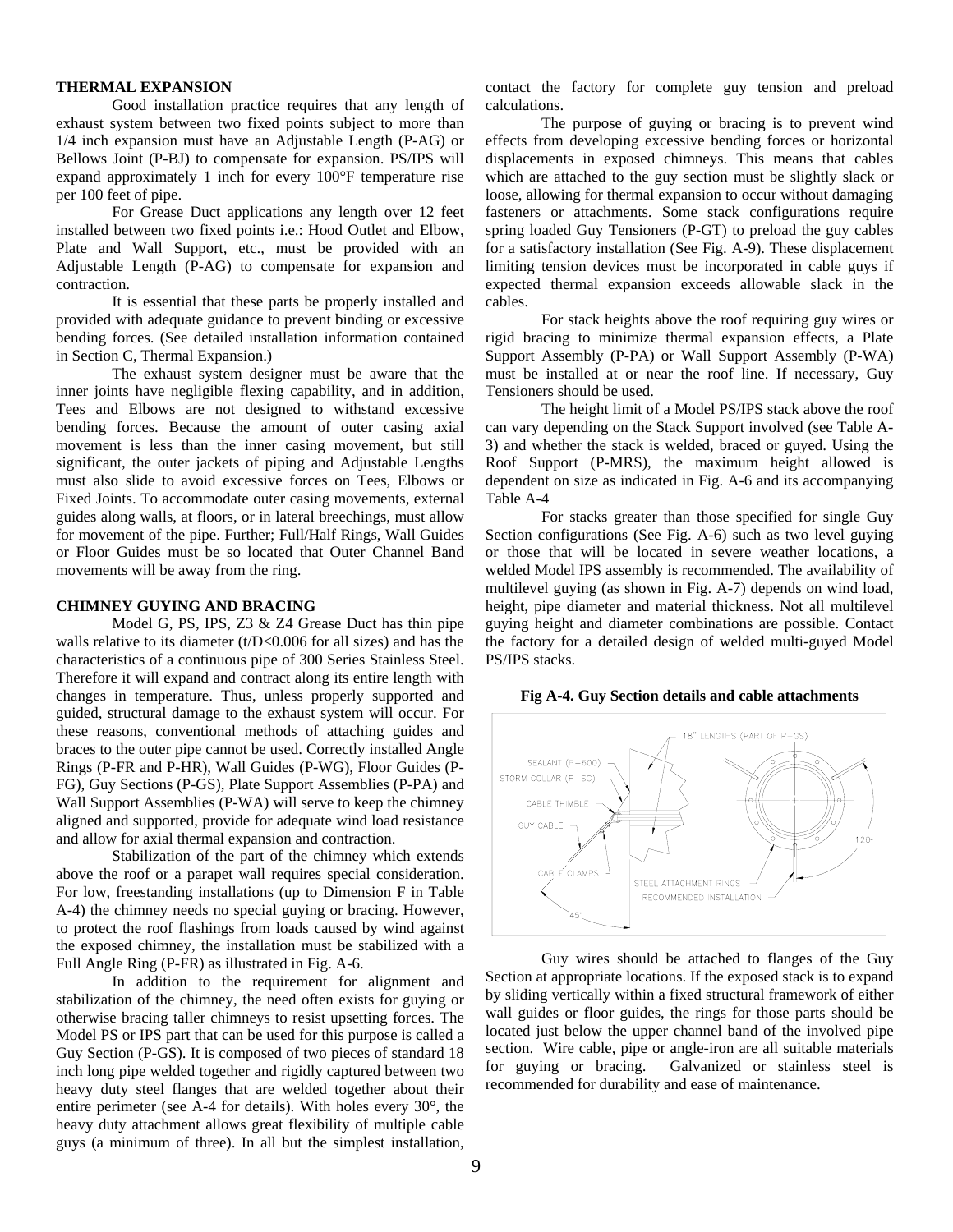**Fig. A-6. Height Limits for single set of Rigid Braces** 







**Fig. A-8. Guying Requirements for Chimneys Supported at Roof** 



#### CHIMNEY GUYING AND BRACING (cont'd)

Cable guying is often not as desirable as pipe or angle iron bracing. Cable tensioning requires periodic adjustment and a minimum of three points are required at each guying level. Where guying is used, usual thermal expansion and contraction must be carefully considered to avert excessive loads on points of attachment and supports.

When rigid braces are used in conjunction with a Full Angle Ring, often only two braces are required, with a minimum plan view angle between them of not less than 60°. See fig. A-6 for an example using rigid braces with a Full Angle Ring.

 Another structurally equivalent alternative to guy wires and one which puts less load on the stack and its support structure is to use a Full Ring (P-FR) firmly attached to three rigid legs in a tripod arrangement in lieu of a Guy Section and guy wires (see Fig. A-8). Many other structurally equivalent solutions are possible.

NOTE: All guying materials, except Guy Sections and Tensioners, are by others and normally can be readily and economically obtained locally.

**Fig. A-9. Guy Tensioner** 



#### **SEISMIC REQUIREMENTS**

In certain areas of the country, local codes contain requirements to address seismic risks. Seismic requirements for chimneys and grease ducts usually include specifications for additional "sway bars" / bracing, or similar devices in order to help stabilize the system in the event of an earthquake.

Specific guidelines (including spacing, location, size and method of attachment of bracing / sway bars or other devices) for addressing seismic requirements vary depending upon the adopted code, seismic zone, duct size, location in building, etc. and are not within the scope of these installation instructions.

Consult with a design professional in order to determine compliance options for these potentially complex requirements when this product is to be installed in a building where these additional requirements apply.

The support methods described in these instructions have been proven adequate (via UL certification) for locations where there are no additional seismic zone requirements. In order to address additional seismic requirements they may be further supplemented with a variety of generic sway bars or braces that attach to or around the outer wall of the grease duct system. Full Angle Rings (P-FR), Half Angle Rings (P-HR) and Support Straps (P-SS) may be included as components of such supplemental bracing.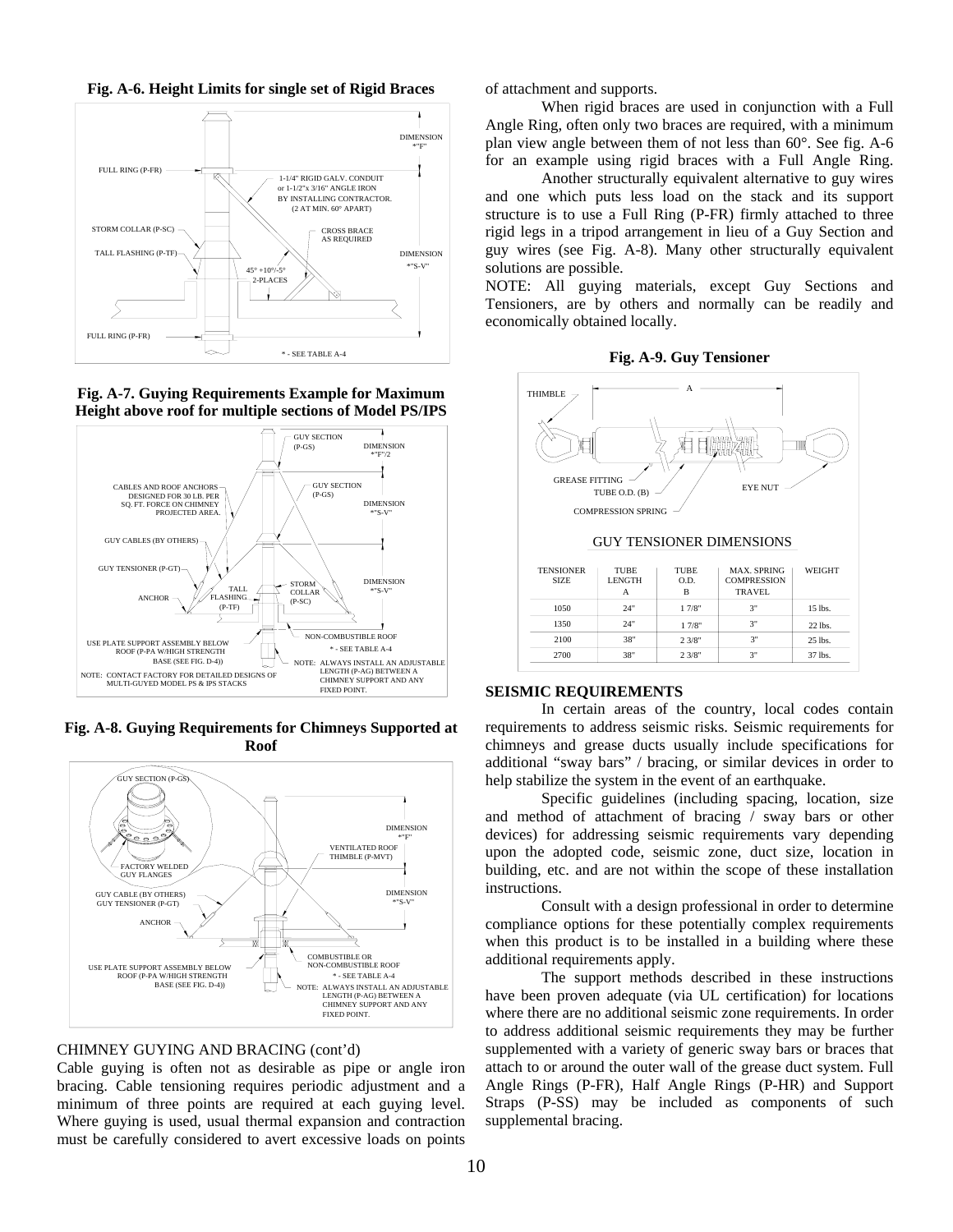# Tees, Elbows, Increasers Offsets and Manifolds

# **45° LATERAL TEE (P-JL)**

For systems that require a  $45^\circ$  entry to the vertical chimney, the 45° Lateral Tee may be supported or suspended similar to a 90° Tee, (see next item). Use of this part necessitates an additional 45° Elbow if there is a horizontal breeching (see Fig. B-1b). When base supported, the 45° Tee will carry a maximum of 30 feet of chimney height (see support methods in Section A), and may be installed with a cap or cleanout exactly the same as the 90° Tee. See Fig. B-5 for an example of the use of 45° Lateral Tees in a manifold breeching. This system has lower flow losses than using 90° Tees and thus, for any given set of appliances, a smaller diameter manifold can be used.

#### **90° TEE (P-MT)**

The 90° Tee will support up to 30 feet of vertical chimney height when it is supported from below. This tee fitting is used to join horizontal connectors into a vertical chimney as well as a drain or inspection fitting. For the latter purpose, the Drain Tee Cap (P-TC) is installed at the base of the tee, and piped to a suitable drain. NOTE: The 90° Tee should not be used on engine or turbine exhausts except when used as an inspection access where there is no change in flow direction.

# **TEE PRECAUTIONS**

- 1. Use an expansion joint in all horizontal breechings or laterals.
- 2. Provide access for easy removal of Tee Cap.
- 3. Use two axis support as in Fig. B-2a and B-2b to protect Tees or Elbows, if over 1/4 inch of expansion is expected in the lateral or breeching.
- 4. Never support any Model PS/IPS pipe from the outer casing.
- 5. Always install system so that sliding of expansion joints takes place, rather than bending at fittings.
- 6. Never allow more than 35 feet of chimney / duct above a base supported tee without resupporting.

# **DRAIN TEE CAP (P-TC)**

The Drain Tee Cap is used as an end cap in horizontal runs, as an inspection fitting cover, and as a drain for vertical stacks. When not used as a drain the nipple shall be closed off with a pipe cap supplied by the installer. When used as a drain, a trap or a valve should be used in the drain line.

Always connect the drain fitting of the Drain Tee Cap to a suitable drain. This will allow rain entering the chimney to wash down, dilute and remove any corrosive combustion condensate. Also, always install the Tee Cap with sealant on mating surfaces of the flanged joint as well as in the groove of the Vee Bands. This will prevent leaks and assure that the drain functions as intended.

When placed on top of a supporting framework or flat plate, the Tee Cap closure becomes inaccessible and cannot be removed. Thus where access is desired into the tee or chimney, there are several options:

- Suspended Tee. Use a Plate Support Assembly (P-PA) or Wall Support Assembly (P-WA) at the upper tee joint or higher (see Fig. B-4a and B-4b).
- b) Support the Tee from its lower joint with a Plate Support Assembly (P-PA) and use an additional 18" pipe length below the Plate Support as a cleanout section to carry the Tee Cap (see Fig. B-3a and B-3b).

# **Installation Instructions Section B**

c) Use a Wall Support Assembly above or below the Tee in the same manner as the Plate Support in step a) and b) above.





**Fig. B-1b – Single axis support for short lateral runs** 



# **THERMAL EXPANSION LENGTHS**

Based on temperature and length, if more than 1/4" of thermal expansion is expected in the horizontal run between an appliance connection and a tee, the use of two axis support (see Fig. B-2a and B-b) is recommended. This enables the Adjustable Length to absorb expansion movement and prevents distortion or damage to the Tee. See Section C for complete thermal expansion design requirements and suggested details.

| Allowable lengths for 1/4" thermal expansion (see Fig. B-1a) |  |
|--------------------------------------------------------------|--|
| and $B-1b$ ).                                                |  |

| $-1$                 |        |
|----------------------|--------|
| Gas Temperature Rise | Length |
| $200^{\circ}F$       | 12'6'' |
| $300^{\circ}F$       | 8'4''  |
| $400^{\circ}$ F      | 6'3''  |
| $500^{\circ}$ F      | 5'0''  |
| $600^{\circ}$ F      | 4'2''  |
| $700^{\circ}$ F      | 3'7''  |
| $800^{\circ}$ F      | 3'1''  |
| $900^{\circ}$ F      | 2'9''  |
| $1,000$ °F           | 2'6'   |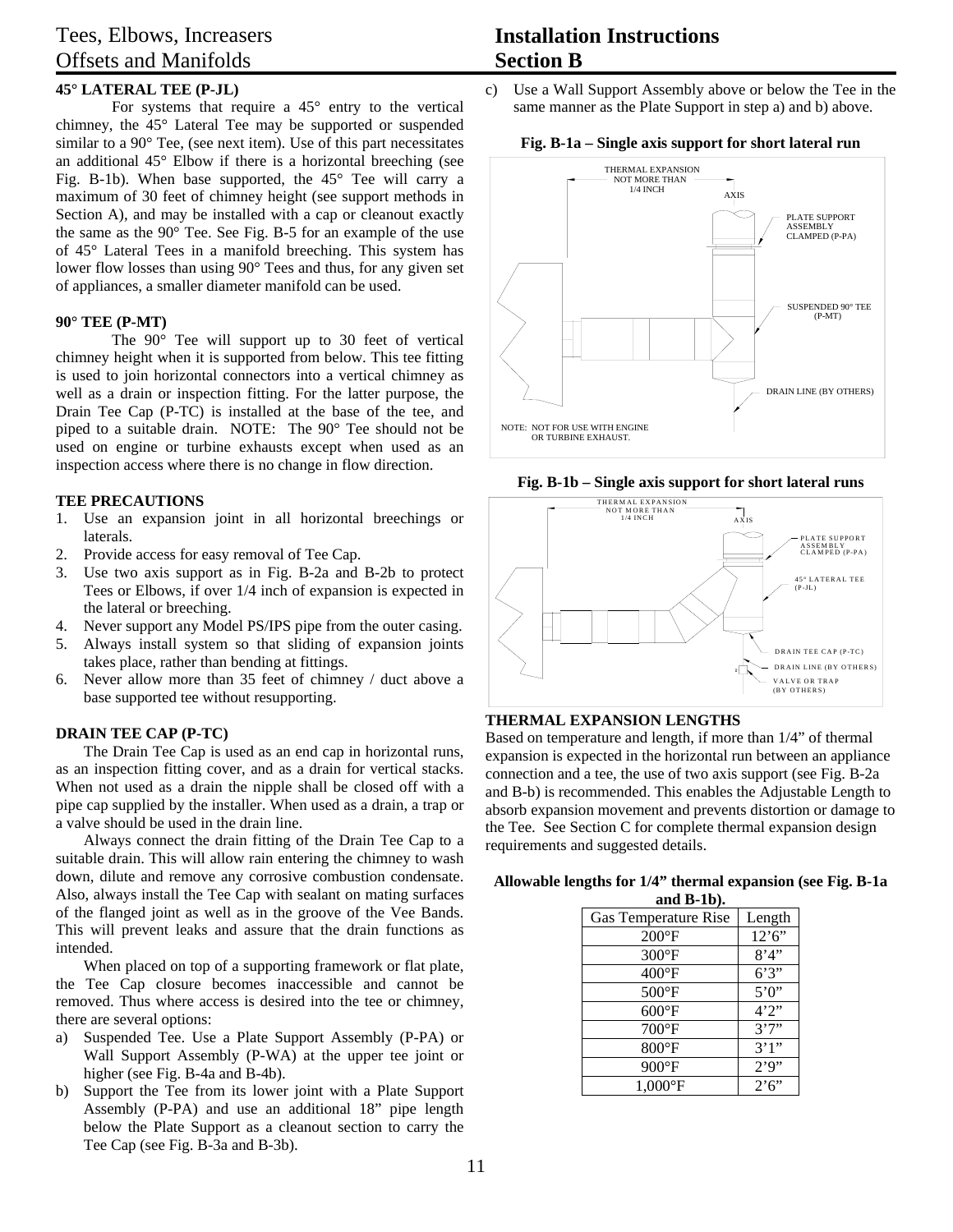

# **Fig. B-2a – Two axis support protects fittings from bending stress due to long lateral runs.**

#### **90° WYE (P-JY)**

The Wye fitting is useful where the vertical chimney must be located between two boilers, and a low pressure loss system is needed. The Wye fitting can also be used to make connections from engines with dual exhaust outlets into a larger single exhaust system. It may be suspended by a Plate or Roof Support, and the usual precautions for avoiding thermal expansion deformation must be observed for breechings and manifolds.

#### **INCREASERS: STEPS (P-OS) & TAPERED (P-OT)**

Where space is limited, the Step Increaser (P-OS) provides the necessary increase, in a lineal distance of 2 inches from end to end. It should be installed so as to avoid deflection from static loads or thermal expansion forces. This is a nonstructural part.

Tapered Increasers (P-OT) are made with a standard side angle of 14° (28° included angle of cone) for low pressure losses, and provide increases of one, two or three sizes. Length varies (see catalog) from 6 inches for the 6 x 8 size to 26 inches for 24 x 36 Tapered Increaser.

Outer jackets of Tapered Increasers are conical and span the distance between outer pipe jackets to maintain double wall construction. Tapered Increasers are considered to have the same strength in side and axial loads as straight pipe.

#### **ELBOWS**

All Elbows feature the standard flanged Vee Band end joints. The 15° Adjustable Elbow is made in two halves, each with a 7  $1/2^{\circ}$  included angle and an internal flanged joint which can be opened and rotated from straight to the maximum 15° angle. For any angle adjustment, this Elbow provides a joint which can be used in tension or compression and sealed as necessary for the operating temperature and pressure.

The fixed 30°, 45° and 90° Elbows can be used to make up fixed 60°, 75° and 90° turns, and can be combined with the Adjustable Elbow for other angles. All elbows must be protected from thermal expansion and bending forces.

### **Fig. B-2b - Two axis support protects fittings from bending stresses due to long laterals**



**Fig. B-3a - Two axis base support with Tee Cap Access** 



**Fig. B-3b - Two axis base support with Tee Cap Access** 

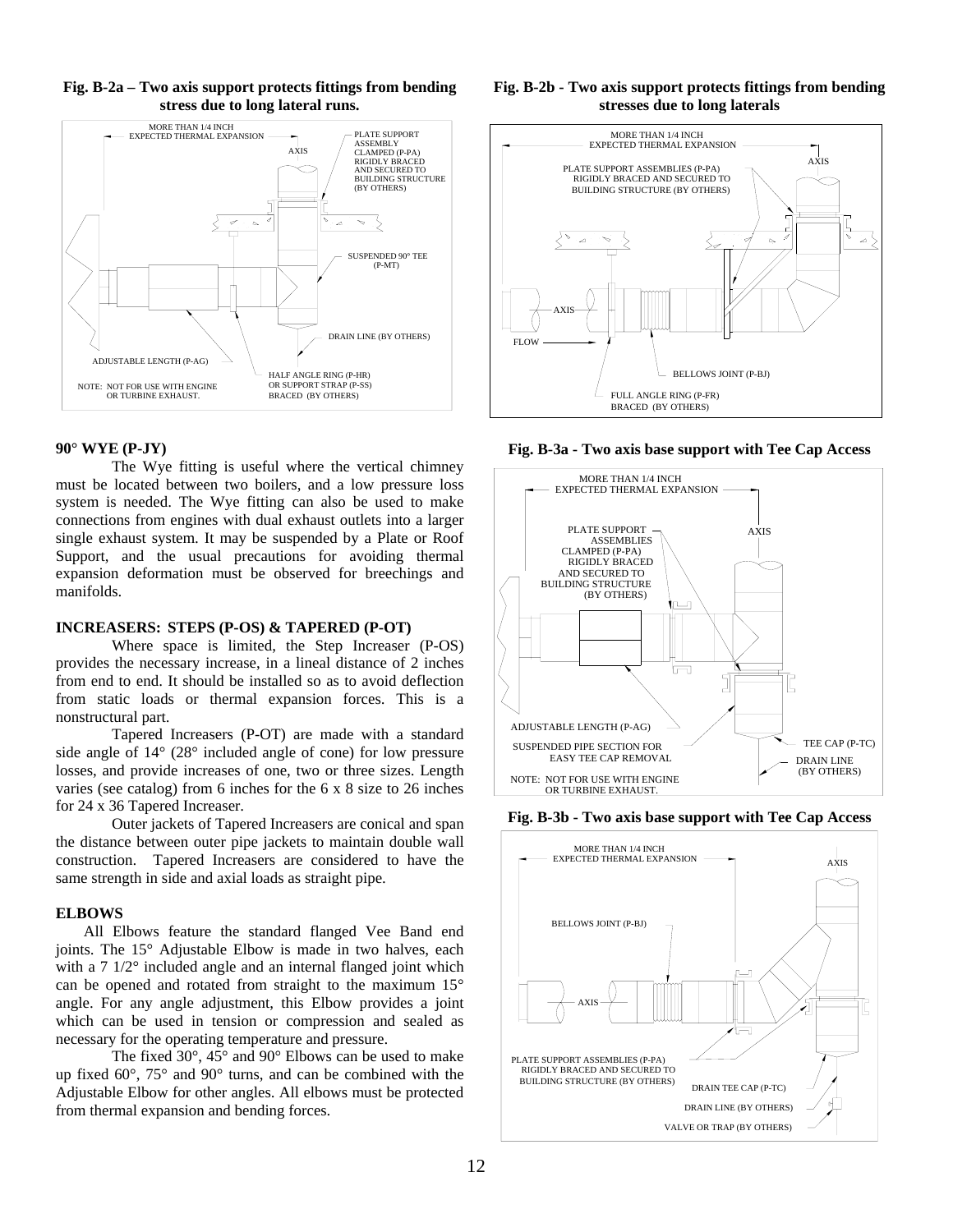#### **USE OF ELBOWS, OFFSETS AND MANIFOLDS**

Sloped or horizontal offsets in the vertical portion of a chimney above the breeching should be avoided except where absolutely necessary. Sloped offsets require more expansion joints and secure bracing above and below elbows. Special care should be exercised in designing the bracing for elbows because elbows (and fittings) can only take limited forces due to any bending moments. Structural parts such as posts or beams may also be needed to hold chimney supports in position (see Fig. B-6).





**Fig. B-4b - Lateral Tee suspended from Wall Support** 



There is no limit on the angle or slope of an offset for gas or liquid fuel burning appliances, but with a solid fuel burning appliance the slope must not be greater than 30° from the vertical. Chimneys for combination fuel heating appliances which are capable of burning solid fuel or are convertible to solid fuel are limited to the same 30° slope even if the current choice of fuel is gas or oil.

The length of offset, if one is necessary, is determined by strength considerations. The maximum dimension between supports, given as the "S-H" Dimension in Table A-5 of these instructions, is applicable to all horizontal and sloped orientations. To assure proper guidance of expansion joints and to prevent unnecessary joint bending, use an adequate number of supports such as Full Rings, at closer intervals.

**Fig. B-5 - Multiple appliance manifold using 45° Tees** 





**Fig. B-6 – Base Supported Stack with Offset** 

When it is necessary to provide additional structural stiffening at the elbows or fittings, rigidity can be provided by using an additional Plate Support Assembly (See Fig. B-7) located at the other end of the elbow or fitting and bolting lateral braces across the corners using standard brackets.

With frequent resupport, there is no structural or operating limit to the length of horizontal or sloped portions of a Model PS/IPS chimney, providing the system meets the capacity, pressure drop or available draft requirements of the appliance or equipment. The carrying capacity of Model PS/IPS supports and their structure attachments must consider the weight of the offset plus whatever vertical pipe is carried by that support. Height limits for supports are tabulated in Section A of these instructions.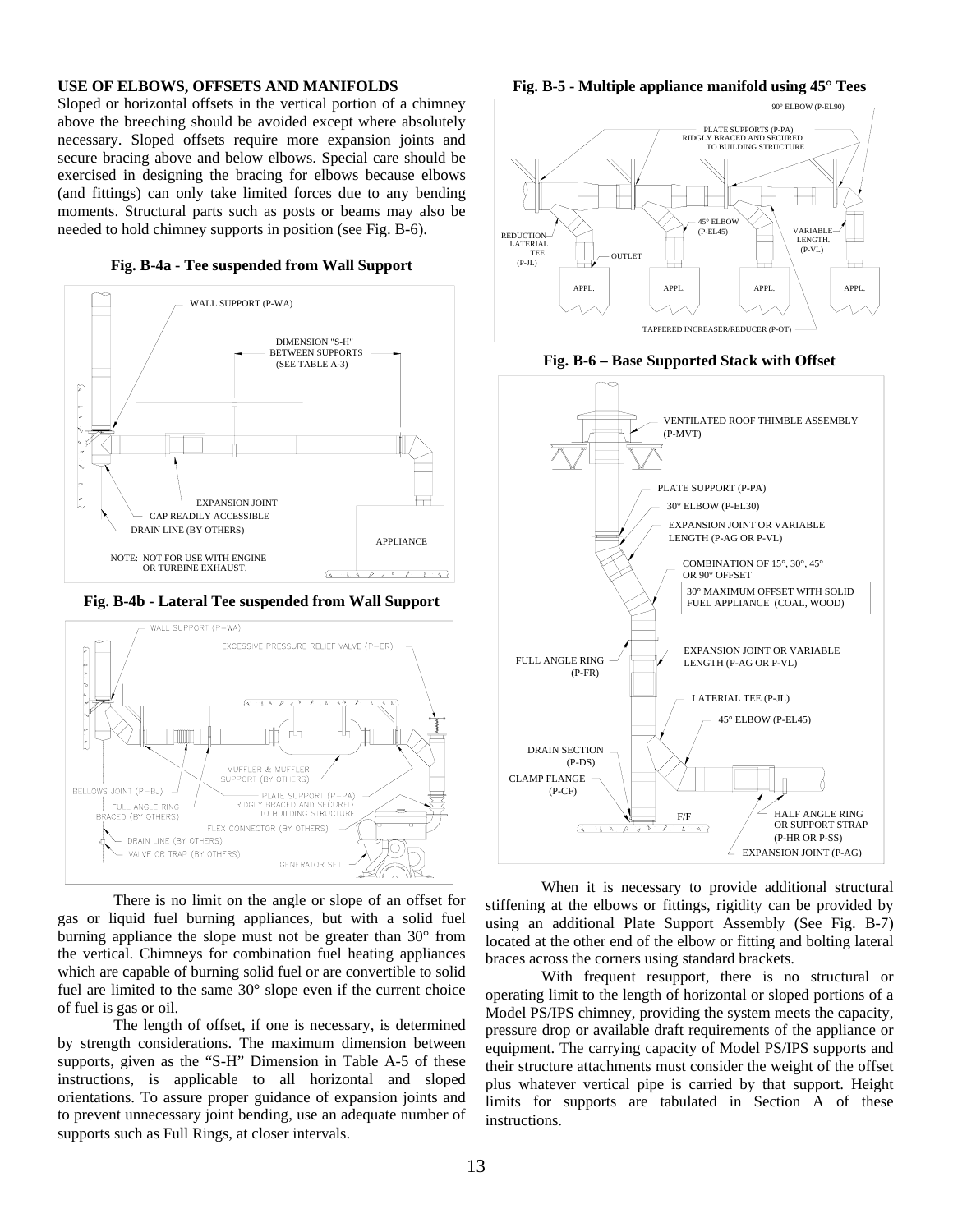The ends of any sloped or horizontal offset must be anchored to prevent overstressing elbows and to assure proper operation of expansion joints. The vertical sections of chimney above the offset must also be supported or anchored and guided where necessary. Model PS/IPS Roof Supports, Ventilated Thimbles, Wall Supports, Plate Supports, Wall Guides and Full Rings may be used in a variety of ways for offset support to obtain a structurally stable chimney system. Selected methods of using Model PS/IPS supports are shown in Fig. B-7, B-8.

Resupports must be securely anchored to walls, posts, or locally fabricated rigid framework. This framework must be designed to assure stability of attached Model PS/IPS supports, such as Plate Supports and Wall Supports. Supports suspended by threaded rod or from small size angles or straps are usually not satisfactory to resist bending moments due to offsets. The horizontal portion of a Model PS/IPS chimney system between the appliance and the vertical chimney is defined by most building codes as a "connector", and such connectors may be horizontal without any impairment of system function. Frequently in boiler or equipment rooms, headroom is limited and there is generally some access for inspection and maintenance. Thus horizontal breechings or manifolds using Model PS/IPS are not subject to any fuel restrictions.

The 30° limitation on offset slope for solid fuels also does not apply to breeching or manifolds in the boiler equipment room.









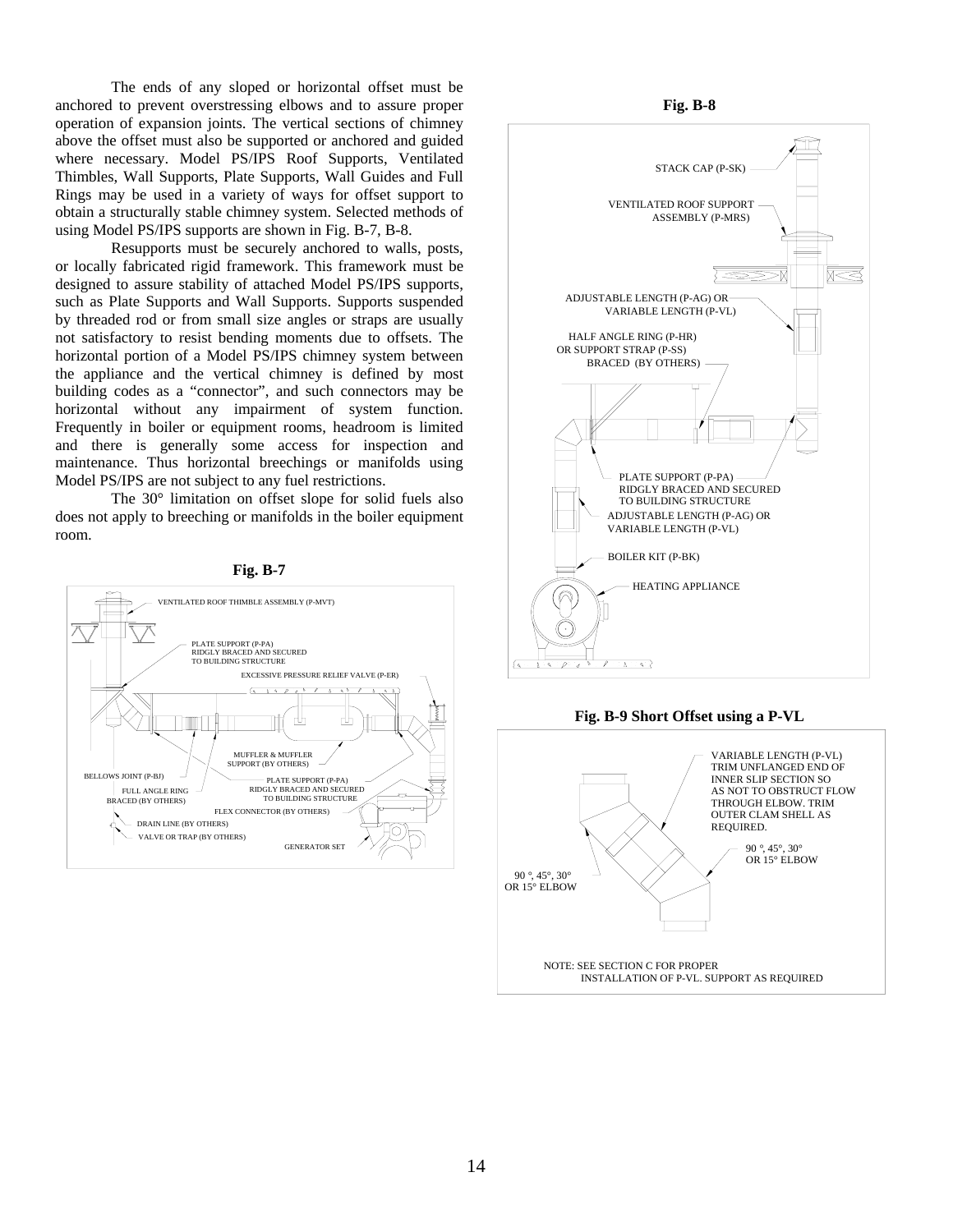# **Thermal Expansion, Bellows Joints, Adjustable & Variable Lengths**

# **THERMAL EXPANSION**

The inner pipe of Model PS/IPS is load bearing and its thermal expansion is the same as that of a continuous pipe. A simplified rule for exhaust pipe expansion estimation is that the axial growth will be approx. 1" per 100' of pipe length for each 100°F the flue gas temperature is above the surrounding air temperature.

When assembled in any orientation, the amount of thermal expansion of the inner pipe is directly dependent on the inner wall temperature and the length of pipe between fixed points. Good installation practice requires that expansion greater than 1/4 inch will be compensated for using a Bellows Joint or Adjustable Length, depending on the maximum pressure encountered.

The flanged inner piping joints have negligible flexing capacity, and in addition, tees and elbows are not designed to withstand bending moment forces. Because the amount of outer casing axial movement is the same as inner casing movement, the outer jackets of piping must slide to avoid excessive forces on tees, elbows or fixed points. To accommodate outer casing movements, external guides along walls at floors, or in lateral breechings, must allow for movement of pipe.

NOTE: When resupporting a high rise exhaust system, Adjustable Lengths (P-AG) or Bellows Joints (P-BJ) must be used just below every support above the first to compensate for thermal expansion. For engine and turbine exhaust systems requiring pressures to 60 inches of water column, or where the construction must be absolutely gas tight, all welded Bellows Joints (P-BJ) are recommended for expansion and vibrational movements of the exhaust piping. Out-of-doors construction or low pressure systems, such as boilers (to 6 inches of water column), can effectively use the Adjustable Length (P-AG).

Spacing of guides and supports, when a thermal expansion part is used, should be not greater than specified in Section A. Proper guiding and support of expansion parts often requires closer spacing.

#### **BELLOWS JOINTS: LINED (P-BJ)**

For exhaust pressure to 60 inches of water column, Bellows Joints are recommended for expansion and vibrational movements of the piping. See Fig. C-2 for an illustration of a Bellows Joint (P-BJ).

Fig. C-1 illustrates the use of Bellows Joints in a typical installation. The use of the Lined Bellows Joints (P-BJ) is shown to compensate for the axial expansion of the long horizontal run.

The Lined Bellows (P-BJ) has a 0.035" thick or heavier straight stainless steel liner to protect the thinner Bellows material from heat and flow effects. It is used anywhere in a system for axial and vibrational movements only and must be accurately supported and guided. This part has limited lateral movement (1/8" max.) and lateral offsets and parallel misalignments should be eliminated. The purpose of the liner is to minimize contact, smooth flow, control erosion and eliminate resonance caused by exhaust gases passing through the bellows.

The Lined Bellows requires careful placement of piping guides to avoid interference on thermal expansion. Bellows should not be installed w/ any compression, but at its full uncompressed length in ambient state.

# **Installation Instructions Section C**



**Fig. C-2 - Bellows Joints (P-BJ)** 



| Pipe<br>I.D. | Dim. A<br><b>Stub End</b><br><b>O.D.</b> | Dim. B<br>O.D. | <b>Bellows</b><br>No.<br>Conv. | Mat'l<br>Thick-<br>ness | <b>Axial</b><br><b>Spring</b><br>Rate (Lb/in) | Axial<br>Compr. |
|--------------|------------------------------------------|----------------|--------------------------------|-------------------------|-----------------------------------------------|-----------------|
| 6"           | 6.07"                                    | 7.10"          | 16                             | 0.012"                  | 113                                           | 3.0"            |
| 8"           | 8.07"                                    | 9.25"          | 12                             | 0.012"                  | 116                                           | 3.0"            |
| 10"          | 10.07"                                   | 11.25"         | 12                             | 0.012"                  | 125                                           | 3.0"            |
| 12"          | 12.07"                                   | 13.25"         | 22                             | 0.018"                  | 153                                           | 3.0"            |
| 14"          | 14.07"                                   | 16.25"         | 11                             | 0.018"                  | 158                                           | 3.0"            |
| 16"          | 16.07"                                   | 18.25"         | 11                             | 0.018"                  | 161                                           | 3.0"            |
| 18"          | 18.07"                                   | 20.25"         | 11                             | 0.018"                  | 180                                           | 3.0"            |
| 20"          | 20.07"                                   | 22.25"         | 11                             | 0.020"                  | 210                                           | 3.5"            |
| 24"          | 24.07"                                   | 26.50"         | 11                             | 0.020"                  | 250                                           | 3.5"            |
| 28"          | 28.07"                                   | 30.50"         | 11                             | 0.020"                  | 290                                           | 3.5"            |
| 32"          | 32.07"                                   | 34.75"         | 9                              | 0.025"                  | 553                                           | 3.5"            |
| 36"          | 36.07"                                   | 38.75"         | 9                              | 0.025"                  | 620                                           | 3.5"            |
| 42"          | 42.07"                                   | 44.75"         | 9                              | 0.025"                  | 710                                           | 3.5"            |
| 48"          | 48.07"                                   | 50.75"         | 9                              | 0.025"                  | 819                                           | 3.5"            |

For any PS/IPS piping system requiring low axial expansion forces the Bellows Joints (P-BJ) will deflect with minimum friction at a known "spring rate." The values for spring rates given in the table assumes there are no other frictional constraints and proper alignment of the liner of the P-BJ.

At an operating gas temperature of 1000°F (70°F, ambient) the PS inner pipe in a typical engine exhaust system will be at a temperature rise of approximately 750°F. The same 1,000°F gas temperature will create higher inner pipe temperatures for model IPS because it is better insulated.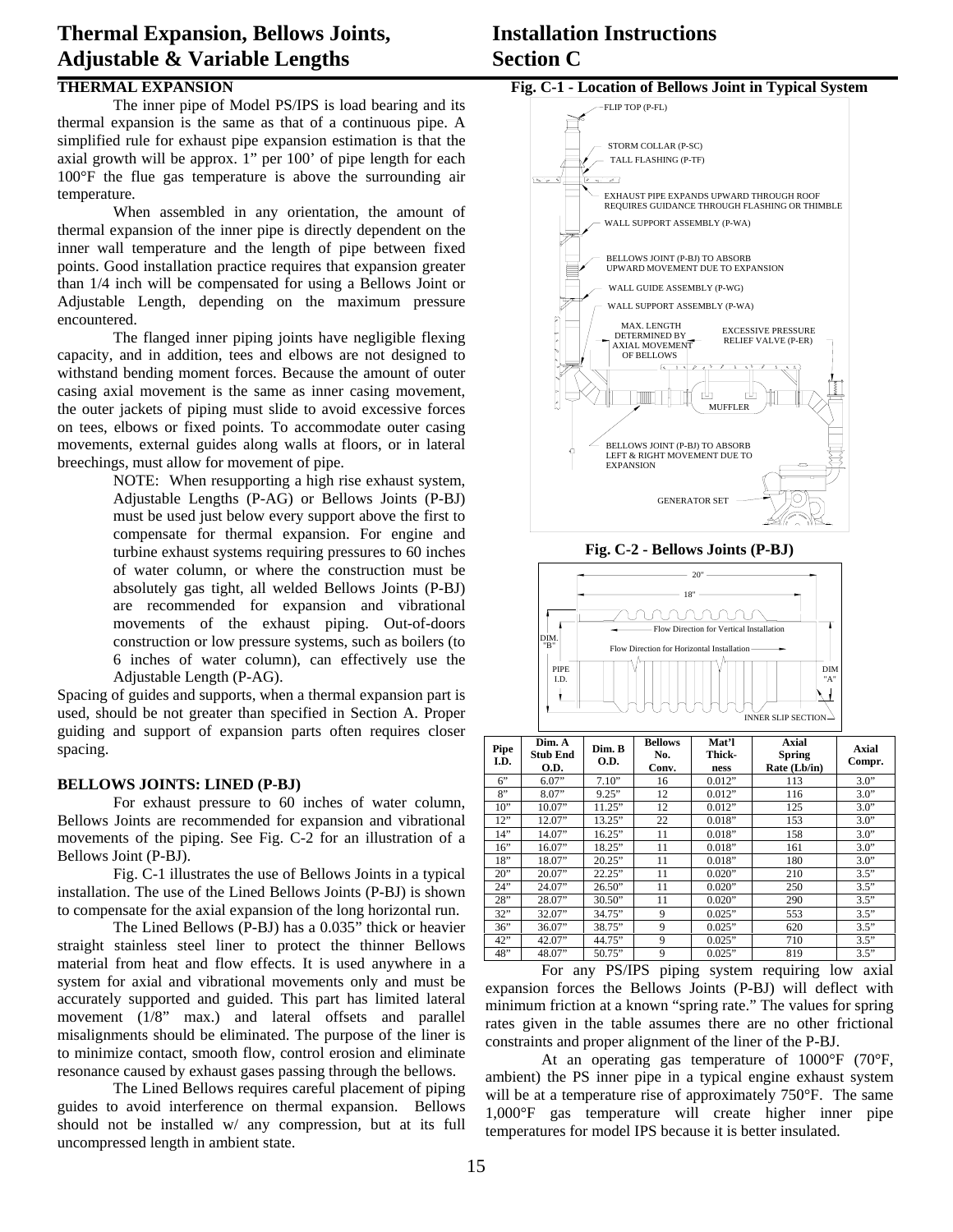Allowable expansion movements for Bellows Joints P-BJ are given in Figure C-2. For the following Bellows sizes, estimated cycle life is  $6" - 12" = 4000$  and  $16" - 36" = 30,000$  at 750°F.

The system operating pressure of 60 inches water column (2.08 psi) is based on the estimated capability of ceramic sealed Vee Band joints. The actual pressure limit of the welded bellows will be 10 psi for 6" to 12" diameter and 5 psi for 16" to 48" diameter at 750°F.



#### **ADJUSTABLE LENGTH (P-AG)**

The Adjustable Length has two major functions: To make up odd lengths of pipe as needed in short runs, and to serve as an expansion joint for thermal expansion in longer runs of pipe. The Adjustable Length may be used when pressures do not exceed 6" water column or in well ventilated areas. When used in systems of any orientation, it can perform both functions simultaneously.

The Adjustable Length comprises a sliding inner section, flanged on one end only (see Fig. C-3). This sliding piece is sized to fit closely inside a standard pipe section. At the sliding joint the assembly as shipped is fitted with a special graphited packing seal. The sliding outer jacket is the same thickness as that used on piping outer casings. It is placed around the sliding inner joint and must also slide in order to avoid expansion stresses.

For proper installation, an Adjustable Length must have adequate overlap and sufficient allowance for thermal expansion movement (see Fig. C-4). An Adjustable Length sliding inner pipe may be trimmed to ensure correct mating to a fitting or other short part. Care must be exercised so that proper penetration is maintained at low temperatures and no interferences occur at high temperatures.



| Minimum "X" Dimension                                                                                              |  |  |  |  |  |  |  |
|--------------------------------------------------------------------------------------------------------------------|--|--|--|--|--|--|--|
| Operating Temperature*   200   300   400   500   800   1000   1200   1400                                          |  |  |  |  |  |  |  |
| Min X for 50' Length $\left  0.7 \right  1.2 \left  1.7 \right  2.2 \left  3.7 \right  4.7 \left  5.7 \right  6.7$ |  |  |  |  |  |  |  |
| Min X for 100' Length $ 1.4"  2.4"  3.4"  4.4"  7.4"  9.4"  11.4"  13.4"$                                          |  |  |  |  |  |  |  |

\* Temperature of 60°F assumed at time of installation, thus a temperature of 400 is a 340° rise and 100 feet will expand 3.4 inches. 30ft of pipe would expand:  $(30/100) * 3.4 = 1"$ 

**Fig. C-5. Gasket Band assembled on Adjustable Length (P-AG)** 



### VERTICAL INSTALLATION OF BELLOWS AND ADJUSTABLE LENGTHS

16 which run up building exterior walls. When a Bellows Joint (P-BJ) or an Adjustable Length (P-AG) is installed in a vertical position between two fixed points, such as between a P-PA and a P-MRS, it should be installed immediately below or one pipe length below the higher support. To assure proper axial alignment, guides (P-WG or P-FR or P-FG) must be installed at the pipe section below the bellows or adjustable length (see Fig. C-1). This combination of parts will assure proper movement of bellows and adjustable lengths and thus relieve loads due to thermal expansion. It is desirable to install bellows and adjustable lengths near the top of a vertical section to ensure that they do not bottom out during installation and thus become ineffective at relieving thermal expansion loads. This arrangement of parts will also resist wind loads on installations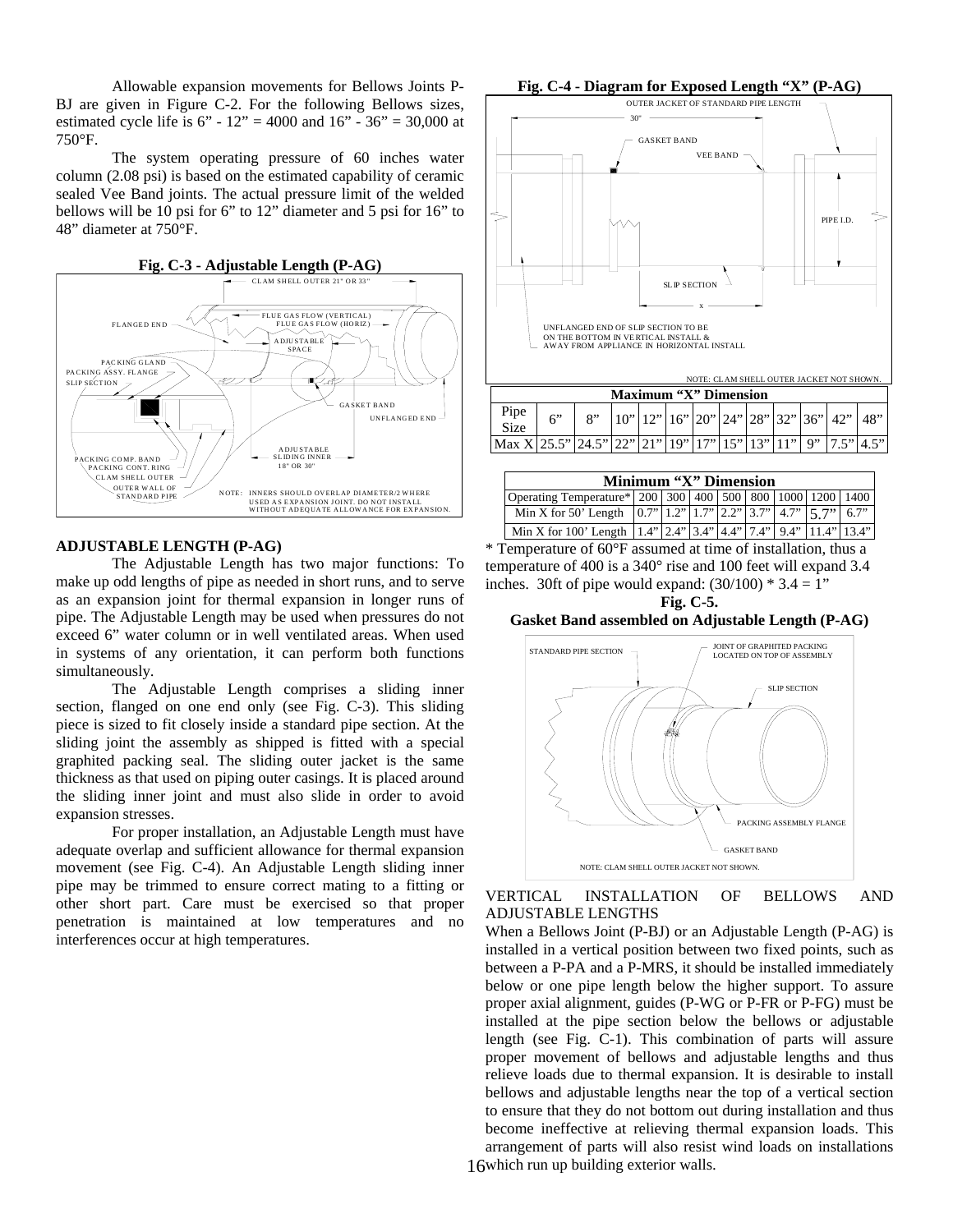**Fig. C-6. Gasket Band Assembly Parts for Adjustable Length (P-AG)** 



HORIZONTAL INSTALLATION OF BELLOWS AND ADJUSTABLE LENGTHS

Horizontal or sloped installations of Bellows (P-BJ or P-BJU) or Adjustable Lengths (P-AG) use the same parts, assembled in the same relationship, as a vertical assembly. These expansion joints, when required may be placed anywhere between two fixed points of horizontal or sloped installation as long as they are properly guided, properly supported; and for sloped installations in particular, as long as bottoming out is prevented. It is recommended, but not required; that the Lined Bellows inner shield and the Adjustable Length sliding inner be attached to the upstream end of a horizontal installation (the free end is downstream, away from appliance). When the adjustable is put in place for horizontal runs, the packing joint must be on the top of the pipe (see Fig C-4).

# ADJUSTABLE LENGTH PACKAGING

Adjustable Lengths are shipped with their outer pipe clam shell jacket inside the sliding inner pipe. The gasket band assembly is preassembled at shipment on the inner pipe. It only needs to be loosened for attachment to an adjacent piece of pipe and then tightened for a leak resistant fit. (See "Thermal Expansion" in this section.)

### INSTALLATION OF ADJUSTABLE LENGTH PACKING

Normally, disassembly of the Adjustable Length is not necessary; but if the gasket band must be removed for any reason, it can be reassembled using the following procedure. (Some of this procedure can be done with the hardware conveniently placed on the floor. Performing this procedure with the Adjustable Length in this position could be difficult for a person working alone.)

a) Prepare the sliding inner section for assembly by placing the packing assembly flange over the sliding inner section (Refer to Fig. C-3, C-5, and C-6 for a description of all parts involved.) Make sure the packing assembly flange is

oriented correctly.

- b) Place the sliding inner slip section into a standard section of IPS Duct.
- c) Wrap the graphited packing around the slip section of the Adjustable Length between the standard section pipe flange and the packing assembly flange. (Using an ordinary staple to hold both ends of the graphited packing together aids in the assembly.)
- d) Clearly mark on the packing assembly flange the location of the joint of the graphited packing. (See Fig. C-5 for the ultimate location of the joint.)
- e) Slide the packing assembly flange toward the standard section inner pipe flange so that graphited packing is captured between those two flanges.
- f) Place the packing compression band around the graphited packing with the graphited packing joint located at the midpoint of either half of the band. Tightly secure the compression band with the hardware provided, but Do Not Over-tighten.
- g) Both halves of the packing containment ring can now be placed over the graphited packing and compression band so that the compression band joints are exposed at the notchedout section at the ends of the containment ring halves (See Fig. C-6).
- h) Fasten both joints of the containment ring with appropriate hardware and secure (Do not over-tighten because the sliding inner must still remain movable.)
- i) This whole assembly can now be put in place, extended to its correct length and secured with a Vee Band.
- j) Tighten both joints of the compression band so that the graphited packing is firmly registered against the sliding inner.
- k) Retighten both joints of the containment ring.
- l) Install the outer pipe covering jacket (and insulation strip if IPS) so it fits loosely and can slide freely when the duct expands or contracts.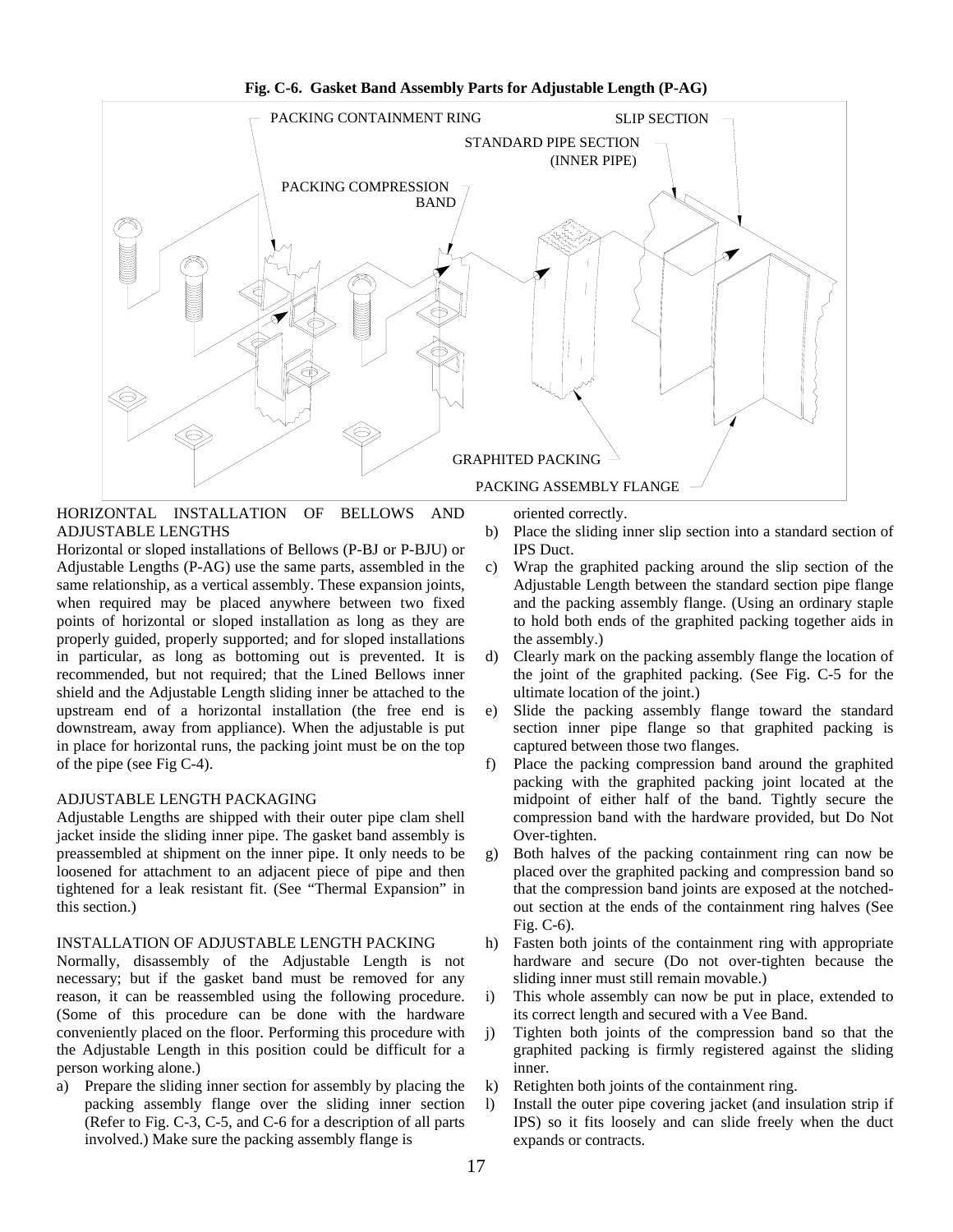#### **VARIABLE LENGTH (P-VL)**

In straight runs of Model PS/IPS, the Variable Length serves two major functions: 1) to make up for odd lengths of pipe in short runs, and 2) to provide for joint sealing. This part adjusts to a needed fixed exact length. Its internal joint must be sealed by working sealant under the seal ring, as well as between this ring and the flange to be joined by the Vee Band (See Fig. C-8).

Observe all precautions for cleaning surfaces to be sealed and carefully follow the Variable Length installation procedures specified below.

The Variable Length comprises a sliding inner section, flanged at one end only. This sliding piece is sized to fit closely inside a standard pipe section. A seal ring is provided to prevent the inner section from slipping after assembly. The sliding outer jacket is aluminized steel of the same thickness as that used on piping outer casings. It is placed around the assembled inner and finishes the appearance of the Variable Length. For detailed methods of installation see instructions contained below in this section.





### **SHORT AND ODD LENGTHS ADJUSTABLE LENGTH (P-AG) AND VARIABLE LENGTH (P-VL)**

The following data is for any PS system where a short length (4" to 26") is needed. This applies in horizontal runs between the appliance and tee, between two fittings, and similar situations. For gaps of 4" to 26" both the inner and outer pipes of the Adjustable Length may need to be trimmed. The Variable Length has a corresponding gap 4" to 26".

Observe these steps in making up a short length assembly for the Adjustable Length.

- 1. If the Adjustable Length has been pre-assembled into a standard pipe section, disassemble carefully, observing the position of the gasket band and the gasket.
- 2. For Adjustable Lengths shipped unassembled, refer to Fig. C-4 prior to starting any cutting.
- 3. Check both the foregoing table and the Adjustable Length table prior to cutting, and make sure that the inner pipe is as long as possible with due allowance for thermal expansion. The outer pipe should be 3 inches longer than the inner.
- 4. Cut and finish the pipe ends carefully to avoid burrs which would interfere with reassembly or thermal expansion movements.
- 5. Assemble the inner section and gasket band in

accordance with Fig. C-4, checking again for possible interference.

- 6. Check the fit of the gasket to be sure there are no gaps between it and the inner pipe.
- 7. Install outer pipe (and insulation strip if model IPS). It may face the same or the opposite direction of the inner, providing there is adequate room for expansion movement.

Observe these steps in making up a short length assembly for the Variable Length:

- 1. Prior to installation in the run of chimney, clean the Vee Band and surfaces to be cemented.
- 2. Install slip connection and adjust to length in run.
- 3. Install sealed Vee Band, joining flanged end of slip section to next length of pipe.
- 4. Work in sealant between slip section and its external section of pipe.
- 5. Apply thin layer of sealant to inside of Seal Ring.
- 6. Position Seal Ring as shown in Fig. C-3 and clamp tightly before cement sets.
- 7. Fill Vee Band with sealant and install over flanges of joint between pipe and Seal Ring.





**Fig. C-9 - Variable Length used to terminate into an existing Masonry Chimney** 

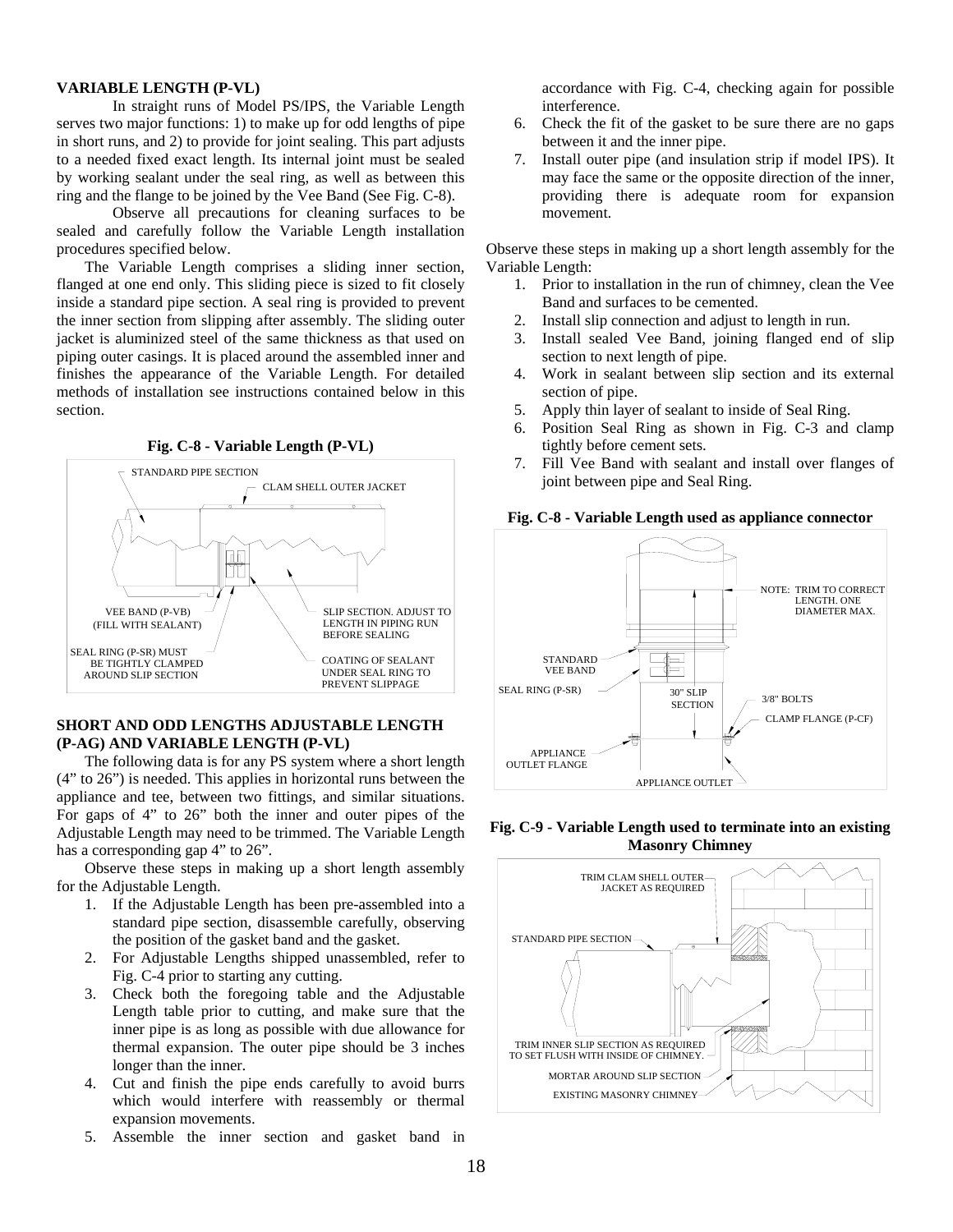# **Structural Support and Guiding**

# **PLATE SUPPORT ASSEMBLY (P-PA)**

The Plate Support Assembly consists of a Clamp Flange (P-CF) (located above the Vee Band), bolted into a Plate Support (located below the Vee Band). The clamping force between these parts is applied to the Vee Band. The Plates secured to structural steel framing thus, the assembly and the pipe are anchored against upward, downward and angular displacements. Joints of the plates and flanges must be located 90° apart, with notches aligned for relief at Vee Band end clips.

The Plate Support Assembly is the maximum strength support for a vertical PS/IPS chimney. It is also used to maintain positive joint alignment and support for expansion joints in horizontal chimneys. Between any two fixed points in a system or wherever an expansion joint must slide to prevent bending of tees or elbows, locate and secure Plate Support Assemblies as necessary by means of structural ties to the building. This may require supports both upstream and downstream of a tee, which then protects the tee from excessive bending stresses.

Support height limits for plate assemblies are given in Section A of these instructions.

Greater stability may be obtained by resupporting above with additional Plate Support Assemblies, using an Adjustable Length or Expansion Joint below each point of Support. To obtain these strengths, all holes must be bolted with 3/8 inch bolts (see Fig. D-1).



#### **Fig. D-1 - Plate Support Assembly**

**Plate Support Height Limits: See Section A** 

The notches in the Plate Support and in the Clamp Flanges are to accommodate Vee Band end clips, thus allowing the Vee to rest solidly on the Plate. The bolt circle and spacing of the plates and flanges are identical, providing a variety of options in supporting and reinforcing a chimney.

The Plate Support method is intended only for

# **Installation Instructions Section D**

attachment to NONCOMBUSTIBLE surroundings such as steel structure, concrete block or other masonry at clearances adequate for access and assembly. Heat conduction through supporting brackets can be reduced by use of spacers such as insulating millboard. The Plate Support is not suitable for attachment to wood or combustible walls. Exception: In an L Vent application, the PA may be attached to wood framing if noncombustible millboard is placed between the two surfaces.

The Plate Support Assembly must be secured to the building with a rigid structural framework. Under no circumstances should a plate support be secured with threaded rods since this will not prevent pipe sway. See Fig D-2 for proper bracing techniques.

**Fig. D-2 - Plate Support Bracing** 



Satisfactory performance and long service life of Model PS/IPS systems requires the product be rigidly braced and supported. Every installation presents unique support and bracing requirements and the following guidelines will provide minimum acceptable sizes for the mechanical hardware supplied by others.

Note: IF BRACING IS USED, MINIMUM "X" ANGLE (IN FIG. D-2) IS 30°. IF BRACING IS NOT USED, WELDED FRAME MEMBERS MUST BE ATTACHED TO STRUCTURAL MEMBERS TO PROVIDE EQUIVALENT RIGIDITY OF FRAMEWORK.

| <b>Pipe Size</b> | <b>P-PA</b><br><b>Thickness</b> | Framework (in.)                                       | <b>Bracing</b> |
|------------------|---------------------------------|-------------------------------------------------------|----------------|
| $5'' - 20''$     | 3/16"                           | $2x1x3/16$ to $5x1-3/4x3/16$<br>Channel or equivalent | 2x2x3/16       |
| $24" - 36"$      | 1/4"                            | $5x1x3/4$ to $6x2x5/16$<br>Channel or equivalent      | 3x3x1/4        |
| $42" - 48"$      | 3/8"                            | 6x2x5/16<br>Channel or equivalent                     | 4x4x3/8        |

#### **CLAMP FLANGE (P-CF)**

The heavy steel Clamp Flange is pre-drilled with bolt holes to match those in the plate Support and the Full Ring. Each Flange half has a notch for relief at Vee Band clamp locations.

The Clamp Flange may be used to hold down an Adjustable or standard pipe length on a round flanged appliance outlet. Holes for 3/8" bolts should be drilled as necessary, or one set of flanges may be welded to the top of the boiler flange, with the other set used around the inner pipe above the pipe flange. The inside diameter of the Clamp Flange is not intended to fit below a round boiler outlet flange.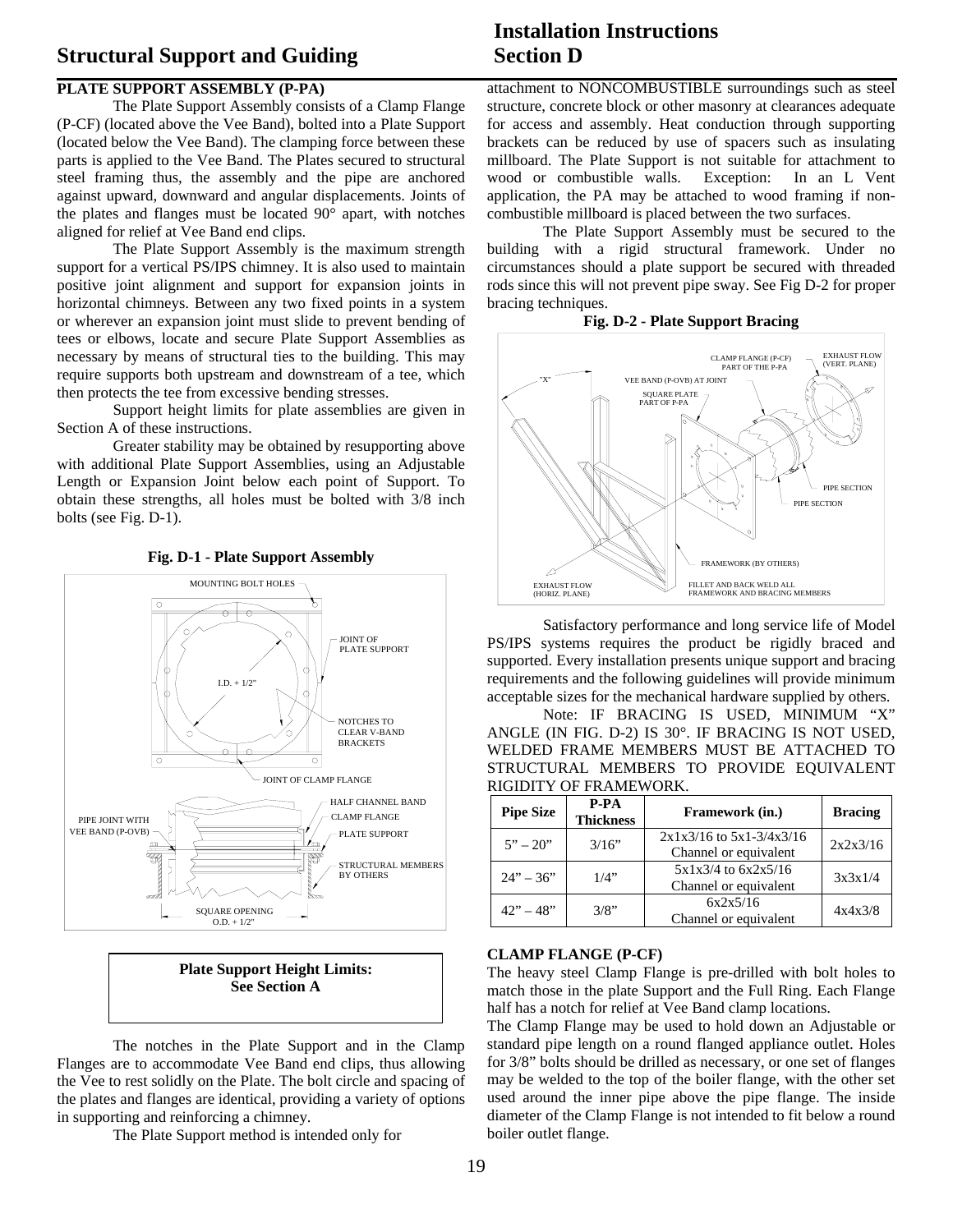When used in this manner at a boiler outlet, the inner cutouts should be filled with suitable refractory cement.

The Clamp Flange may be used as a hold down on a refractory base or oven, given the proper size opening hole for support and correctly placed bolts or masonry anchors.

See Model PS/IPS System Catalog for Clamp Flange dimensions including bolt circle dimensions.

### **HIGH STRENGTH PLATE SUPPORT BASE**

Greater height limits and stability can be gained for pipe sizes over 20 inch diameter by using a High Strength Plate Support Base as shown in Fig. D-3. The structural base as shown has been tested by Underwriters' Laboratories, Inc. and has a minimum factor of safety of 4. Follow all of the design guidelines illustrated in Fig. D-3 to obtain maximum strength in the assembly. Rigidly attach the assembly to the support structure. To minimize construction time and assure alignment of all parts, use the plate support as a template and predrill the bolt holes in the structural base.





| Table D-1. P-PA Assembled Overall Size |                   |                       |  |  |  |  |  |
|----------------------------------------|-------------------|-----------------------|--|--|--|--|--|
| Insulation                             | P-PA Size (in.)   | Bolt Circle dia.(in.) |  |  |  |  |  |
| Thickness/Size                         |                   |                       |  |  |  |  |  |
| PS & IPS-C1                            | Pipe Size $+6$ "  | Pipe Size $+4$ "      |  |  |  |  |  |
| $IPS-C2$                               | Pipe Size $+8$ "  | Pipe Size $+6$ "      |  |  |  |  |  |
| $IPS-Z3$                               | Pipe Size $+10$ " | Pipe Size $+8$ "      |  |  |  |  |  |
| $IPS-C4$                               | Pipe Size $+12$ " | Pipe Size $+10$ "     |  |  |  |  |  |

#### **WALL SUPPORT ASSEMBLY (P-WA)**

The Wall Support Assembly consists of a Full Angle Ring, Brackets and Struts, plus two Clamp Flanges. These Flanges are clamped over and under the Vee Band of an inner joint, and against the Ring for secure attachment to the inner chimney pipe, as shown, in Fig. D-4.

To assemble the two Flanges and Ring, use the Clamp Flange in the middle, to hold the outer parts together by placing it to span the split in the Ring. To provide clearance for the clamp ends of the inner band, the 4 inch wide notches of both Clamp Flanges should be in alignment and 180° apart. All holes should be completely and tightly bolted, using the hardware provided. Full strength is attained with this assembly whether the Ring is located above or below the joint being supported (see Fig. D-5).

When attached to a masonry wall or suitable noncombustible structure, the Wall Support forms a fixed point in the chimney system, thus expansion movement above and below must be considered during system planning.

The Wall Support Assembly is suitable for use as the support just below the point where the chimney becomes freestanding. For such use, a Full Angle Ring or Wall Guide Assembly should be installed a distance of 6 to 10 feet below the Wall Support. This stabilizes the exposed end and thus resists side forces due to wind (see Fig. D-6).

PS and IPS C-1 Wall Supports may be used at 30 foot spacings. Use IPS C-2 Wall Supports at 20 foot spacings for chimney resupport. Use appropriate expansion joints and Full Rings or Wall Guides for lateral stability at appropriate spacings. The height of a chimney between supports is measured from the Adjustable Length, which must be used below each support.

Clearance from a non-combustible wall to chimney outer casing varies slightly with the size of the Wall Support, but will be between 4 and 4-1/2 inches.





#### **WALL GUIDE ASSEMBLY (P-WG)**

The Wall Guide Assembly (P-WG) comprises a Full Angle Ring (P-FR) plus brackets, angle struts and hardware for assembly (but does not include anchor bolts for attachment to a wall). The Ring, which is split in two halves for ease of assembly, is 1/8 inch larger than the outside diameter of the chimney pipe to allow for sliding movement during thermal expansion. In any Guide application the proper position of the Ring, when assembled around any pipe section, is at a joint but below the outer band. This allows the outer band to move away from the Ring.

The Wall Guide Assembly (P-WG) is designed for 2 to 10 inches of clearance from pipe outer casing to noncombustible walls. The side struts may be placed either up or down as convenient.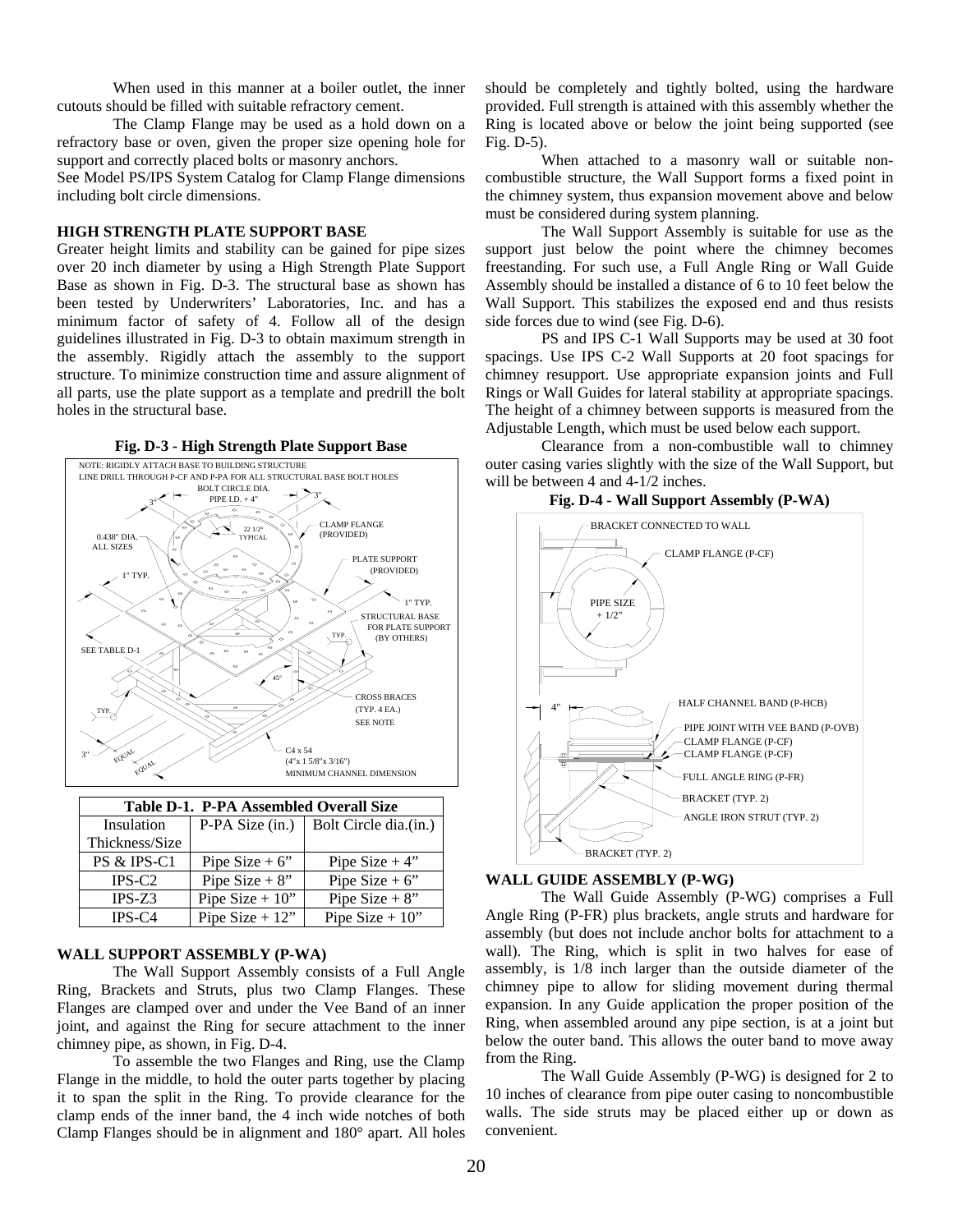This Assembly is intended to resist lateral or side loads only, and is not for carrying the weight of a vertical chimney.

The horizontal struts allow for attachment to the wall after the chimney has been positioned. The angle of attachment may vary as needed for the chimney-to-wall clearance.

The Wall Guide Assembly is not for attachment to wood walls, wood structure or other combustible materials. If the stack must be attached to an interior or exterior combustible wall, spacers should be used to maintain proper clearance and minimize heat conduction through supporting metal parts.

**Fig. D-5 -Exploded view of Wall Support Assembly (P-WA)**



**Fig. D-6 - Upper end of exhaust system using Wall Support (P-WA)** 



### **Note: Important - Location of Wall Guides and Full Rings on Tall systems serving as engine exhaust or other high temperature applications.**

In order to avoid potential problems due to thermal expansion, Wall Guides (WG) and Full Rings (FR) on tall engine (and other high temperature) exhaust systems must ALWAYS be installed at an elevation BELOW the closest Channel Band (CB).

Mistakenly installing a WG or FR directly (or some minimum distance) above a Channel Band could result in obstruction of the natural vertical "growth" in height of the system when the appliance is operated and result in physical damage. Contact the factory if there are any questions. (See Fig D-6)





**Fig. D-8 - Plan view of Wall Guide (P-WG)** 

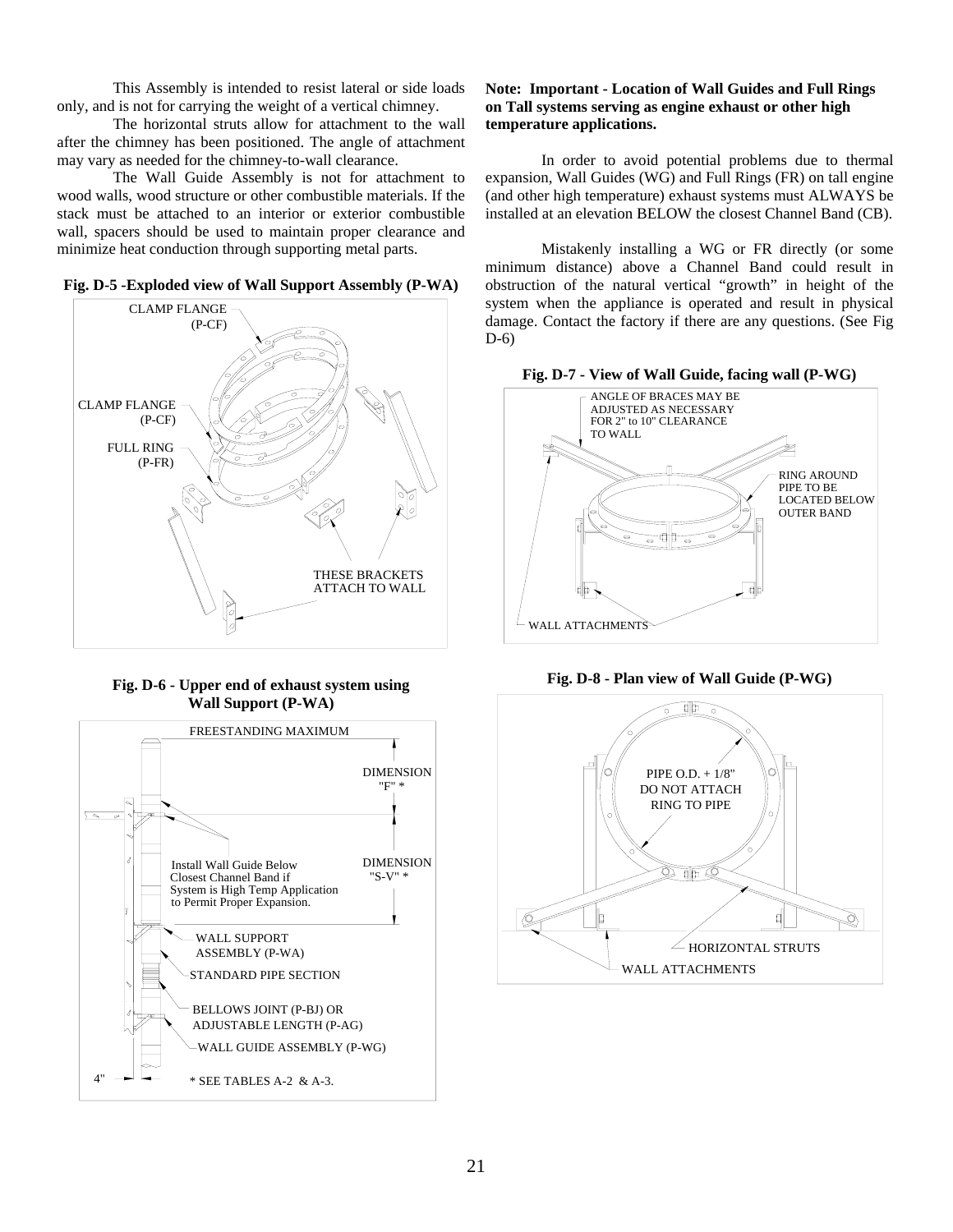#### **FLOOR GUIDE (P-FG)**

The Floor Guide comprises a Full Ring, two long angles, and two flat straps, and is used where the system can be braced within a floor opening. As shown in the plan view, the flat straps provide bracing to prevent sideways bending of the long angles.



**Fig. D-9: Floor Guide (P-FG)** 

| <b>Table D-2: Floor Guide Maximum Floor Opening</b> |                       |  |  |  |
|-----------------------------------------------------|-----------------------|--|--|--|
| <b>Insulation Thickness/Size</b>                    | Maximum Floor Opening |  |  |  |
| PS & IPS-C1                                         | Pipe Size $+10$ "     |  |  |  |
| $IPS-C2$                                            | Pipe Size $+12$ "     |  |  |  |
| $IPS-Z3$                                            | Pipe Size $+14$ "     |  |  |  |
| $IPS-C4$                                            | Pipe Size $+16$ "     |  |  |  |

#### **FULL ANGLE RING (P-FR)**

The Full Angle Ring may also be used as an expansion guide by attachment to a suitable structural steel frame. For a support cradle for horizontal run, half ring or Support Straps may be suspended by rods.

**IMPORTANT CAUTION:** The Supports and Guides described here are only suitable for attachment to noncombustible construction.

**MAINTENANCE OF STRUCTURAL STEEL USED OUTDOORS**: IT IS RECOMMENDED TO APPLY AN EXTERIOR GRADE HIGH HEAT PAINT TO ANY PLATE SUPPORTS, FULL/HALF ANGLE RINGS, WALL SUPPORTS/GUIDES, EXPOSED OUTDOORS TO ENSURE MAXIMUM CORROSION RESISTANCE. (Ex. Rustoleum V2100 series High Heat Industrial Aerosol)



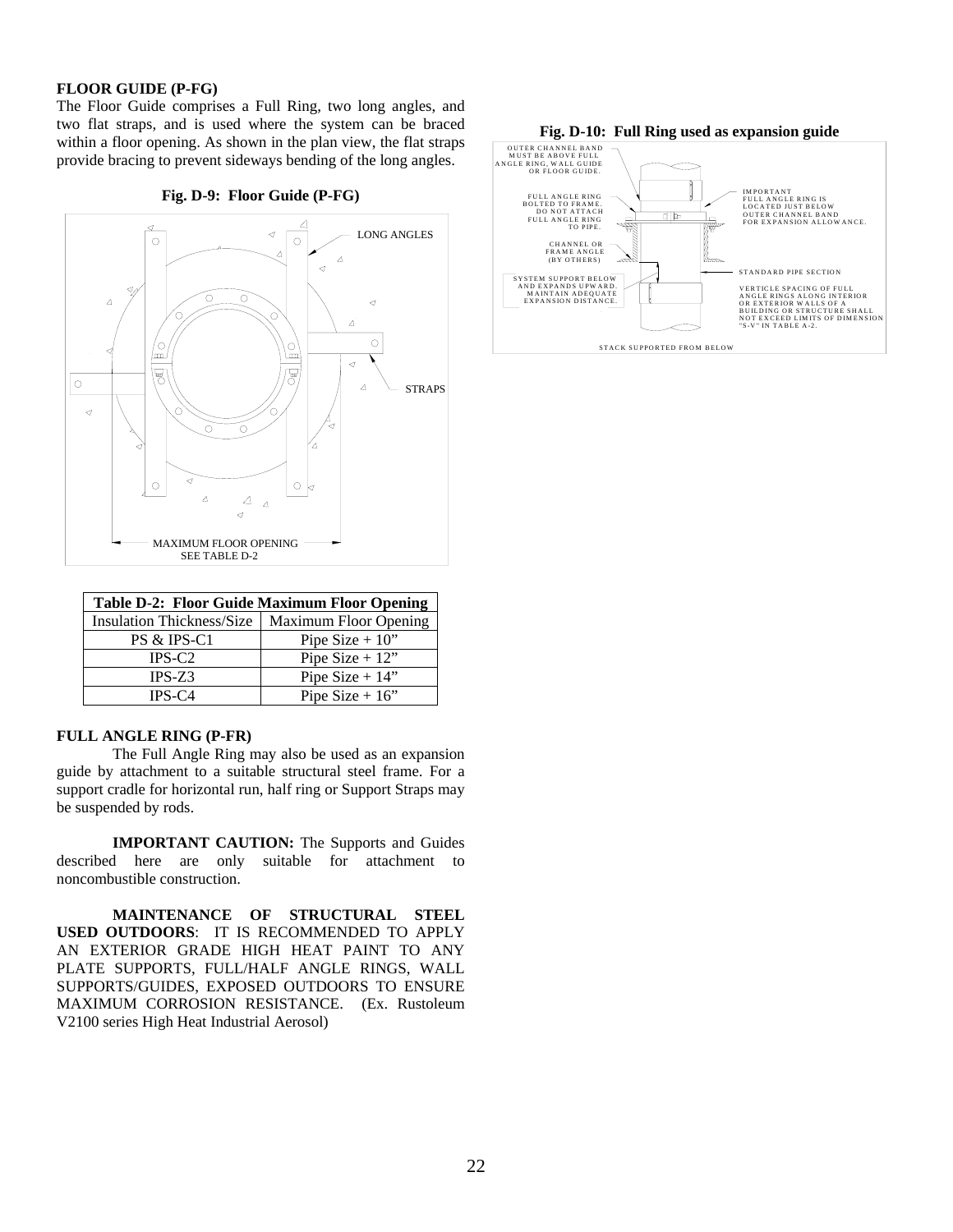# **Roof and Wall Penetration**

# **ROOF SUPPORT ASSEMBLY (P-MRS)**

The Roof Support Assembly is primarily for penetration of roofs of combustible construction. It can be installed with wood framing at two inch minimum clearance to the Thimble structural shield (see Fig. E-2 & Fig. E-4).

Nominal framing dimensions are given in Table E-1 (see also Fig. E-1). For pitched roofs it is necessary to construct a level curb suitable for attachment of the support brackets.

The vertical length of this assembly allows penetration of roof structure up to 8 inches deep.

Air circulation through the Roof Support should not be blocked off if the chimney is being used for high temperature applications (1,000°F and above) and is installed through combustible roof structure. In small boiler rooms with gravity air supply, it may also serve as a ventilation air outlet.

See Table A-3 for Roof Support Capacities.

Use of a Full Angle Ring or a Wall or Floor Guide Assembly is recommended, just below the Roof Support.

The Roof Support Assembly mounts directly to combustible structure using four 1/4 X 2 1/2 inch lag screws in each support bracket. The holes for the lag bolt at the bottom of the brackets may not be factory predrilled and will require to be done in the field . The PS/IPS pipe from below and the next pipe section above are attached to the Roof Support using the Clamp Flange provided (Fig E-2). The Flashing is then centered over the opening. The Storm Collar is placed on the pipe and in contact with the Flashing. Use silicone sealant at the joint between pipe and collar.

The ceiling shield is then attached to the support body using the fasteners provided





# **Installation Instructions Section E**

# **VENTILATED ROOF THIMBLE (P-MVT)**

The Ventilated Roof Thimble, which does not include a pipe section, is primarily for penetration of building roofs of combustible construction. It can be installed with wood framing at two inch minimum clearance to the Thimble structural shield (see Fig. E-3  $&$  E-5). It may be used with all types of roofs.

Nominal framing dimensions are given in Table E-1 and shown in Fig. E-1. For pitched roofs, it is necessary to construct a level curb.

The Thimble mounts directly to a level combustible structure using four 1/4 X 2 1/2 inch lag screws in each external bracket. Pipe is assembled from below and inserted up through the Full Ring provided with the Ventilated Thimble. The Flashing is then centered over the framed opening. The Storm Collar is placed on the pipe and in contact with the Flashing. Use silicone sealant at the joint between pipe and collar.

The Storm Collar has internal spacers, and when placed over the pipe will rest on the Flashing to maintain clearance for the ventilation air exit. The ceiling shield is then attached to the thimble body using the fasteners provided.

This Thimble includes a Full Ring (Part No. P-FR) which provides lateral chimney support to resist outdoor wind loads; follow the "F" dimension shown in Section A for maximum free standing heights above the Full Ring which is secured to the Thimble body.

For the Ventilated Roof Thimble (as with the Roof Support) do not block off air circulation through the Thimble if the stack is installed through combustible roof structure.

When installing PS pipe through the Thimble, be certain there is adequate vertical expansion allowance between pipe Outer Channel bands and the Full Ring supplied with the Ventilated Thimble. If an Outer Channel Band is directly below this Full Ring, on upward expansion, the Ring may distort or damage the tabs on the assembled Channel Bands.

| Table E-1: Roof Support and Ventilated Thimble Dimensions |
|-----------------------------------------------------------|
| $(P-MRS & P-MVT)$                                         |

| <b>Wall Thickness</b><br>/Designation | Framing<br><b>Dimension</b> | <b>Collar Diameter</b><br>Dim 'A' | Flashing<br><b>Diameter</b><br>Dim 'B' |
|---------------------------------------|-----------------------------|-----------------------------------|----------------------------------------|
| 1"/PS & IPS-C1                        | Pipe Size $+8$ "            | Pipe Size $+20.5$ "               | Pipe Size $+14.5$ "                    |
| $2" / IPS-C2$                         | Pipe Size $+10$ "           | Pipe Size $+22.5$ "               | Pipe Size $+16.5$ "                    |
| $3''/IPS-Z3$                          | Pipe Size $+12$ "           | Pipe Size $+24.5$ "               | Pipe Size $+18.5$ "                    |
| $4$ "/IPS-C4                          | Pipe Size $+14$ "           | Pipe Size $+26.5$ "               | Pipe Size $+20.5$ "                    |
| *See Figs. E-2 through E-5.           |                             |                                   |                                        |

**EXTERIOR CORROSION PROTECTION**: IT IS RECOMMENDED TO APPLY AN EXTERIOR GRADE HIGH HEAT PAINT TO ANY ALUMINIZED OUTER WALLS & ROOF/WALL FLASHING COMPONENTS, EXPOSED OUTDOORS TO ENSURE MAXIMUM CORROSION PROTECTION AGAINST THE ELEMENTS. (Ex. Rustoleum V2100 series High Heat Industrial Aerosol)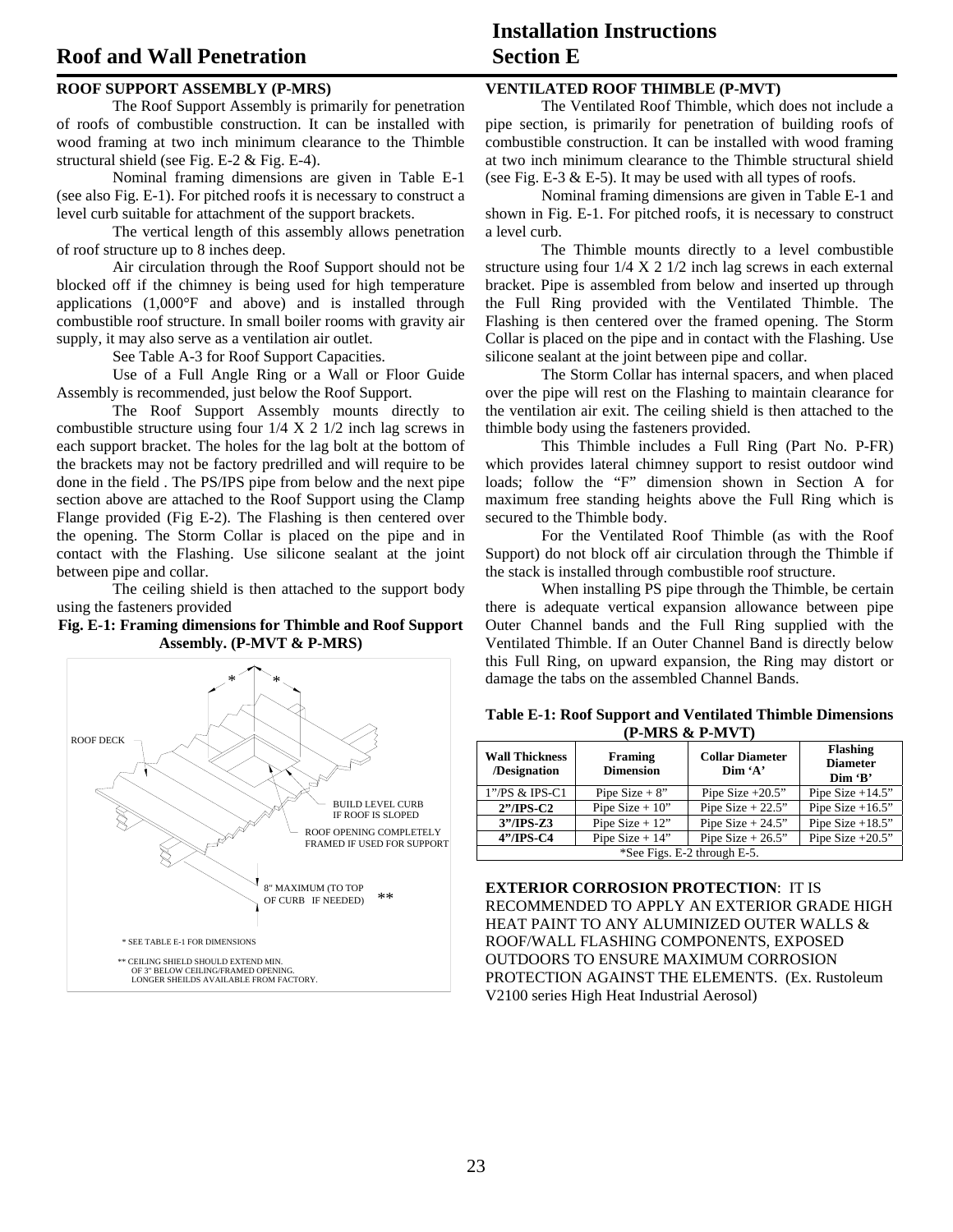

**NOTE:** SEE TABLE E-1 FOR A, B AND FRAMING DIMENSIONS. SHIELD SHOULD EXTEND MIN. 3" BELOW CEILING/FRAMED OPENING. LONGER SHIELDS ARE AVAILABLE FROM THE FACTORY.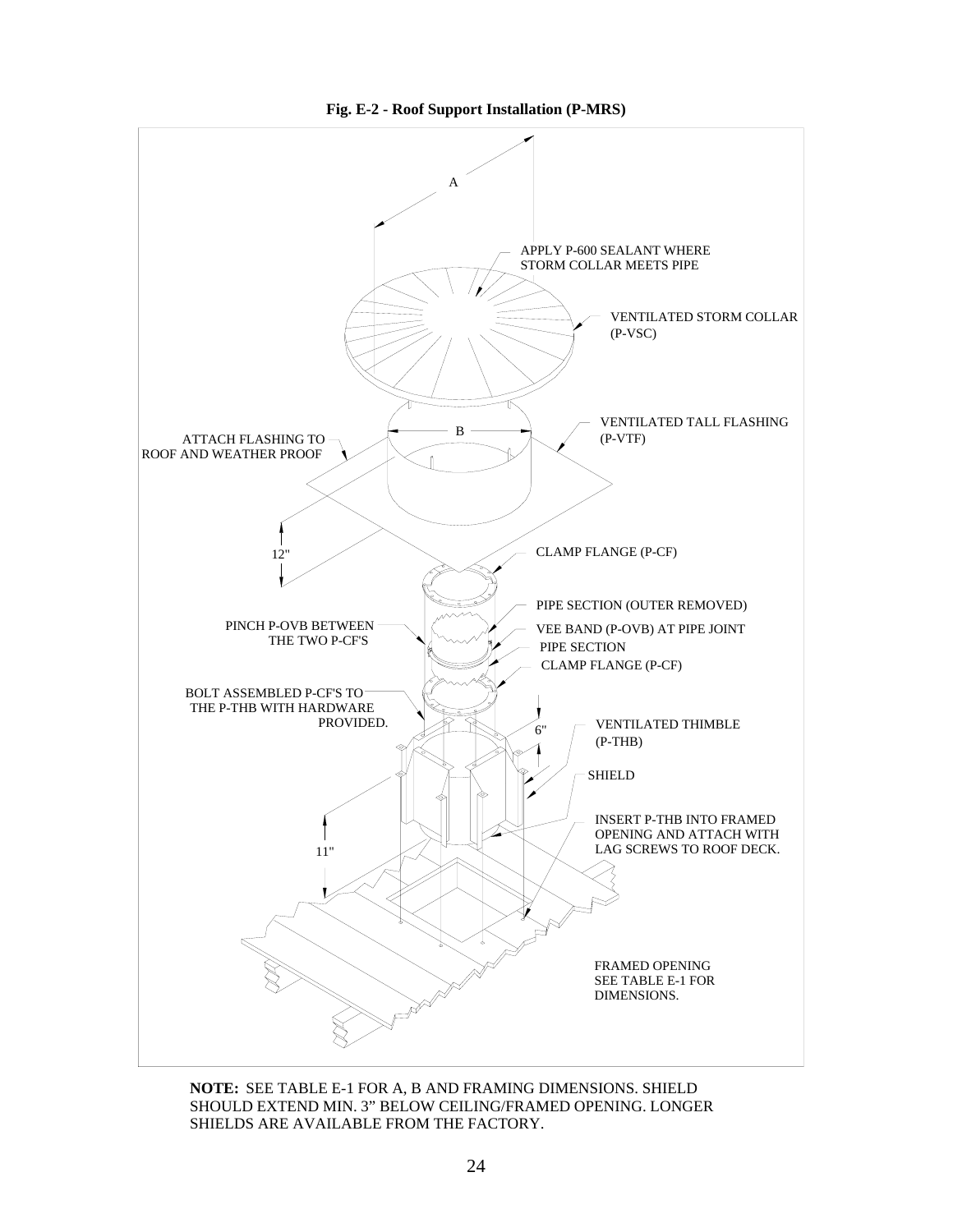

**Fig. E-3 - Installation of Ventilated Roof Thimble (P-MVT)** 

**NOTE:** SEE TABLE E-1 FOR A, B AND FRAMING DIMENSIONS. SHIELD SHOULD EXTEND MIN. 3" BELOW CEILING/FRAMED OPENING. LONGER SHIELDS ARE AVAILABLE FROM THE FACTORY.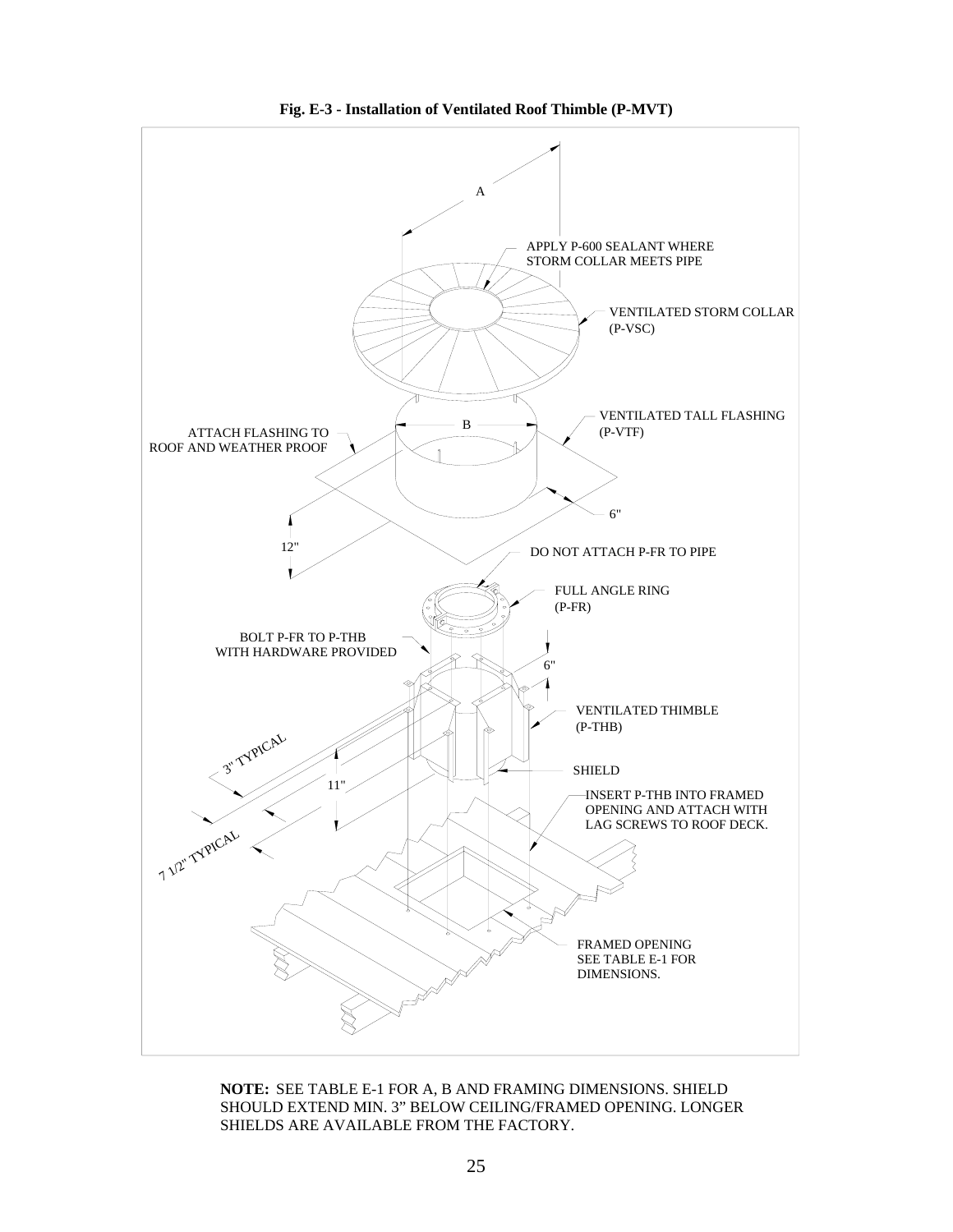**Fig. E-4 – Roof Support Installation (P-MRS)**



**Fig. E-5 – Installation of Ventilated Roof Thimble (P-MVT)**



#### **FLASHINGS AND STORM COLLARS (P-TF AND P-SC)**

The Flashing Assembly consists of a square base Tall Cone Flat Roof Flashing, plus a Storm Collar counter flashing. Both of these fit the outside diameter of Model PS/IPS pipe. These parts are made of galvanized steel, which should be cleaned and painted after installation to help resist corrosion. These parts are optionally available in stainless steel for ease of maintenance.

This nonventilated Flashing is for use only on completely noncombustible, flat or slightly pitched roofs. The

Flashing is not intended to take any side load or wind loads, thus a Full Angle Ring below the roof is used for lateral stability. For heights above the angle ring exceeding the Dimension F freestanding limit, external guiding or guying is required to stabilize against wind loads.

To allow for thermal expansion upward through the Flashing, the first outer band below the Flashing must be down far enough to avoid interference. Further, if more than 5 inches of expansion is expected, the Storm Collar should be extended downward with an added ring of galvanized steel.

For maximum height above the roof, use a Plate Support Assembly (P-PA) just below the roof with appropriate guying or bracing above the roof.

The Storm Collar mounts on the pipe immediately above the Flashing. The joint between Storm Collar and pipe should be sealed with silicone sealant.



#### **Fig. E-6 - Installation of Tall Cone Flashing (P-TF)**

**Fig. E-7 - Masonry Wall Detail** 



#### OTHER PENETRATIONS

In many engine exhaust and other applications, Model IPS may pass through an exterior masonry wall horizontally. Fig. E-7 shows a simple solution which can be easily incorporated.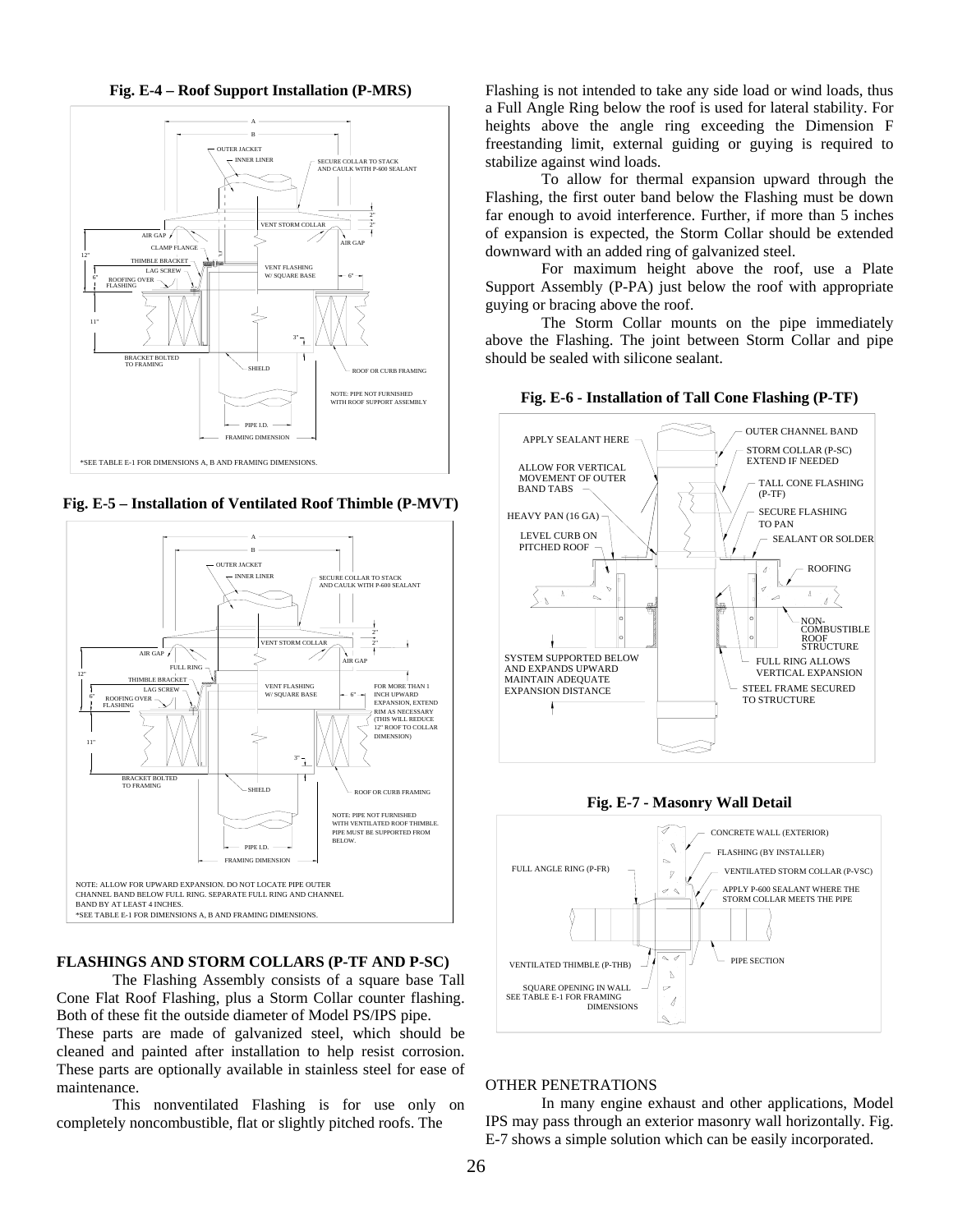# **Terminations, Rain Collection, Flange Connection, Stack Height & Excessive Pressure Relief**

# **GENERAL**

An upward discharge (such as with an Exit Cone or Open Top) provides the most effective means of dispersing chimney gases into the atmosphere and away from immediate surroundings. Such terminations however, will allow entry of rain unless there is upward flow at high velocity. A Stack Cap is only partially effective in excluding rain. Its effectiveness depends on chimney gas flow rate, raindrop characteristics and wind velocity.

With all PS/IPS Chimney terminations, where rain may enter the chimney outlet, the following precautions must be taken:

- 1. All inner joints must be sealed with sealant.
- 2. Install a Drain Section at least 5 pipe diameters below the chimney outlet, but above any Tee or Elbow.
- 3. If a 90° or 45° Tee is used to catch rain, connect the Tee Cap drain fitting to a suitable drain. Use a trap in the drain if the system is under positive pressure.

Note: The Drain Section and Tee Cap drain may both be used.

**Fig. F-1 - Exit Cone (P-EC)** 



# **EXIT CONE (P-EC)**

 The Exit Cone is of double wall construction, with separable inner and outer cones. The inner cone has a 28° included cone angle and is sized to increase outlet velocity to 1.5 times chimney velocity. It attaches with a standard Inner Vee Band to the uppermost chimney pipe section. The outer cone is then pushed down into contact with the inner cone, clamped to the outer pipe, and the gap between cones is sealed with silicone. To prevent rain from reaching an appliance, this installation requires use of a Drain Section (P-DS), drained Tee or both in the vertical chimney.





# **OPEN TOP USING CLOSURE RING (P-CR)**

A vertical Model PS/IPS Chimney can be terminated above the roof with a standard pipe length using a Closure Ring (P-CR) provided that rain entering is collected and drained from a Tee at the base of the vertical, or by a Drain Section located indoors at least 5 pipe diameters down from the chimney outlet. The Closure Ring fits under the flanged end of the pipe and provides protection against rain entering the space between inner and outer jackets. The Ring is secured by means of screws through end tabs. It should be sealed with sealant underneath the flange and at closure tab area.

# **STACK CAP (P-SK)**

NOTE: Stack Caps are not recommended for use with engine or turbine exhausts.

The Stack Cap combines partial protection against rain entry with low exit flow resistance. (Resistance coefficient is roughly 0.05 velocity heads.) It is mounted to the end of a standard pipe section by use of the standard Vee Band. A Closure Ring is provided as part of the Stack Cap so that the insulating air space is maintained through the upper end of the chimney. A Closure Ring should be installed as described above. See Fig. F-3.

#### **REMOVAL OF TERMINATION CAP FOR INSPECTION & CLEANING**

Termination Caps can be removed for inspection and cleaning of the chimney system. To remove termination, reverse the order of installation procedure. See sections corresponding to the termination cap and Pipe Joint Assembly.

#### **DRAIN SECTION (P-DS)**

The Drain Section is a short length of inner pipe having an internally welded rain collection ring. As indicated in the cross sectional drawing (Fig. F-4), rain entering the chimney and running down the pipe wall will be collected and piped down into a trap, jar, or shallow sump. A distance of at least 5 diameters of pipe (more improves performance) should be used between the Drain Section and the chimney outlet to assure effective operation.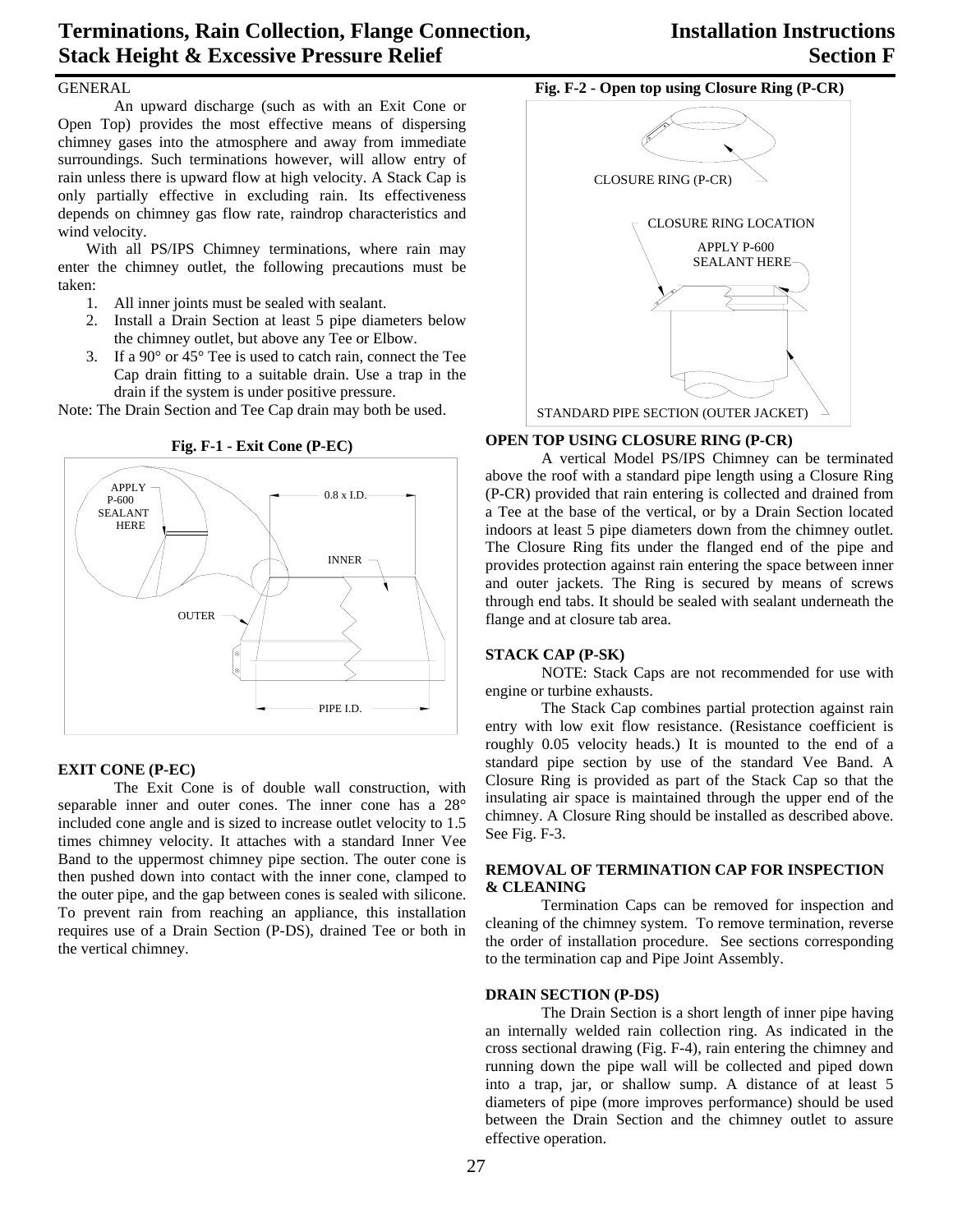It is recommended to install the Drain Section indoors in a vertical chimney, thus avoiding freeze-ups. It eliminates the problems inherent in the use of air gap, above-the-roof types of stack drains by minimizing gas cooling and blow back problems. It can be used in conjunction with a Stack Cap or an Exit Cone for even greater effectiveness. Flow resistance of the rain collection ring is 0.25 velocity heads. The drain line should be run to a water seal or trap located below the top of the Drain Section gutter to prevent internal overflow due to back pressure. \*If it must be used outdoors, then the gap between the hole in the outer wall and the drain port protrusion must be sealed w/ silicone.





**Fig. F-4 - Construction of Drain Section** 



#### **Fig. F-5 - Installation required for Drain Section (P-DS)**



#### **TERMINATION HEIGHT**

A minimum chimney height of 8 feet above the roof it penetrates or above all nearby flat roof, wall or deck is recommended for any PS/IPS Chimney terminations. This will help disperse exhaust gases away from the building, and will minimize contamination of nearby air intakes. Gases will be discharged above working and breathing level and there will be little chance of debris being dropped into the chimney. The additional height will also improve the effectiveness of a Drain Section.

Regardless of the foregoing recommendation, height of a chimney should meet the following requirements.

- a) Proper height for the category of appliance to which it is connected. (See NFPA 211.)
- b) Adequate for the draft needs of the appliance.
- c) Complies with applicable building or fire codes.
- d) Complies with applicable air pollution regulations for height and velocity.

### **FLANGE ADAPTER (P-FD)**

Attachment of a Bellows Joint to the silencer outlet or any flanged connection uses the Flange Adapter. It has a 3/8" thick steel flange with appropriate 150 lb. ANSI bolt pattern. An outer band is furnished to cover the air space around this adapter. (See Fig. F-6 for the actual configuration of the Flange Adapter and Fig. F-7 for an illustration of an assembled unit.)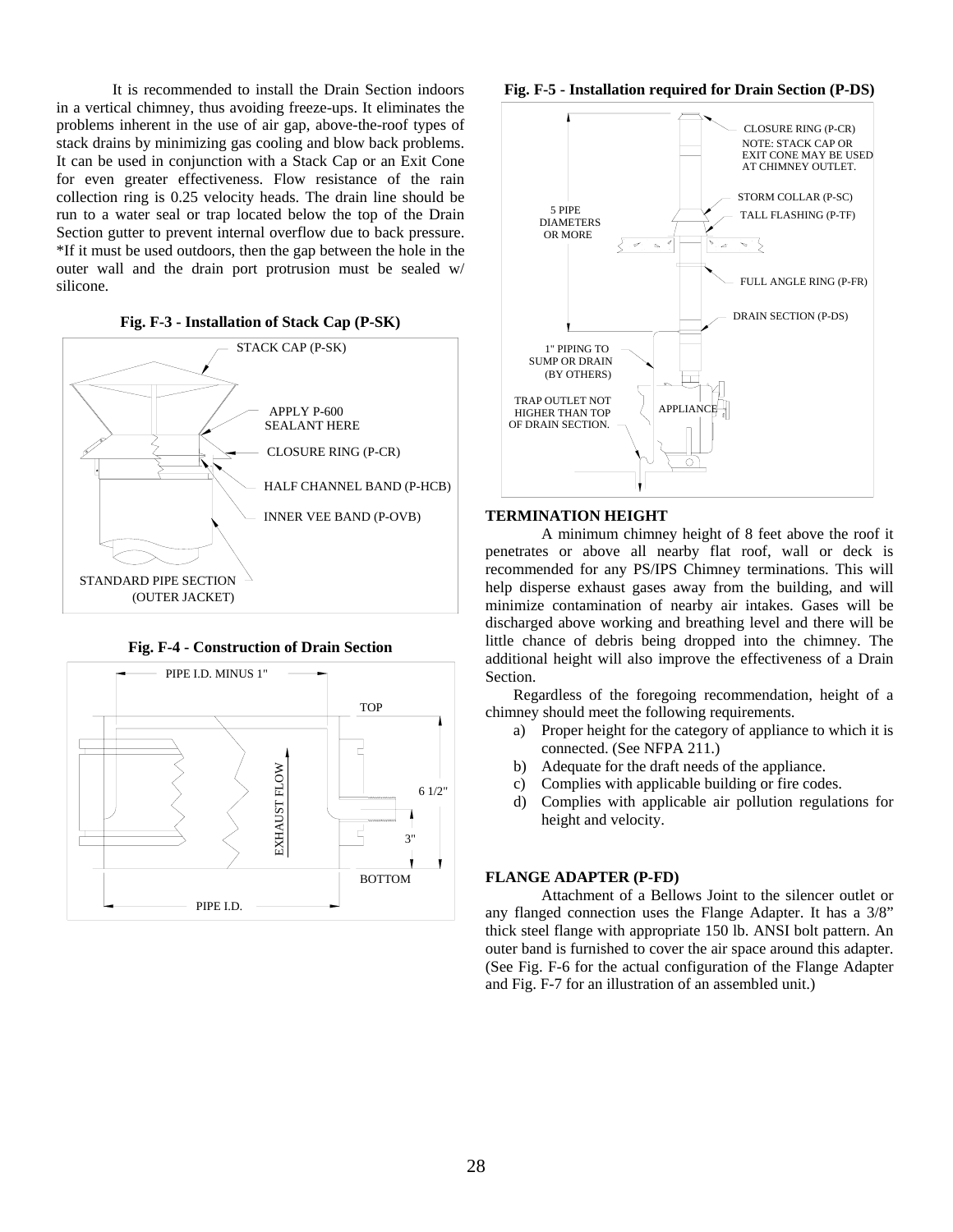**Fig. F-6 - Flange Adapter (P-FD)** 



**Fig. F-7 - Assembled Flange Adapter** 



#### **BOILER KIT ADAPTER (P-BK)**

A Boiler Kit Adapter is designed to connect PS/IPS pipe to a boiler or other appliance having a flanged outlet with a 4, 6, 8 or 12 bolt hole pattern. The Boiler Adapter is a flat ¼" thick steel ring supplied in two half-circle pieces with twenty four 3/8" x1" slots equally spaced around the face of the adapter (See Fig. F-8).

To Install:

- 1. Apply a continuous bead of sealant to the face of the pipe flange and to the appliance flange.
- 2. Align the pipe flange with the appliance and position one half of the Boiler Adapter ring over the pipe's inner wall flange, aligning the bolt slots in the P-BK with bolt holes in the appliance and secure ring with bolts.
- 3. Install second half of the ring as described in step 2.
- 4. Tighten all nuts and bolts in an alternating pattern until the pipe flange is seated firmly between the appliance and the adapter.

**Fig. F-8 Boiler Kit Adapter** 



# **SEAL RING (P-SR)**

The Seal Ring is designed to seal the PS/IPS flanged inner wall to an appliance equipped with an unflanged outlet collar. The Seal Ring collar has a joint that allows the diameter of the collar to adjusted and tightened down on an adjoining collar (See Fig F-9).

Note: The SR does not provide any load bearing support and must be isolated from loads and expansion forces. This is done by installing a support assembly above (vertical runs) or beside (horizontal runs) the SR. Refer to Support Section for details. To Install:

- 1. Loosen the hardware on the side of the SR collar.
- 2. Slide the SR over the adjoining pipe segment. The SR must engage a minimum of 2.5 inches.
- 3. Tighten the bolts on the SR collar.
- 4. Apply a continuous bead of sealant to the inside seam of the collar and SR.
- 5. Connect the inner wall flange of the first pipe section to the SR using the standard Joint Assembly Procedure.



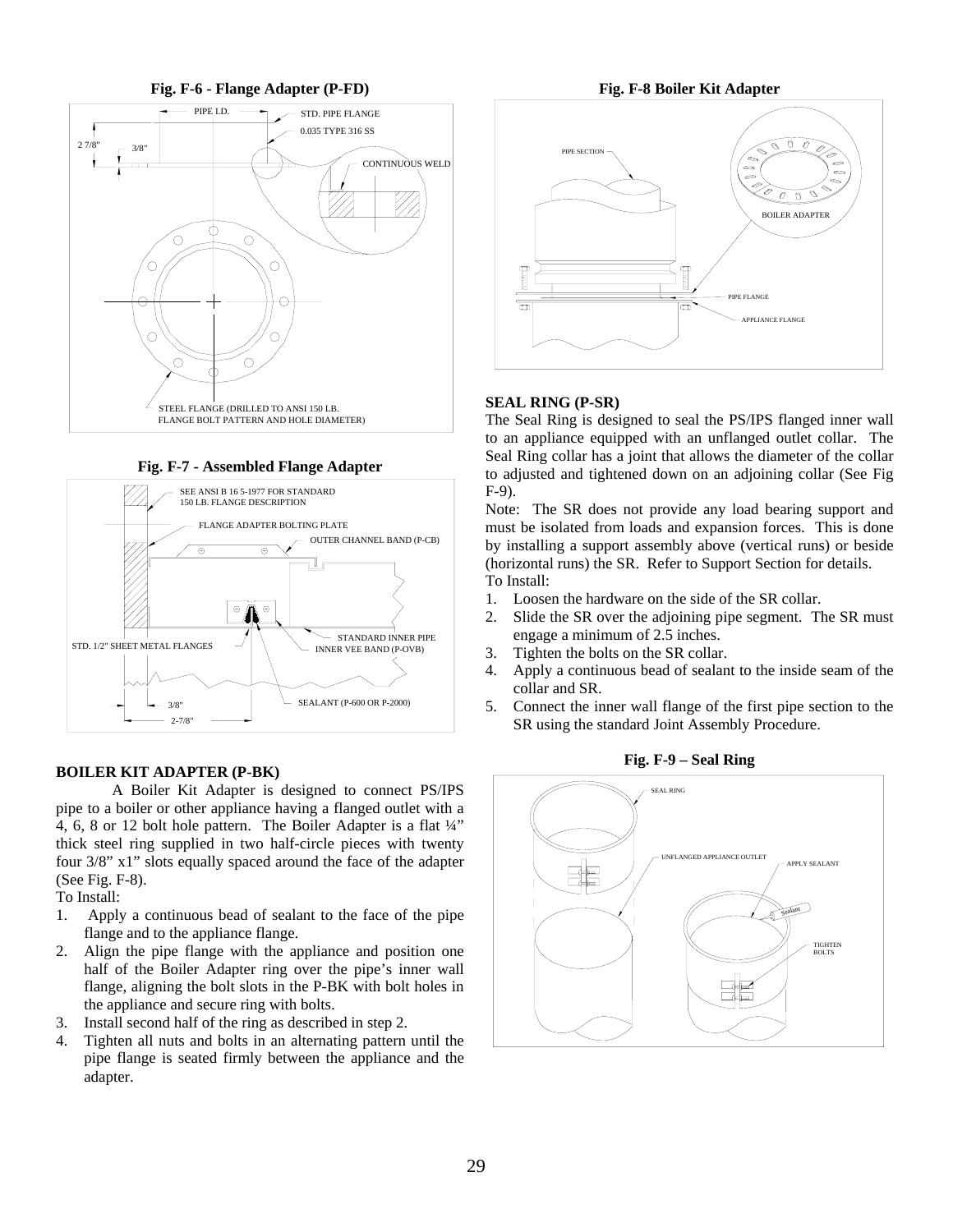### **EXCESSIVE PRESSURE RELIEF VALVE (P-ER)**

Excessive Pressure Relief Valves are intended to help control the venting of pressure which may occur during an exhaust system backfire. Engines have the potential to inject unburned fuel into an exhaust system during start up or due to an engine malfunction.

This unburned fuel creates a condition where a backfire could occur. The Explosion Relief Valve will help prevent damage to other parts such as Flex Connectors, Silencers, Catalytic Converters, Convoluted Bellows and Heat Recovery Equipment.

Further precedence for use of Excessive Pressure Relief Valves can be found in NFPA 37, "Standards for the Installation and Use of Stationary Combustion Engines and Gas Turbines".

The Excessive Pressure Relief Valve should be located in the system at the first change in direction (see Fig. B-7 and Fig. C-1) and is supplied with bolts, washers, nuts, and gasket to provide a complete gas tight connection to the 150 lb. ANSI flanged Flange Adapter (see Fig. F-10).

**Caution:** This device is designed to relieve excessive pressure in the case of an engine malfunction for the sole purpose of protecting the physical integrity of the exhaust system and related parts. If such malfunction occurs, the device will release hot gases, sparks and/or flames into the immediate vicinity of the ER.

As such, this device should never be installed where human contact with any such release is possible, or near any flammable or combustible materials.



**Fig. F-10 - Excessive Pressure Relief Valve (P-ER)**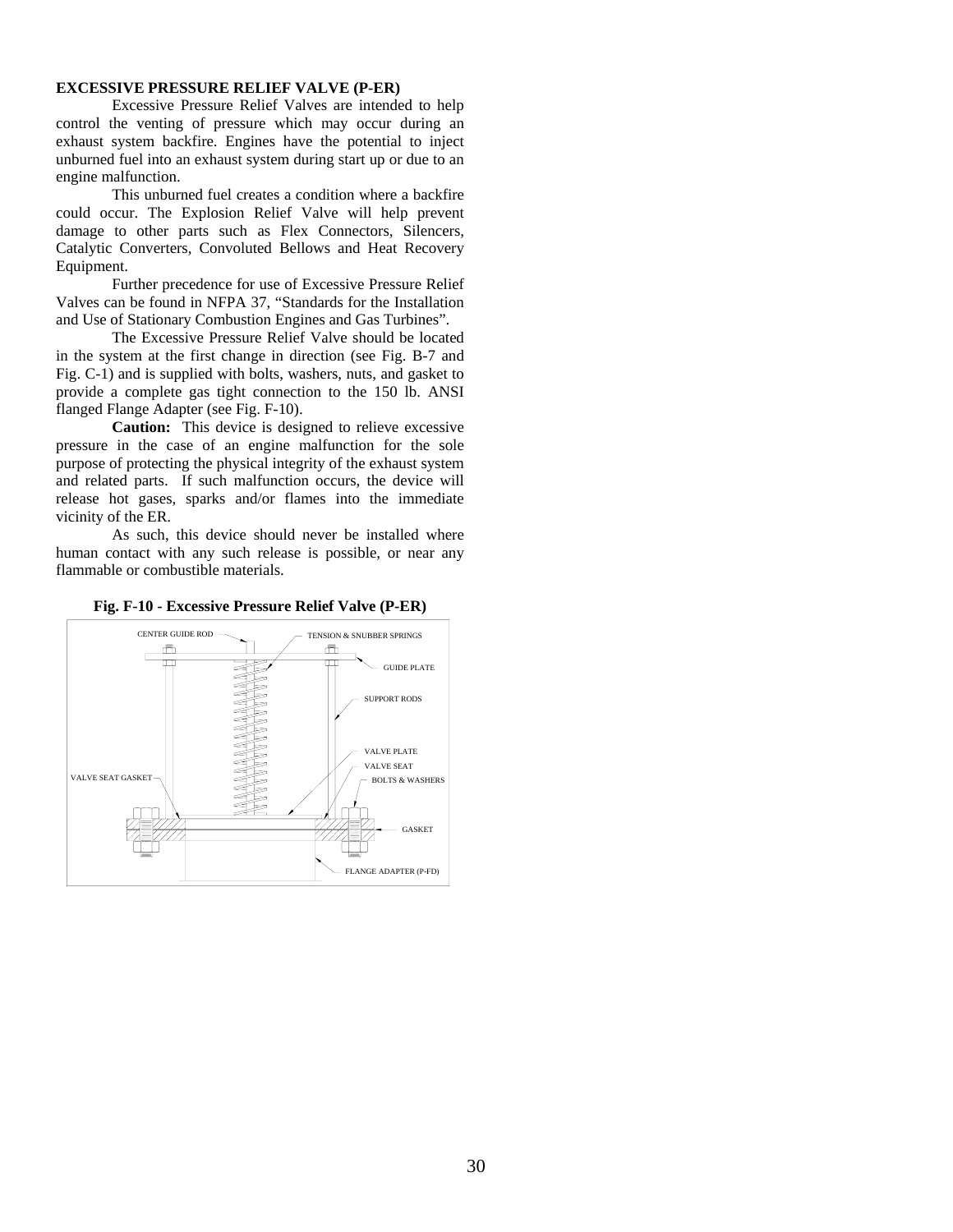# **Installation Instructions Section G**

# **INSTRUCTIONS AND SAFETY STANDARDS Listings:**

Selkirk Model G, PS, IPS and Zero Clear™ (ZC) Grease Ducts are Listed (safety certified) by Underwriters Laboratories, Inc. (UL) in accordance with UL1978, the "Standard for Grease Ducts". They are intended to be installed in accordance with the following installation instructions and NFPA 96, the (National Fire Protection Association) "Standard for Ventilation Control and Fire Protection of Commercial Cooking Operations".

Selkirk Model Zero Clear<sup>™</sup> IPS-Z3 (Also known as ZC or Z3) and Zero Clear Plus™ IPS-Z4 (Also known as ZC+ or Z4) Grease Duct Systems are Listed with a minimum zero inch clearance to combustibles. Selkirk Models G, PS and IPS grease duct systems are Listed for use at certain minimum airspace clearance to combustibles, as identified on the labels and in these instructions.

#### **Classifications:**

Selkirk Model Zero Clear™ (IPS-Z3/ZC) and Zero Clear Plus<sup>™</sup> (IPS-Z4/ZC+) Grease Ducts are also Classified by UL in accordance with UL2221, the "Standard for Fire Tests for Fire Resistant Grease Duct Enclosure Assemblies" and ASTM-E2336 , the "Test Methods for Fire Resistive Grease Duct Enclosures". Zero Clear™ (ZC/Z3) is Classified for a maximum 2 hour fire resistance rating per UL2221 and a maximum 1 hour fire resistance rating per E2336. Zero Clear Plus<sup>TM</sup> (Z4/ZC+) is Classified for a maximum 2 hour fire resistance rating per ASTM-E2336. These ratings qualify the insulation and the outer wall of the ZeroClear™ (ZC) products as an alternate to the specified hourly rated fire resistive shaft enclosures (therefore eliminating the need for a separate fire resistive enclosure) and for installation at zero clearance to combustibles. See Table G-1.

| <b>Table G-1 – Grease Duct Certifications</b> |                                           |                                                           |                                                             |  |
|-----------------------------------------------|-------------------------------------------|-----------------------------------------------------------|-------------------------------------------------------------|--|
| Model                                         | <b>Certification</b><br><b>Per UL1978</b> | Certification/<br><b>Fire Rating</b><br><b>Per UL2221</b> | Certification /<br><b>Fire Rating</b><br>per ASTM-<br>E2336 |  |
| G, PS,<br><b>IPS</b>                          | Yes                                       | N <sub>0</sub>                                            | No                                                          |  |
| IPS-<br>Z3/ZC                                 | Yes                                       | Yes: 2 Hour                                               | Yes: 1 Hour                                                 |  |
| IPS-<br>$Z4/ZC+$                              | Yes                                       | Yes: 2 Hour                                               | Yes: 2 Hour                                                 |  |

Model G, PS, IPS, ZC and ZC+, Grease Duct Systems are based on the same construction. While Model PS employs a 1" insulating airspace between walls, Model IPS incorporates a 1", 2" or 4" of fiber insulation between walls and Model ZC (IPS-Z3) incorporates 3" of special fiber insulation between walls. Model ZC+ (IPS-Z4) incorporates 4" of special fiber insulation between walls. Component assembly is basically the same for each system. Model G is a single wall system, composed of the inner liner of Model PS, IPS, ZC and ZC+.

# APPLICATION

Model G, PS, IPS, Z3 and Z4 are suitable for use in installations using exhaust system components for the removal of smoke and grease-laden vapors from commercial, industrial, institutional and similar type applications. Model G, PS, IPS, Z3 and Z4 Grease Ducts are intended for use as complete systems. They connect the hood or grease extractor system to the outdoors through an exhauster or blower system.

Round Selkirk Grease Ducts provide for efficient airflow (lower friction loss compared to rectangular or square ducting) and superior structural integrity achieved using lighter gauge stainless steel material and fewer reinforcing members. These systems are completely integrated for a very efficient mechanical design and have the additional benefit of providing a very clean appearance on final assembly.

System installation specifications are as described in the NFPA96 and these grease ducts are to be installed to conform to that standard or as described in these installation instructions. (Grease duct systems are not to be interconnected with any other building ventilating or exhaust system.) Systems installed in accordance with these instructions comply with NFPA96, the International Mechanical Code (IMC), Uniform Mechanical Code (UMC) and other codes.

Round Selkirk Grease Ducts are permitted to be installed in accordance with the clearances shown in Table G-2. Some special provisions for Grease Ducts are necessary and, in particular, cleanout openings must be provided. Cleanout openings should: 1) be provided at each change in direction of grease ducts, unless the entire length of duct can be inspected and cleaned from either the hood or discharge end or from both ends, 2) be at the sides of the duct, and 3) have the lower edge of the opening at least 1/2 above from the bottom of the duct.

System size and capacity information can be obtained from: 1) A chapter in the "ASHRAE Handbook" series entitled "Chimneys, Gas Vent and Fireplaces", or 2) Chapter 3, "Air Pollution Engineering Manual of the U.S. Environmental Protection Agency" 1973. Refer to Selkirk Model PS, IPS, ZC and ZC+ Product Catalog for descriptions of all necessary parts.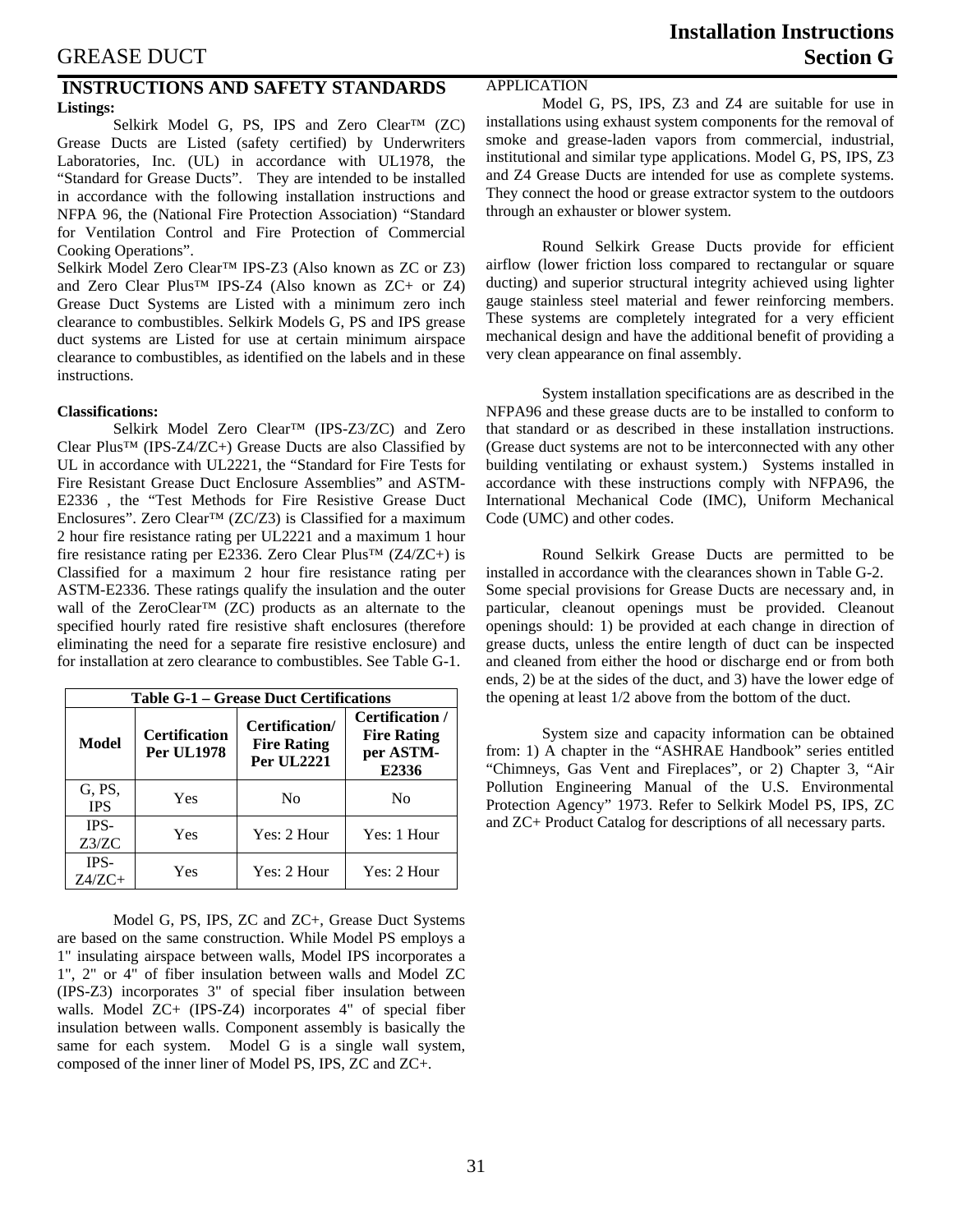#### INTERMIXING OF SYSTEM PARTS

Model G, PS, IPS, Z3 and Z4 may be intermixed within a system, assuming proper clearances are maintained for the respective components. When penetrating a roof, Model PS, IPS, Z3 or Z4 duct sections and appropriate roof penetration components must be used. Do not use Model G sections to penetrate the roof.

#### **SURROUNDINGS**

Selkirk Models G, PS and IPS are primarily intended to be used in noncombustible surroundings. Models Z3 and Z4 can be used for either combustible or noncombustible surroundings.

Where the ducting is installed in an open room and does not require an enclosure it must have a minimum clearance to adjacent combustible walls as shown in the section titled "Clearances". The ducting may be located in corners formed by two combustible walls under the above condition.

Interior installations in all buildings should be installed as follows:

- 1) If a ceiling or wall has a fire resistance rating and is penetrated by a Models G, PS, or IPS Grease Duct, then the duct shall be enclosed with a continuous enclosure extending from the penetration, through any concealed spaces, to or through the roof so as to maintain the integrity of the fire separations required by the applicable building code. NOTE: If penetrated by Z3 or Z4 no additional enclosure is required however the appropriate Through Penetration Firestop (TPF) must be used. See Through Penetration Section.
- 2) If a ceiling or wall does not have a fire resistance rating and is penetrated by a Model G, PS or IPS Grease Duct installed at the correct minimum clearance for unenclosed duct, then no enclosure is required.
- 3) Where the Model G, PS and IPS ducting extends through any story of a building above that in which the connected appliances are located, it must be enclosed in the upper stories with walls having a fire resistance rating of not less than one hour for buildings of two or three stories in height. If the building is four stories or more in height, the enclosure wall shall have a fire resistance rating of not less than two hours.

NOTE: Based on its qualifications model ZeroClear (Z3 and Z4) may be used in place of a separate fire rated enclosure in situations where fire rated enclosures would normally be required.

**CLEARANCES** 

| Table G-2: Minimum Airspace Clearance to |                                     |                            |                                 |                                 |                     |                     |
|------------------------------------------|-------------------------------------|----------------------------|---------------------------------|---------------------------------|---------------------|---------------------|
|                                          | <b>Combustibles for Grease Duct</b> |                            |                                 |                                 |                     |                     |
| Pipe<br>ID                               | <b>Model</b><br><b>PS</b>           | <b>Model</b><br>IPS-<br>C1 | Model<br>IPS-<br>C <sub>2</sub> | Model<br>IPS-<br>C <sub>4</sub> | Model<br>Z3 &<br>Z4 | <b>Model</b><br>G   |
| 5"                                       | 5"                                  | 2"                         | 1"                              | 1"                              | $0$ "               |                     |
| 6"                                       | 5"                                  | 2"                         | 1"                              | 1"                              | $0$ "               |                     |
| 8"                                       | 5"                                  | 3"                         | 1"                              | 1"                              | $0$ "               |                     |
| 10"                                      | 5"                                  | 3"                         | 1"                              | 1"                              | $0$ "               |                     |
| 12"                                      | $\overline{6}$                      | 3"                         | $1$ "                           | 1"                              | $\overline{0"}$     |                     |
| 14"                                      | 7"                                  | 3"                         | 1"                              | 1"                              | 0"                  | 18"<br><b>Or</b>    |
| 16"                                      | 8"                                  | 3"                         | 1"                              | 1"                              | $0$ "               | Per                 |
| 18"                                      | 9"                                  | 4"                         | 2"                              | 2"                              | $0$ "               | Local               |
| 20"                                      | 10"                                 | 4"                         | 2"                              | 2"                              | 0"                  | Code                |
| 22"                                      | $11$ "                              | 4"                         | 3"                              | 3"                              | $0$ "               | For single          |
| 24"                                      | 11"                                 | 4"                         | 3"                              | 3"                              | $0$ <sup>"</sup>    | Wall                |
| 26"                                      | 12"                                 | 5"                         | 4"                              | 4"                              | 0"                  | construction<br>Per |
| 28"                                      | 12"                                 | $5$ "                      | 4"                              | 4"                              | $0$ "               | NFPA 96             |
| 30"                                      | 13"                                 | 5"                         | 4"                              | 4"                              | $0$ "               |                     |
| 32"                                      | 13"                                 | 5"                         | 4"                              | 4"                              | $0$ "               |                     |
| 36"                                      | 14"                                 | 6"                         | 5"                              | 5"                              | $0$ "               |                     |
| 42"                                      | 16"                                 | 7"                         | 6"                              | 6"                              | N/A                 |                     |
| 48"                                      | 17"                                 | 7"                         | 6"                              | 6"                              | N/A                 |                     |

#### **For noncombustible construction maintain clearances as required for installation, access for inspection, or per local code.**

Combustible roofs may be penetrated by using either the Roof Support Assembly (P-MRS), Roof Support Section (RSS), the Ventilated Roof Thimble (P-MVT), Ventilated Roof Curb (See Fig. G-5) or Fan Adapter Termination (FAT). Vertical walls or combustible materials may be penetrated using the Wall Penetration Assembly (THB). These are the only parts intended for use with combustible construction. All other parts, such as Plate and Wall Supports, Floor and Wall Guides, are for attachment to noncombustible construction.

#### **SLOPE**

Based upon performance considerations associated with its Listing by Underwriters Laboratories, Inc. (UL), no specific slope is required when installing Model G, PS, IPS, Z3 or Z4 grease ducts in a horizontal run. While inclusion of some slope is permitted, slope is NOT mandatory. Normal system components permit a small amount of slope as the system is being installed. Many building and / or mechanical codes dictate the inclusion of some minimum slope in horizontal runs of grease duct. This is an important consideration for rectangular, welded steel systems, since pooling of grease is a risk. The G, PS, IPS, Z3 and Z4 cylindrical systems are exempt from this requirement.

 In some areas the local code authority may insist on inclusion of 1/4 inch per foot slope. In such case, a short "Slope Transition" (P-ST) section is available. The Slope Transition includes a slight offset at one end in order to create the ¼" per foot slope within its length. For correct installation, two Slope Transitions are generally required. Install one at each end of the horizontal run to initiate the required slope and then return to the proper inlet orientation for the vertical portions of the system.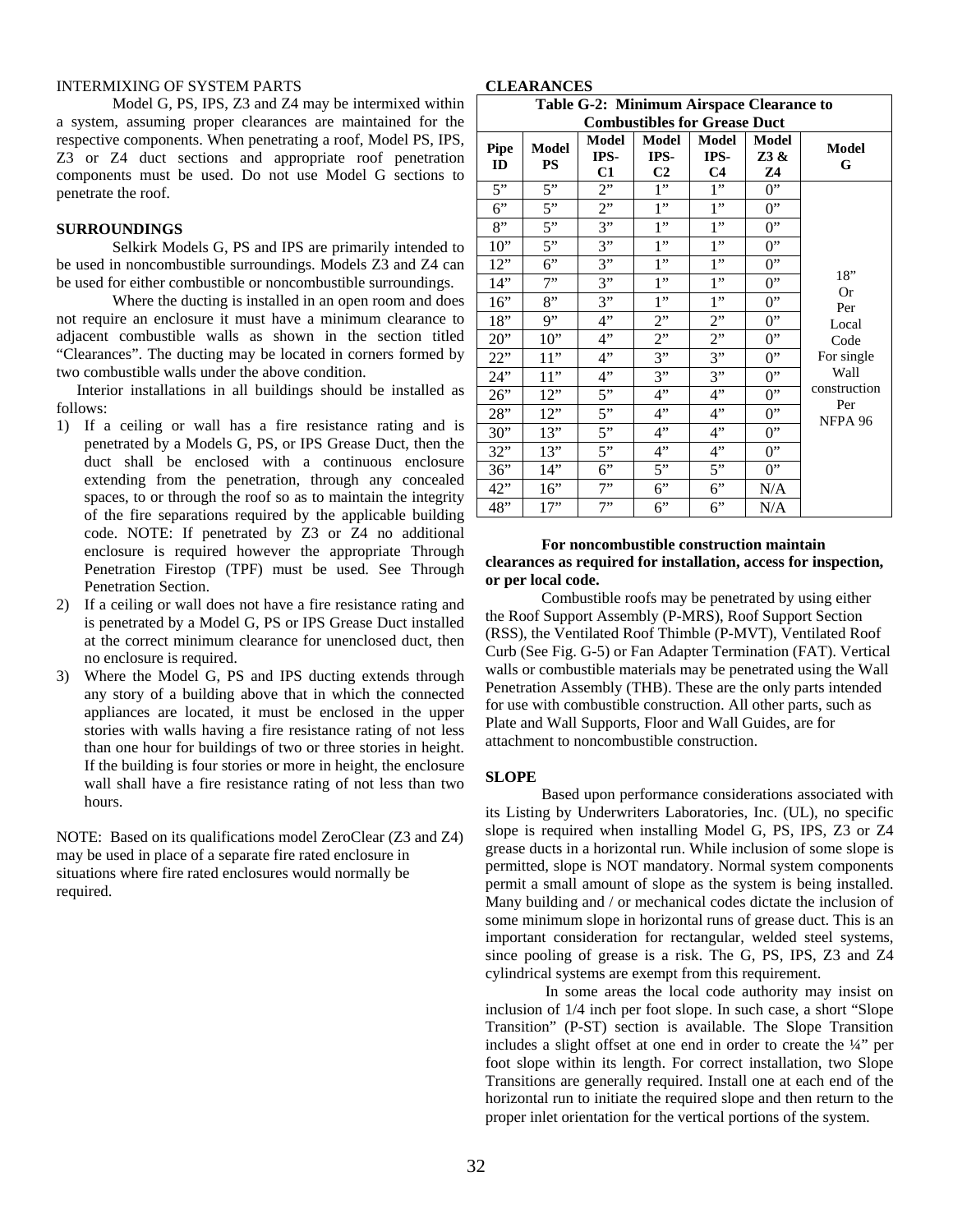### **PIPE & FITTING JOINT ASSEMBLY**

All grease ducts must be liquid tight according to NFPA 96. The following procedure can be used to assure that all joints in the installation meet that requirement. Assembly is accomplished as follows:

- 1. Clean all pipe flanges and Vee Band inner surfaces with an appropriate organic solvent, such as Acetone, MEK, or other commercial degreaser (Caution: Observe adequate safety measures when using).
- 2. Apply a thin layer of RTV P-600 silicone sealant to the face of each pipe flange (Caution: The use of any other sealant on flange surface may impair sealing effectiveness).
- 3. Parallel flanges are brought together immediately.
- 4. Joint sealant is applied to the groove of the Inner Vee Band. Use P-600 Joint Sealant.
- 5. Plan to locate the clamp and tightening flanges of the Vee Bands on the sides of the grease duct horizontal run to eliminate possibility of leaks.
- 6. As soon as possible or within 15 minutes of applying the sealant, install the Vee Band and tightly clamp it around the flanges using end clamp hardware. (Visegrip welding pliers are extremely useful for holding the Vee Bands in place while installing the end clamp tightening bolts.) NOTE: Light tapping with a hammer all around the band while tightening the end clamp bolts helps to align and pull the flanges together.
- 7. (For IPS, Z3 and Z4 only), install a 4" wide strip of insulation (supplied) over the entire Vee Band, filling the space between the spacers as shown in Fig. A-2.
- 8. The outer channel band is then installed by inserting the edges of the band into the outer pipe grooves and drawing it closed with the screws and nuts. For exterior joints apply sealant to the joint between the Channel Band and the outer pipe (See Figs. A-2 & A-3 & Pipe Joint Assy).



#### **FIG. G-1 – Assembled Joint (Model IPS or ZC Shown)**

Note: Flange to flange inner pipe joints are identical except for Adjustable Lengths (P-AG) and Variable Lengths (P-VL). These require special orientation for correct use.

#### NOTE: DO NOT SEAL THE CLEANOUT ACCESS COVERS. THEY MUST REMAIN FREE OF SEALANT FOR FREQUENT INSPECTION PURPOSES.

### **CAUTIONS**

- 1. The outer channel bands are designed to slide in their mating grooves. Do not attach by screws into the outer casing.
- 2. Do not allow screws to penetrate the inner pipe. This can cause corrosion, gas leakage or expansion failure.
- 3. Never use screws through the outer jacket of an adjustable length or expansion joint.

#### **GREASE DUCT JOINT SEALANT**

Selkirk Joint Sealant (P-600) is a pre-mixed, one-part, acetoxy cure silicone adhesive. Properly made joints are gas tight and highly resistant to oil, water, solvents and all acids except hydrofluoric. P600 has a "Tack-Free" time of 15 minutes at 77° F and a "Cure" time of 24 hours.

When stored in original, unopened containers below 90°F, P600 has a shelf life of 30 months from date of manufacture. After a container has been opened, a plug of cured material may form in the nozzle or tube tip during storage. Remove the cured material and the remaining sealant is ready to use.

Note: As of September 2008, Selkirk P-2000 High Temperature sealant is no longer required for Grease Duct (Model G, PS, IPS & ZC) applications. Selkirk P-600 Sealant is approved for application on both the Pipe Flanges and in the Vee-Band for Grease Duct. However, if desired, P-2000 High Temperature Sealant can be used as an alternate to P-600 in the Vee Band. In such case, P600 is still required between the flanges.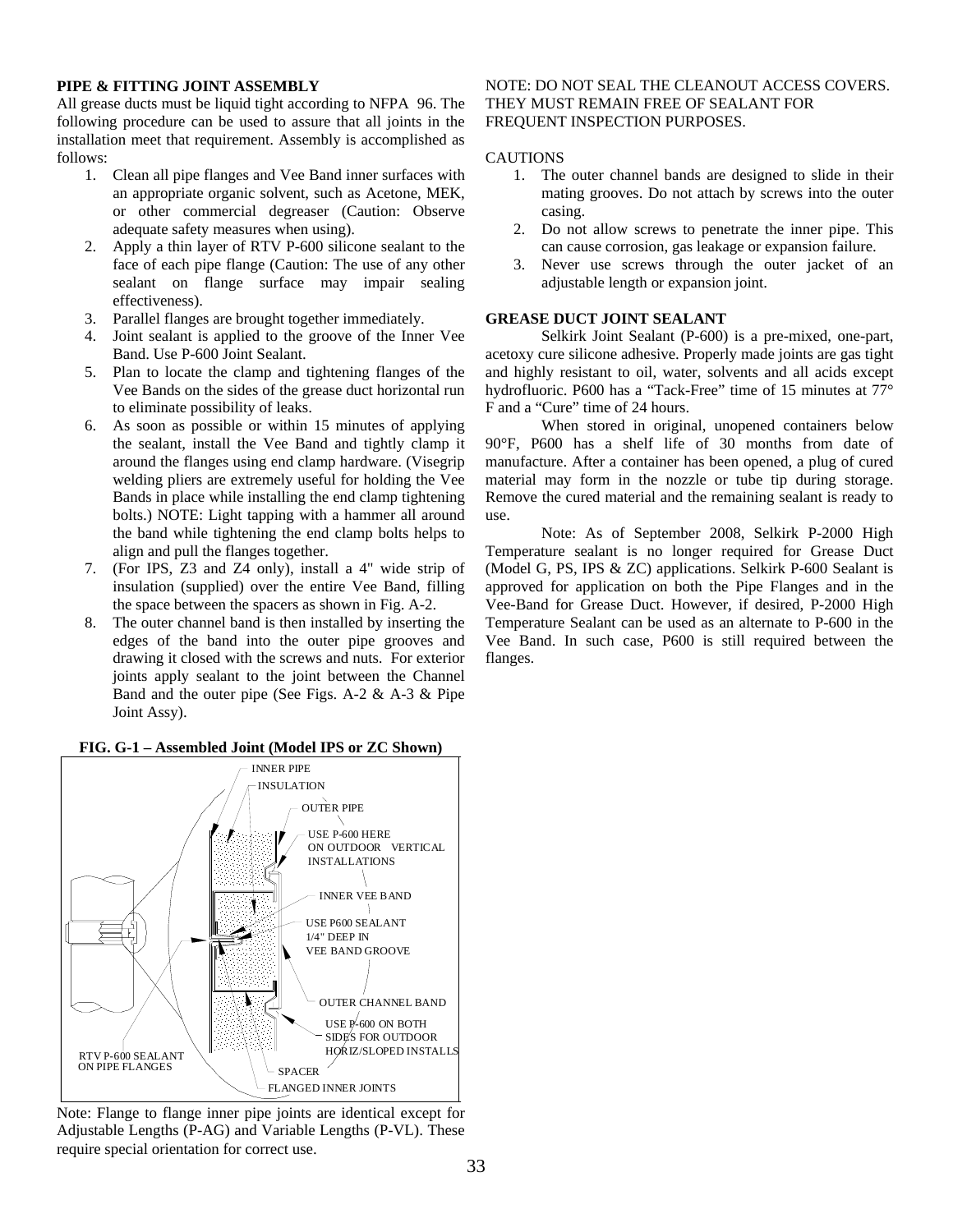#### **MAINTENANCE AND SAFETY**

The Model G, PS, IPS, Z3 and Z4 Grease Duct System have a special group of parts which are specifically designed to create a safe and reliable system. Those special parts include:

- Nozzle/Port Section (special part code) to integrate a fire suppression system or act as an interface for hot water/detergent maintenance section
- Grease Tee's (P-GMT) Provide access to the duct at a 90° changes of direction for cleaning and inspection. Includes a 1" required dam to prevent liquids from spilling out when opened.
- Cleanout Doors (P-TCN) Allows for access to the snout of a tee for inspecting and cleaning the duct.
- No-Tool Access Cap (P-NTAC) Similar to the TCN but does not require tools to open.
- Inline Access Door (IAD) Provides access to a straight length of grease duct for cleaning or inspection.

NFPA96 contains some very specific requirements concerning the safety features which must be incorporated into grease duct systems. This document includes guidelines to be followed related to the operation, inspection and cleaning of grease ducts and it indicates that the system shall be cleaned at frequent intervals prior to surfaces becoming heavily contaminated with grease or oily sludge. Depending on the amount of cooking equipment usage there should be a daily or weekly inspection to determine if grease or other residue has been deposited within the section. When the grease or other residues are in evidence as deposits, the entire system should be cleaned in accordance with accepted procedures. The Cleanouts and Access Components (mentioned above) are specifically designed to aid in this process and should be located at each change in direction. Long straight vertical and horizontal runs may need additional cleanouts to allow the system to be completely inspected and cleaned.

#### **AUTOMATIC CLEANING**

An automatic hot water/detergent injection system can be integrated into the G, PS, IPS, Z3 and Z4 Grease Duct systems by using the dual purpose Nozzle/Port Section (which is also used for fire suppression) and Tees with nippled Base Drains. All of these related parts have standard NPT hardware so that conventional nozzles and piping can easily be attached. Please keep in mind that if plumbing is connected to cleanout inspection caps, flexible high temperature, high pressure plumbing must be provided with shutoff valves so that the inspection process can be completed on a regular basis.

A typical installation would provide hot water at approximately 160°F and use a detergent injected by conventional hardware so that the entire grease duct system can be scrubbed down daily (using jet spray characteristics) for the removal of grease, dirt and dust. Normally the automatic cleaning system is designed as a unit, however a modular design would prove satisfactory.

Automatic cleaning implies that the grease drains are connected to appropriate hardware so that the residues of the cleaning process are piped directly to drains and not grease traps or fixed size buckets.

#### **FIRE SUPPRESSION**

The practice of NFPA 96 concerning fire safety requires that fire extinguishing equipment shall be provided for the protection of duct systems, grease removal devices and hoods, especially if all the cooking equipment is not served by Listed grease extractors. The use of a special Pipe Section w/ Port/Nozzle allows various types of fire extinguishing equipment to be integrated into the grease ductwork, if necessary. Some of the various types are: 1) CO2 extinguishing systems (NFPA 12), 2) Sprinkler systems (NFPA 13), 3) Foam-Water Sprinkler/Spray Systems (NFPA 16), and 4) Dry Chemical Extinguishing Systems (NFPA 17). The Nozzle Section (See Fig. G-2) can be positioned so that the nozzle fitting is either on the sides or top of the section consistent with good fire protection design practice. Various diameter NPT couplings offered allow for flexibility when making the required connections (See Fig. G-2).

 Nozzle Grease duct tee sections with sprinkler port (P-NTS) are also available for installations requiring sprinkler heads with access for inspection / cleaning. The P-NTS tee sections include a coupling to accept standard  $\frac{1}{2}$ " (or  $\frac{3}{4}$ ") NPT sprinkler heads (See Fig. G-3).





Note: The access port of the tee section should be located/oriented horizontal to upward to avoid the possibility of collecting grease.



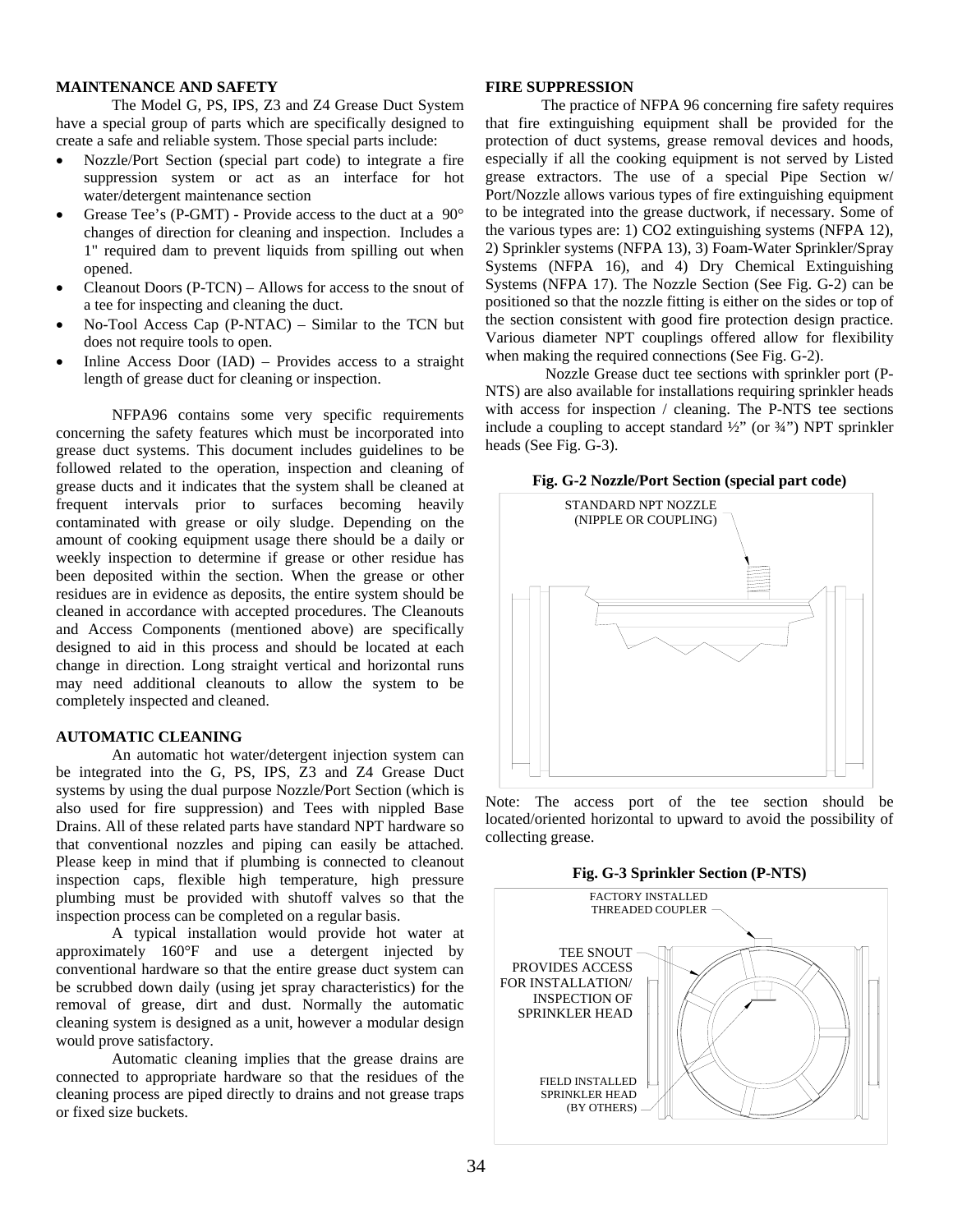#### **HOOD TRANSITION**

The Model G, PS, IPS, Z3 and Z4 Grease Duct Hood Transition (TS or TSU) Stubs are stainless steel extensions of the standard inner pipe used in normal Model G, PS, IPS, Z3 and Z4 Duct Sections. The P-TS is furnished as a single wall piece with 1/2 inch flanges at both ends. The P-TSU (Unflanged Hood Transition Stub) is available for those installations where the flange is needed only on one end.

The TS or TSU Stub can be welded directly to the hood or to a transition which has been fabricated to match the opening in the hood. The transition must be constructed so that it does not create a high air flow loss. A third alternative, when required, is to fabricate a special transition piece which tapers the exhaust hood port into the Model G, PS, IPS, Z3 and Z4 Grease Duct stack diameter so that a smooth, low loss connection occurs.

The use of Model G, PS, IPS, Z3 and Z4 Grease Duct Transition Stub allows many different termination methods to be considered for high quality, simple, practical installations.

Provision should be made to have transition welded to hood or attached per NFPA 96 bolt on system.

 When appropriate, special tapered hood transitions (rectangular to round or round to round) are produced to order. They are fabricated as a welded, stainless steel unit and may be provided with or without flanges for direct field attachment via welding. They are provided with the appropriate insulation and a two piece, "clam shell" type outer wall / protective enclosure for around the insulation.



#### **Fig. G-4 Hood Transition (P-TS)**

#### **CLEANOUT TEE CAP (P-TCN)**

The Cleanout Tee Cap provides access for inspection into the grease duct. Both the inner and outer has handles for easy removal.

When using with part numbers P-MT, P-JL, and P-JY, a step Increaser (P-OS) is required to assure the cleanout opening is at least 1 inch from the bottom of the duct.

When using cleanouts, always prevent leaks and assure that the grease duct functions as intended (see Joint Assembly Procedures).

#### **FAN ADAPTER (P-FA)**

The Fan Adapter is used, in many installations, to provide for the final connection between the grease duct system and an "upblast" fan. The adapter incorporates a square plate (on the top or outlet end) and a short section of duct incorporating a flanged end (on the bottom or inlet end). It is designed to set directly on top of the roof curb (by others) and directly beneath the fan base (by others). (See Fig. G-5)

The Fan Adapter is first attached to the roof curb using bolts or screws through the square plate and into the curb. The inlet end connects to the remainder of the grease duct system using a Vee Band and typical assembly methods described under "Pipe Fitting Joint Assembly".

A vented curb should be used if the roof construction being penetrated is of combustible construction.



#### **Fig. G-5 Fan Adapter (P-FA)**

#### **ROOF SUPPORT SECTION & FAN ADAPTER TERMINATION**

The Roof Support Section (RSS) is a section of ZC grease duct that is designed to penetrate through the roof and attaches to the roof surface, providing support for the duct system parts suspended below, or extended above the RSS.

Similarly, The Fan Adapter Termination (FAT) is a section of a ZC grease duct that incorporates a fan curb and provides a surface for mounting and installing an up-blast discharge fan. The FAT eliminates the need for a separate welded fan curb termination assembly. The square curb is specifically designed to accommodate hinged type exhaust fans, commonly used for extraction of cooking fumes. The FAT also provides vertical support for the duct system and in some applications, when installed and supported properly, the weight of the hood and duct system may be suspended from the FAT.

The RSS & FAT are non-ventilated roof penetration components that are only available in model Z3 or Z4. However they can be used with other systems provided the proper clearances are maintained for the other grease duct parts.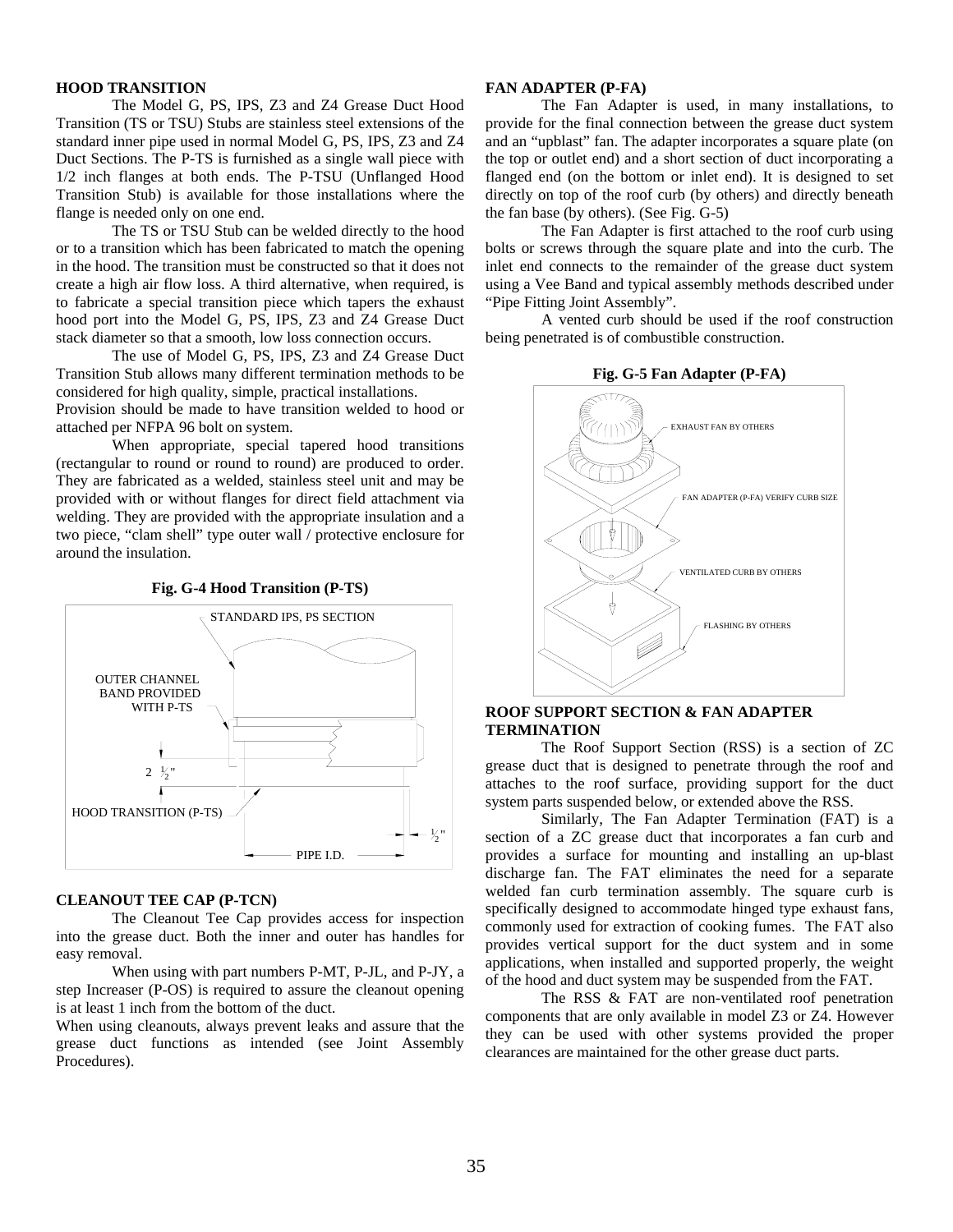To Install:

- 1. Prior to installation, refer to WEIGHT OF PIPE section and hood manufacturer to determine the total combined weight of the hood and the duct system. If the total weight of the entire system exceeds the Maximum Suspended Weight specified in Table G-2, the duct system will require additional vertical support. Refer to SUPPORT METHODS section of instructions
- 2. Determine the total length of the Grease Duct System. If total length of duct exceeds 12 feet, an Adjustable Length (P-AG) and additional support will be required to compensate for thermal expansion. Refer to THERMAL EXPANSION section for proper installation instructions.
- 3. Determine the exact location where the grease duct system will penetrate the roof. Prepare an opening in the roof  $\frac{1}{4}$ " larger than the diameter of the outer casing.
- 4. Determine if adequate support is available to bear the load of the RSS or FAT and other duct system parts. If necessary, add additional steel roof joists and bracing, creating a framework to support the load of the duct (see Figs. G-6 & G-7). Refer to Table G-2 (RSS & FAT Suspended Weight & Length Limits) and WEIGHT OF PIPE section to determine load bearing capacity and compare it to the anticipated total load to make certain the grease duct system is properly supported and that the component parts and structural members are not overloaded.
- 5. Once adequate support is established and any supplemental bracing / framing is fabricated, install inlet end of RSS & FAT into roof opening. Ensure that the top surface of the RSS or FAT is level, and secure roof plate to structural members of roof using the appropriate fasteners (by others).
- 6. Apply roofing material over roof plate to seal off any openings in the roof.
- 7. For the FAT, see fan instructions for proper installation of the fan assembly. For the RSS, refer to Section "A" PIPE & FITTING JOINT ASSEMBLY for instructions on attaching additional duct sections to the top of the RSS. Once sections are properly attached, install the Storm Collar (SC) included with the RSS so that it shields the top plate of the RSS (See Fig G-6).
- 8. Refer to instructions for installing remaining grease duct system components

| Table G-2. RSS & FAT Suspended Weight Limit |                                     |  |
|---------------------------------------------|-------------------------------------|--|
| <b>Pipe Size</b>                            | Max Weight Suspended from RSS & FAT |  |
| $8'' - 14''$                                | 400 Lbs.                            |  |
| $16" - 20"$                                 | $500$ Lbs.                          |  |

**Fig. G-6. Roof Support Section (RSS)** 



**Fig. G-7. Fan Adapter Termination (FAT)** 

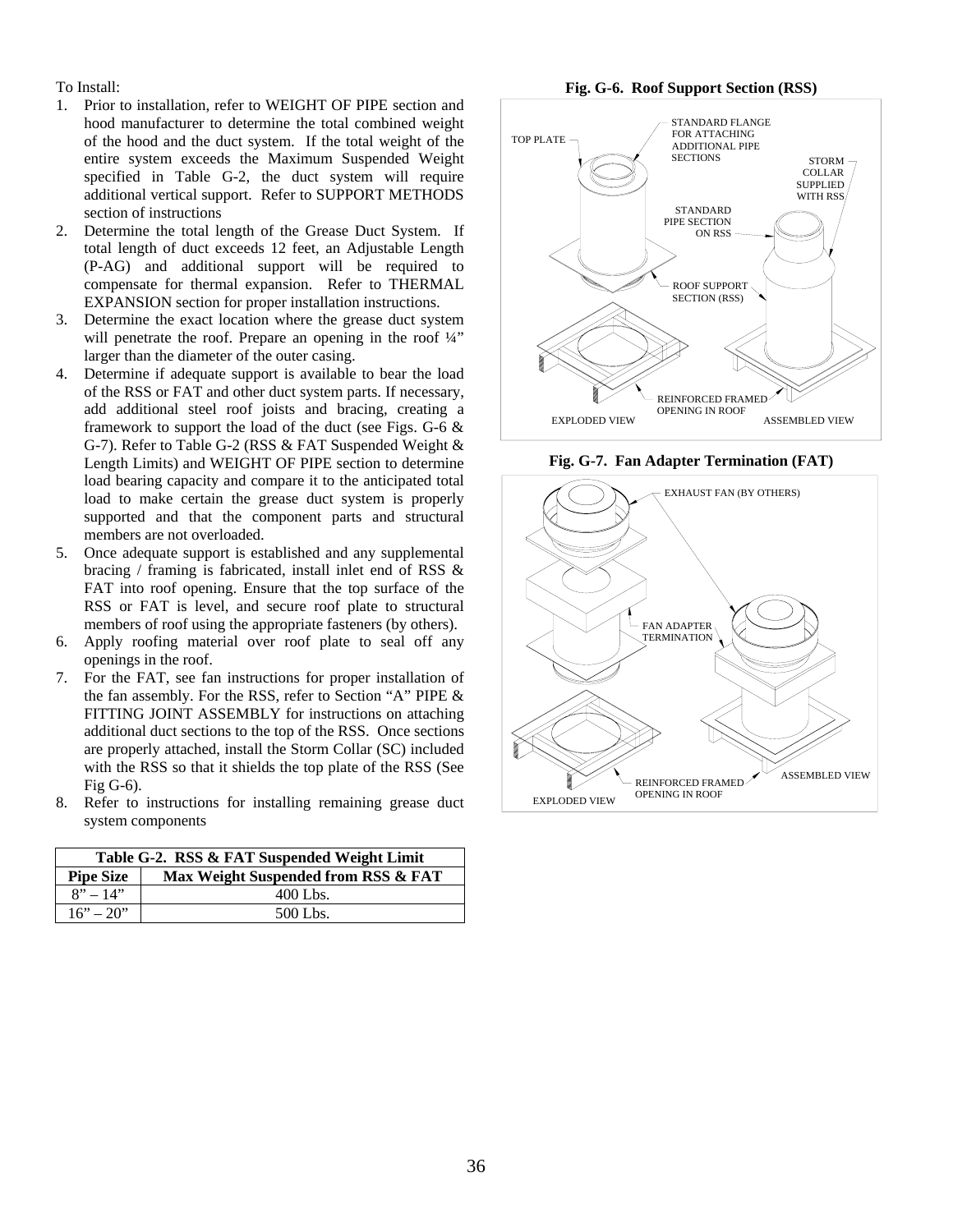#### **THROUGH-PENETRATION FIRESTOP (UL SYSTEM C-AJ-7101) (TPF)**

#### **Through-Penetration Firestop (UL System C-AJ-7101) for Model Zero Clear™ and Zero Clear Plus™**

Fire Resistance Rating: 2 Hour (F & T)

Whenever the Zero Clear™ (Z3) or Zero Clear Plus™ (Z4) grease duct passes through a fire rated wall or floor, a Through-Penetration Firestop Kit must be used to retain the fire rating. Use one Through-Penetration Firestop Kit for a floor penetration and two Through-Penetration Firestop Kits for a wall penetration.

Kit Contents:

- Closure Band (1)
- Cover Plate Half (2)
- 12" Wide Insulation Strip (1)
- 4" Wide Insulation Strip (1)

Note: Firestop Putty / Caulk Not Included

To Install:

- 1. Cut a circular hole into the fire rated floor or wall that is 2" greater in diameter than the OD of the duct.
- 2. Center the Z3 or Z4 grease duct within the hole and support to maintain position.
- 3. Tightly pack the 1" gap between the outer wall of the duct and the hole with the 4" Wide 6 pcf ceramic fiber insulation strip provided. This insulation must encircle the outer wall of the duct and fill the gap to within  $\frac{1}{2}$ " of the floor surface or to within ½" of both surfaces of the wall (See G-9).
- 4. Apply a minimum ½" depth of 3M Fire Barrier Moldable Putty or 3M CP25WB+ caulking, flush with the top surface of the floor or flush with both surfaces of the wall (See G-9).
- 5. Install the two piece rectangular Cover Plate. The two piece rectangular Cover Plate is designed to fit over the Putty or caulk and around the outer wall of the duct. There will be a nominal 1/4" gap around the pipe and the two parts of the plate must overlap each other a minimum of 1". Secure in place with appropriate hardware (See G-8 & G-10).
- 6. Wrap a 12" wide strip of the ceramic fiber insulation around the grease duct. The insulation must butt up to the cover plate and outer wall of the duct. Secure in place with the closure band using the hardware provided.
- 7. Note that cover plates, wrap insulation and closure bands are installed on the top surface of a floor penetration and on both surfaces of a wall penetration.

**Caution:** Do not use the Adjustable Length (P-AG) with the Through Penetration Firestop.

#### **Fig. G-8 Floor Penetration**



**Fig. G-9 Wall Penetration** 





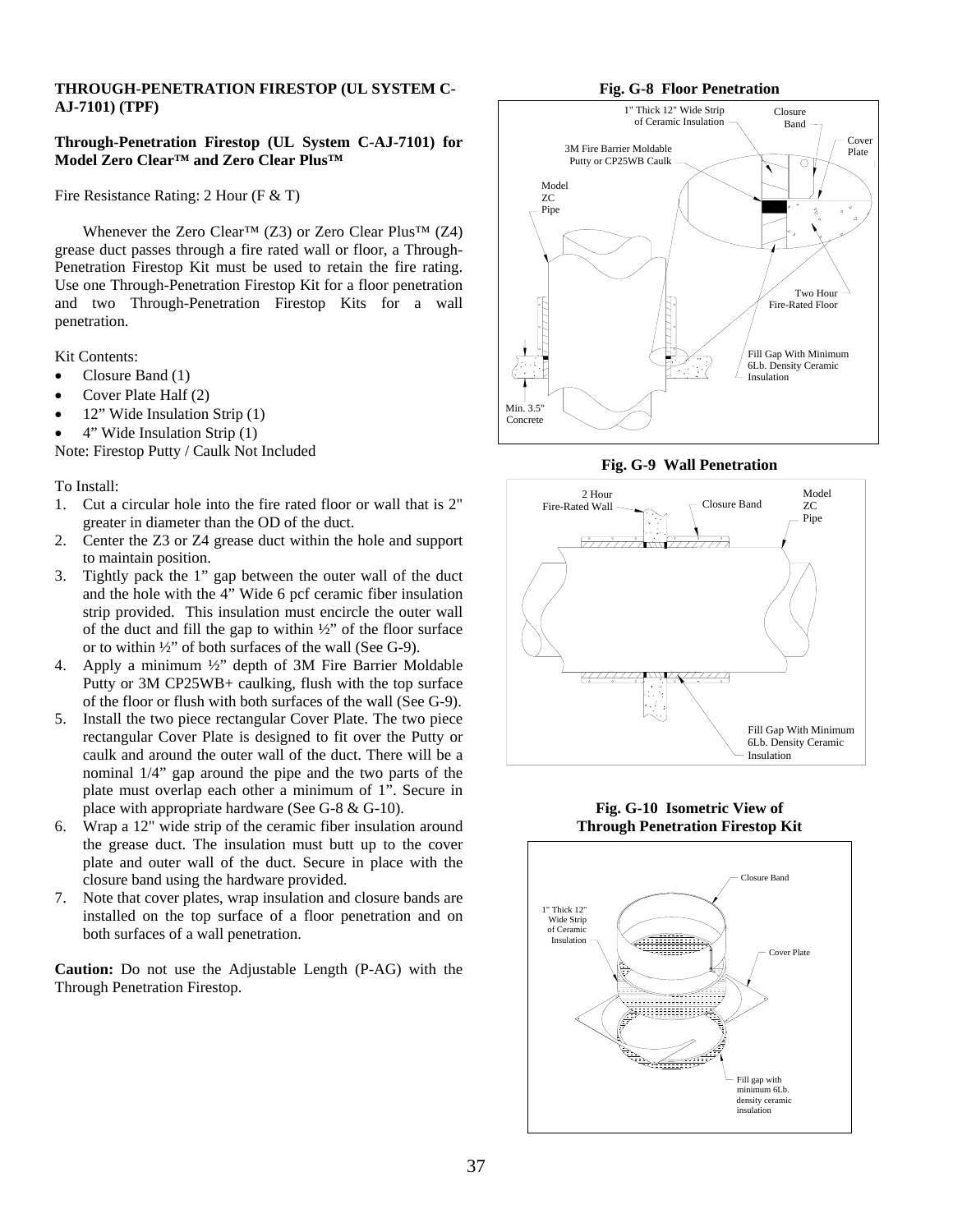# **NO-TOOL ACCESS CAP (P-NTAC)**

The No-Tool Access Cap provides no tool access for inspection and cleaning of the grease duct. When connected to an MT, JL or JY, the P-NTAC functions as a no tool substitute to a 90° Grease Tee (P-GMT) and a standard Cleanout Tee Cap (P-TCN).

Parts List

1 x NT-Cover 1 x NT-Cap 1 x NT-Dam 2 x 1/2 Vee-Band 4-11 x Wing Nuts (based on pipe diameter) 1 x Insulation Disc (IPS and ZC only; Factory Installed) 1 x Insulation Wrap (IPS and ZC only) 1 x Insulation Shield (IPS and ZC only) 1 x Hex Bolt (IPS and ZC only) 1 x Hex Nut (IPS and ZC only)

Installation Procedure

- 1. The No-Tool Cap is factory installed to the NT-Dam with the use of several wing nuts. Using the Vee-Band and sealant (as specified in main instructions) secure the NT-Dam and the NT-Cap to the flange of the Manifold Tee MT (not included). Be sure the handle of the NT-Cap faces outward as shown (See Fig. G-12).
- 2. (IPS & ZC Models only) Insert the insulation Wrap into the cavity between the spacer clips of the tee section and the Vee-Band. Wrap insulation around the entire circumference of the assembly filling the entire cavity. Excess insulation may be trimmed and discarded (See Fig. G-13).
- 3. (IPS & ZC Models only) Install the Insulation Shield over the Insulation Wrap and outer wall of the tee section, using care not to pinch the insulation in the process. Use the Hex Nut and Bolt to tighten the tabs on the Insulation Shield, securing it to the outer of the tee section. (See Fig. G-13 & G-14)
- 4. Slide the NT-Cover over the NTAC assembly. Using the Wing Nut and Bolt supplied, tighten the tabs to secure the NT-Cover to the tee section. (See Fig. G-15)

Note: The access cap of the tee section should be positioned/oriented horizontal to upward to avoid the possibility of it collecting any grease.





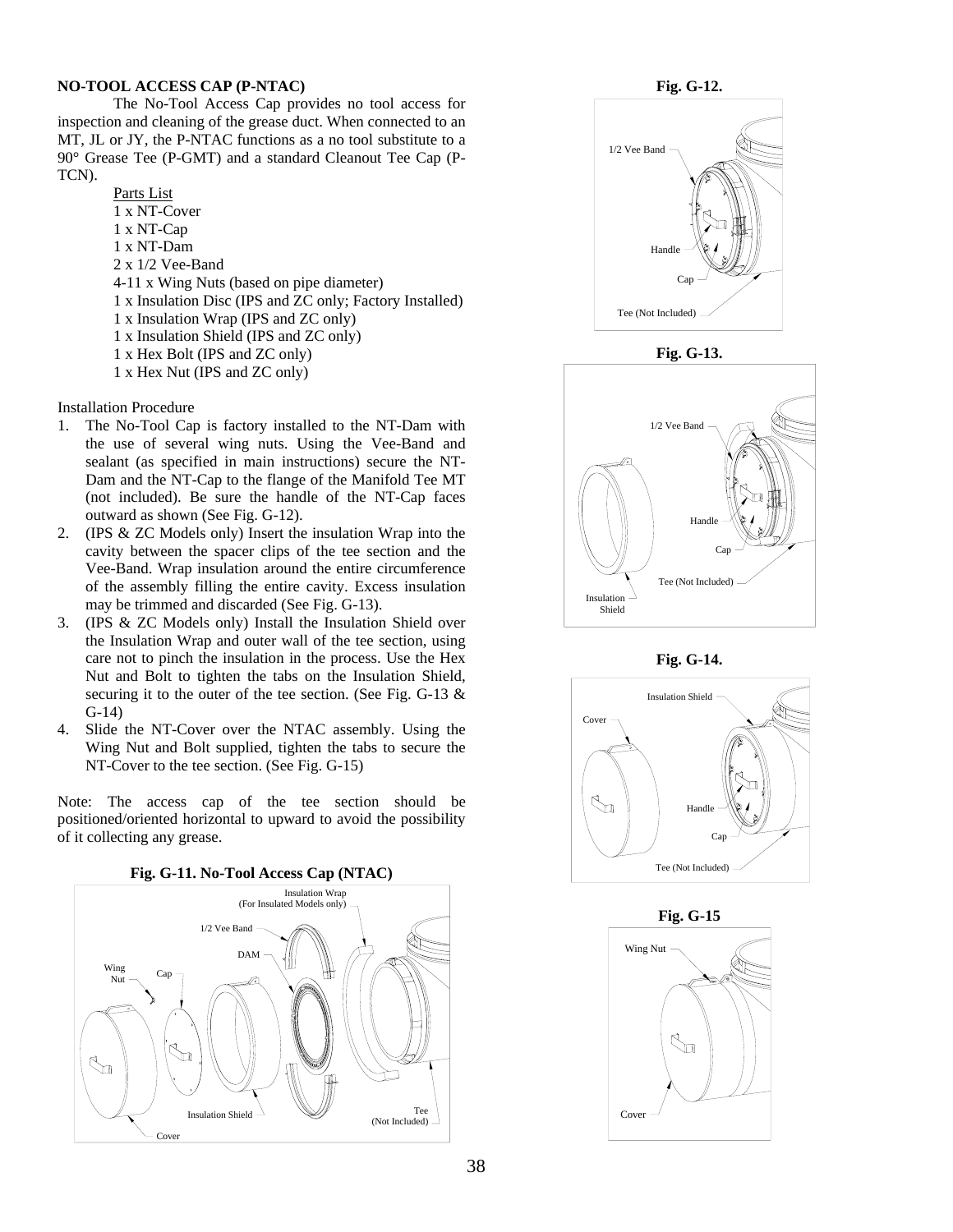(No-Tool Access Cap Continued)

To Remove Cap for Inspection and Cleaning

- 1. Unscrew bolt / wing nut securing No-Tool Cover to assembly. Remove No-Tool Cover from assembly by pulling straight out. Place aside in safe place during inspection / cleaning (See Fig. G-14).
- 2. Unscrew wing nuts securing No-Tool Cap to No-Tool Dam. Remove No-Tool Cap from assembly by pulling straight out. Place wing nuts and cap aside in safe place during inspection / cleaning (G-16).

NOTE: IPS and ZC models include a band of insulation around the circumference of the inner duct. Removal of this insulation is not required for access to duct for inspection / cleaning.

To Replace Cap After Inspection and Cleaning

(Replace assembly in reverse order of removal process.)

- 1. Align holes in No-Tool Cap over studs on dam. Guide cap over holes until cap contacts dam. Secure cap in place with wing nuts, insuring that all wing nuts are secured and pulling cap tightly against dam. (See Fig. G-16)
- 2. Carefully Guide No-Tool Cover back in place over assembly until it extends over outer wall of tee assembly. Secure in place by tightening bolt / wing nut. (See Fig. G-14 & G-15)



#### **Fig. G-16**

# **FIELD INSTALLED GREASE DUCT ACCESS DOORS**

For Model G installations, it is permissible to install Listed Grease Duct Access Doors provided they are installed per the manufacturer's installation instructions.

# **INTERCONNECTION WITH RECTANGULAR GREASE DUCTS**

As a general rule, Selkirk grease duct systems are intended to be installed as complete systems without the use of other manufactured or generic components. However, Selkirk recognizes the occasional need for a rectangular portion of the grease duct due to space limitations at certain locations within the system. In such case, it is permissible to transition to / from the Selkirk grease duct to a code compliant, rectangular, welded steel grease duct system (by others) and back again. When such situations occur, Selkirk will fabricate and supply single wall stainless steel (with code specified 0.043" minimum thickness) round to rectangular transition(s) of the correct dimensions and specifications to permit connection via fully welded (per code) attachment between the Selkirk stainless steel transition(s) and the rectangular grease duct segment(s). (The round end of the transition will mate with the Selkirk round grease duct without welding.)

Maintain proper minimum airspace clearances between any single wall rectangular duct and rectangular/round transitions and combustibles per applicable code. In most cases this minimum airspace clearance will be 18".

Where required by code, these transitions (and the rectangular portion of the system) are to be protected with a fire rated enclosure. Such enclosure may be either a field applied wrap system or separate fire protective shaft enclosure with an appropriate fire resistance rating. When installed with Model ZeroClear™ the fire rated enclosure system must extend to and overlap the adjacent section of ZeroClear™ a minimum of 6" and be mechanically secured to insure it remains in place.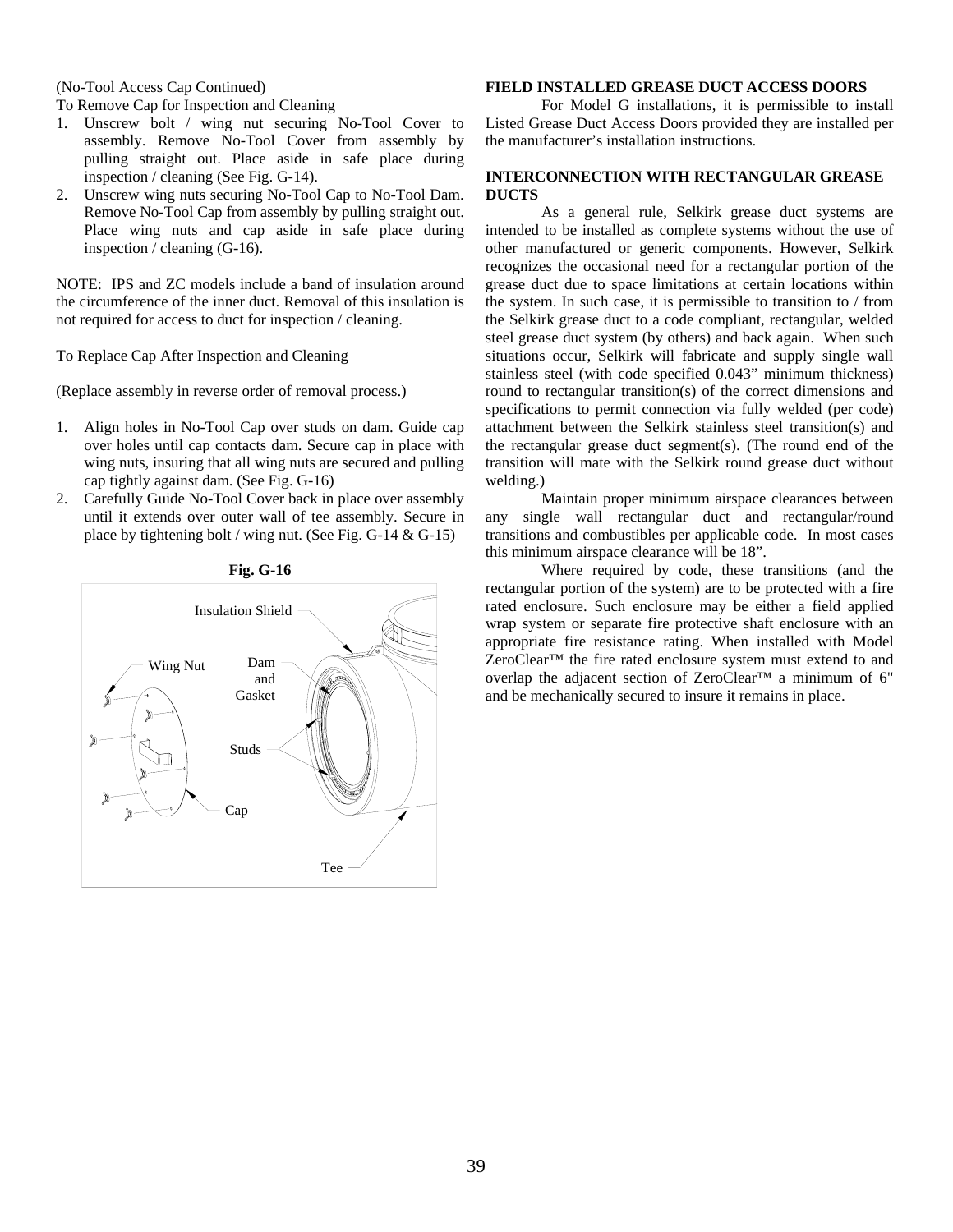# **INLINE ACCESS DOOR**

**Removal Procedure for Duct Inspection and Cleaning. To remove Access Door for inspection and Cleaning:** 

- 1. NOTE: For Installations on single wall Model G Product proceed to step #3. Locate the Snap-Down latches securing the Outer Cover to the outer wall of the duct. Using your thumb or device such a flat head screwdriver, rotate the Arm of the Snap-Down latch to the open position (See Fig.G-17). Once all the Snap-Down latches are opened, remove Outer Cover and set it aside in a safe place during inspection / cleaning of the duct.
- 2. NOTE: For uninsulated model PS ducts, proceed to step #3. For insulated IPS and ZC models, a foil encapsulated Insulation Plug is used to insulate the duct and access door. Carefully remove the insulation plug from the wall cavity of the duct. (See Fig. G-18). Once the Insulation Plug is removed, set it aside in a safe place during inspection / cleaning of the duct.
- 3. Unscrew the Wing Nuts securing the Access Door to the Duct and remove Inner Access Door. Place Access Door and all fasteners aside in a safe place during inspection and cleaning of the duct (See Fig. G-19).

# **To replace Access Door after inspection and cleaning:**

- NOTE: Replace assembly in reverse order of removal process.
	- 1. Install the Inner Access Door by aligning the bolt holes in the door with the studs protruding from the duct. Secure the Access Door in place with the Wing Nuts that were removed earlier (See Figs. G-18 & G-19).
	- 2. NOTE: For uninsulated model PS ducts, proceed to step #3. For insulated IPS and ZC models, install the Insulation Plug (removed earlier), into the wall cavity of the duct, making sure that the entire opening in the duct is filled with the insulation (See Fig. G-20).
	- 3. Center the Outer Cover (removed earlier), over the hole in the duct, making sure that an even amount of the outer wall is covered around the perimeter of the hole. Hold the cover in this location and rotate the Arm of the Snap-Down Latches to the closed position (See Fig. G-17). Ensure that all the Snap-Down Latches are in the closed position and that the outer cover is held securely in place.











**Fig. G-20 – Section View of IAD** 

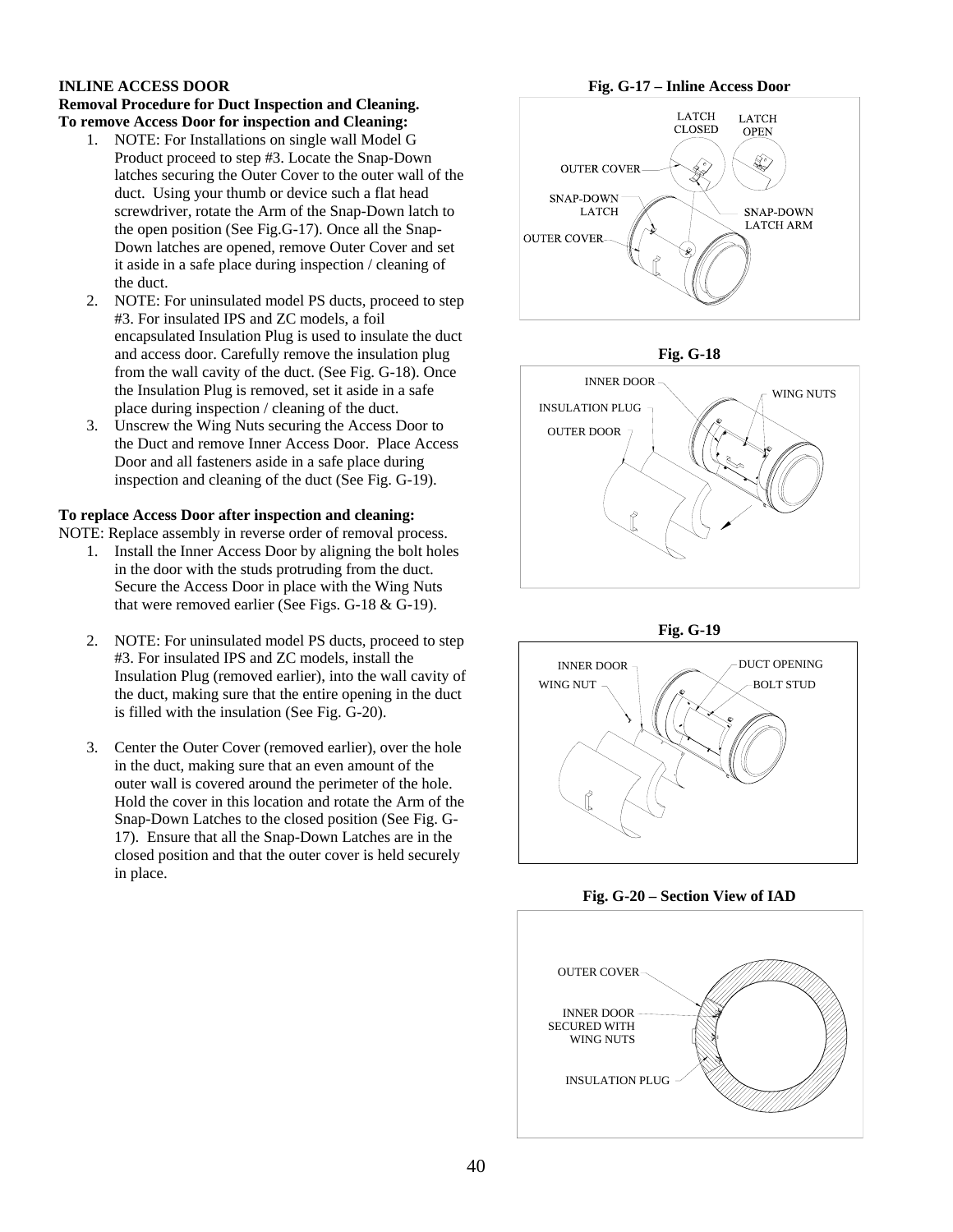

**Fig. G-21 Sample Drawing (Grease Duct Installation)**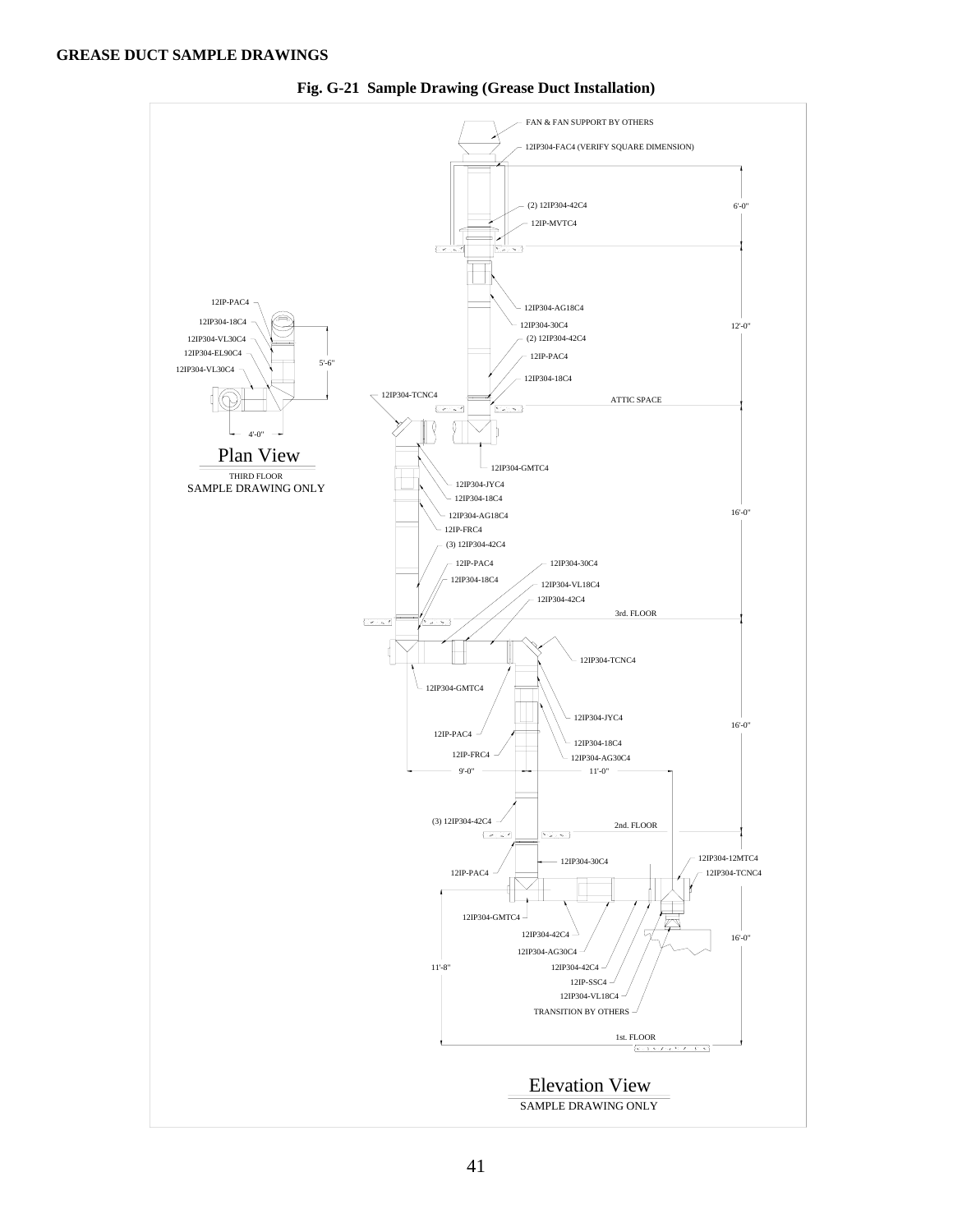

**Fig. G-22 Sample Drawing (Grease Duct Installation)**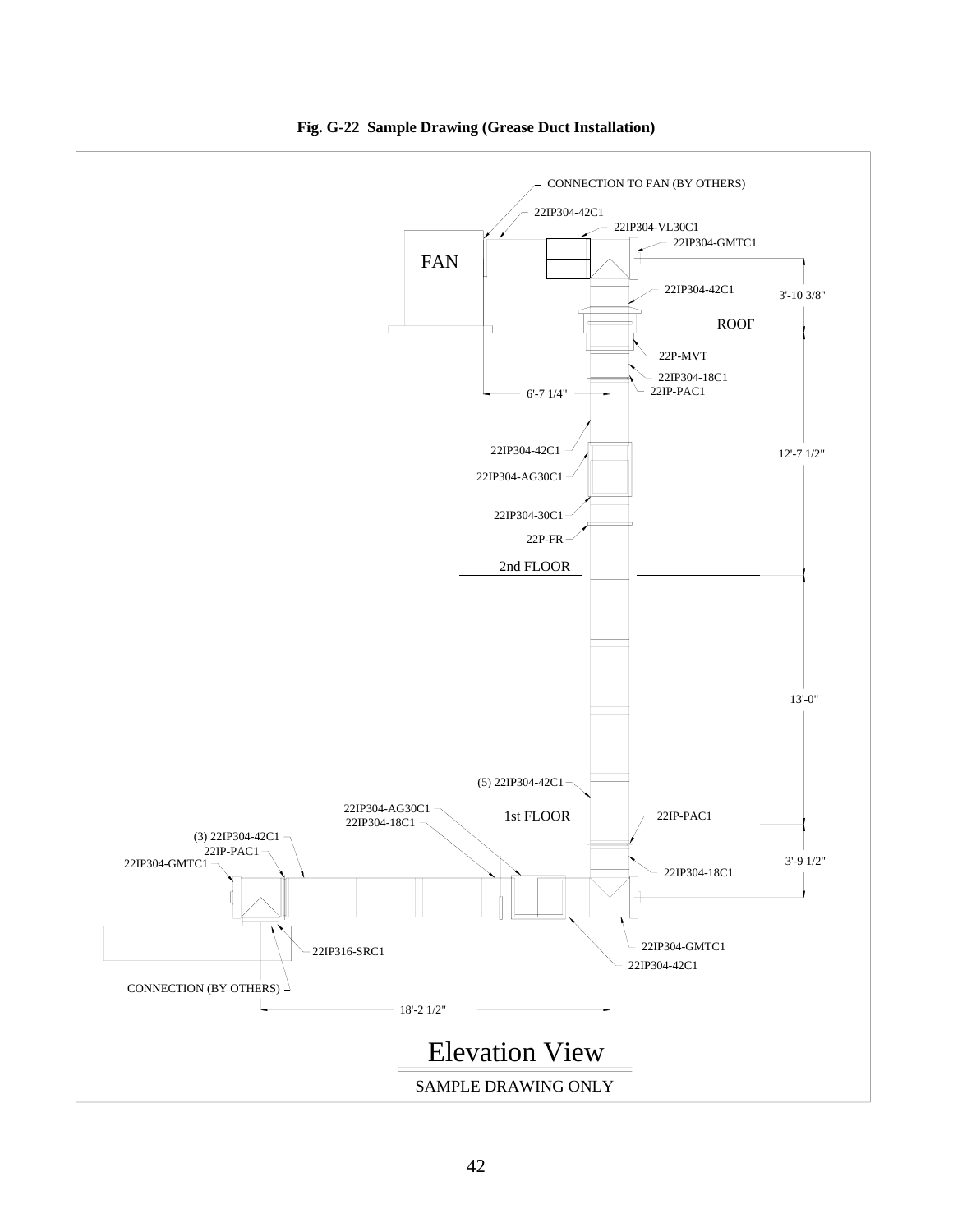# KIRI **COMMERCIAL & INDUSTRIAL**

# INSTALLATION INSTRUCTION SUPPLEMENT

# **MODEL PS & IPS FOR TYPE B GAS VENT**



# **! WARNING**

**Failure to follow these Installation Instructions could cause FIRE, CARBON MONOXIDE POISONING, OR DEATH. If you are unsure of Installation requirements, call the Phone Number listed on the front of these instructions.**

# **READ AND FOLLOW THESE SUPPLEMENTAL INSTRUCTIONS IF THE MODEL PS OR IPS SYSTEM BEING INSTALLED INCLUDE LABELS CONFIRMING LISTING AS TYPE B GAS VENT.**

Model PS and IPS vent systems are also Listed by Underwriters Laboratories, Inc. (UL) for use as a Type B Gas Vent in accordance with the Standard for Gas Vent, UL-441.

This Installation Instruction Supplement includes very important information specific to the Type B Gas Vent application for use with Model PS & IPS systems. This information is intended only to supplement the main instructions found in this document. For complete guidelines for installation and maintenance of Model PS & IPS, see the main section of this document in conjunction with this instruction supplement.

Type B Gas Vent is intended for use only with Listed gas appliances incorporating draft hoods and other Listed gas appliances specified for use with Type B gas vent. When used in an application where the appliance is Listed for use with Type B Gas Vent, Model PS and IPS may be installed as Type B gas vent with the following clearances to combustibles:

| <b>Clearances for Type B Gas Vent</b> |                         |                                  |
|---------------------------------------|-------------------------|----------------------------------|
| <b>Diameter</b><br>Model              | <b>Minimum Airspace</b> |                                  |
|                                       |                         | <b>Clearance to Combustibles</b> |
| PS                                    | $5" - 24"$              | 1"                               |
| <b>PS</b>                             | $26" - 48"$             |                                  |
| IPS                                   | $5" - 48"$              | 1"                               |

If the appliance to which Model PS or IPS is attached is not Listed for use with Type B gas vent, refer to the main PS/IPS Installation Instructions and follow the installation guidelines for the flue gas temperature and pressure ratings applicable. PS / IPS installation as a Building Heating Appliance or 1400°F chimney may be required. If the application involves maximum flue gas temperatures in the range suitable for Type B gas vent (400°F maximum above ambient) but the appliance is not Listed for use with Type B gas vent, the Local Authority having Jurisdiction may accept the installation / use of such, at the clearances specified above, as an "Engineered System" per local code.

#### **REQUIRED PARTS**

 When installed as Type B Gas Vent in sizes 5" through 12" diameter, the Model PS / IPS system should incorporate either a Listed Type B Gas Vent termination cap or a Model UT "CT" termination cap in order to comply with UL441 wind test / cap requirements. Also, when installed as a Type B gas vent, ventilated roof assemblies are not required. However, proper minimum airspace clearances as noted above must be maintained.

#### **SURROUNDINGS / ENCLOSURE**

 When used as a Type B Gas Vent, Model PS and IPS may be enclosed in a chase fabricated from combustible materials. Check local codes to determine the required fire rating, if any, for such enclosures. When used as a Type B gas vent and extending up through any zone of a building outside that in which the heating appliance to which it is connected is located, Model PS and IPS should be provided with a fire rated enclosure. Such enclosure should have a fire resistance rating equal to or greater than that of the floor, wall, or roof assemblies through which it passes.

#### **POSTING OF NOTICES**

 When used as a Type B Gas Vent, a notice should be posted near the connection to the appliance indicating that the Model PS / IPS system, as installed, is to be used only with gas appliances producing flue gas temperatures not exceeding 400°F above ambient. The notice should also include a recommendation that the vent be inspected prior to the heating season to assure an unrestricted flue. For such purposes the cap may need to be removed and replaced after inspection.